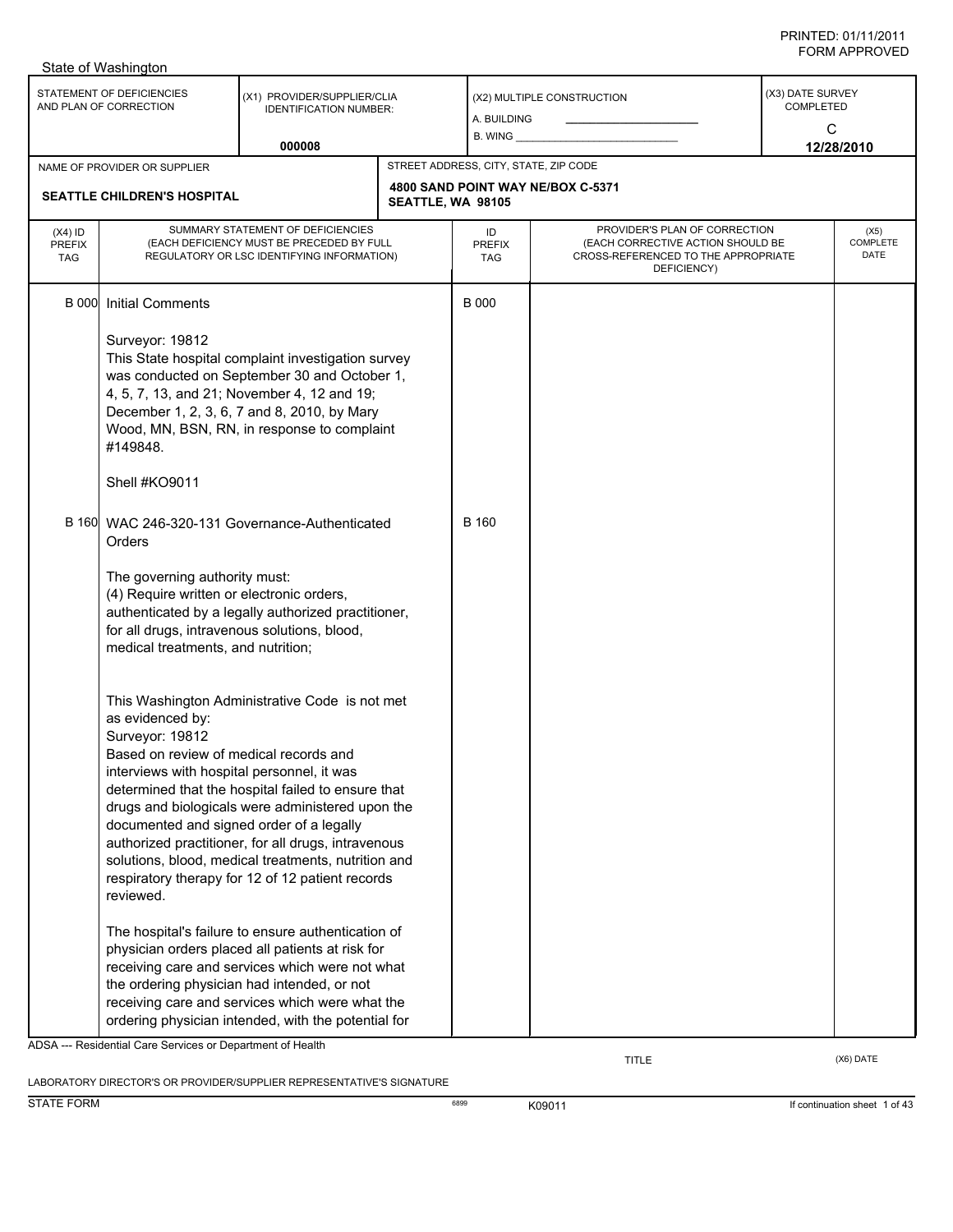|                                          | State of Washington                                                                                                                                                                                                                                                                                                                                                                                   |                                                                                                                                                                                                                                                                                                                                                                                                                                                                                                                                                                                                                                                                                                                                                                                                                                                                                                                                                                                                                                                                                                                                                                                                                                                            |                   |                                       |                                                                                                                          |                                                      |                                 |
|------------------------------------------|-------------------------------------------------------------------------------------------------------------------------------------------------------------------------------------------------------------------------------------------------------------------------------------------------------------------------------------------------------------------------------------------------------|------------------------------------------------------------------------------------------------------------------------------------------------------------------------------------------------------------------------------------------------------------------------------------------------------------------------------------------------------------------------------------------------------------------------------------------------------------------------------------------------------------------------------------------------------------------------------------------------------------------------------------------------------------------------------------------------------------------------------------------------------------------------------------------------------------------------------------------------------------------------------------------------------------------------------------------------------------------------------------------------------------------------------------------------------------------------------------------------------------------------------------------------------------------------------------------------------------------------------------------------------------|-------------------|---------------------------------------|--------------------------------------------------------------------------------------------------------------------------|------------------------------------------------------|---------------------------------|
|                                          | STATEMENT OF DEFICIENCIES<br>AND PLAN OF CORRECTION                                                                                                                                                                                                                                                                                                                                                   | (X1) PROVIDER/SUPPLIER/CLIA<br><b>IDENTIFICATION NUMBER:</b><br>000008                                                                                                                                                                                                                                                                                                                                                                                                                                                                                                                                                                                                                                                                                                                                                                                                                                                                                                                                                                                                                                                                                                                                                                                     |                   | A. BUILDING<br>B. WING                | (X2) MULTIPLE CONSTRUCTION                                                                                               | (X3) DATE SURVEY<br><b>COMPLETED</b><br>$\mathsf{C}$ | 12/28/2010                      |
|                                          | NAME OF PROVIDER OR SUPPLIER                                                                                                                                                                                                                                                                                                                                                                          |                                                                                                                                                                                                                                                                                                                                                                                                                                                                                                                                                                                                                                                                                                                                                                                                                                                                                                                                                                                                                                                                                                                                                                                                                                                            |                   | STREET ADDRESS, CITY, STATE, ZIP CODE |                                                                                                                          |                                                      |                                 |
|                                          | <b>SEATTLE CHILDREN'S HOSPITAL</b>                                                                                                                                                                                                                                                                                                                                                                    |                                                                                                                                                                                                                                                                                                                                                                                                                                                                                                                                                                                                                                                                                                                                                                                                                                                                                                                                                                                                                                                                                                                                                                                                                                                            | SEATTLE, WA 98105 |                                       | 4800 SAND POINT WAY NE/BOX C-5371                                                                                        |                                                      |                                 |
| $(X4)$ ID<br><b>PREFIX</b><br><b>TAG</b> | SUMMARY STATEMENT OF DEFICIENCIES<br>(EACH DEFICIENCY MUST BE PRECEDED BY FULL<br>REGULATORY OR LSC IDENTIFYING INFORMATION)                                                                                                                                                                                                                                                                          |                                                                                                                                                                                                                                                                                                                                                                                                                                                                                                                                                                                                                                                                                                                                                                                                                                                                                                                                                                                                                                                                                                                                                                                                                                                            |                   | ID<br><b>PREFIX</b><br>TAG            | PROVIDER'S PLAN OF CORRECTION<br>(EACH CORRECTIVE ACTION SHOULD BE<br>CROSS-REFERENCED TO THE APPROPRIATE<br>DEFICIENCY) |                                                      | (X5)<br><b>COMPLETE</b><br>DATE |
| <b>B</b> 160                             | Continued From page 1<br>harm as a consequence.<br>Findings include:<br>Records of 12 patients who had received<br>physician had authenticated the orders, as<br>have authenticated physician orders, as<br>evidenced by the signature of the ordering<br>and by the hospital's own policy<br>ativan [an anti-anxiety medication] and<br>physician's order.<br>The RN documented that epinephrine was | services from the Seattle Children's Hospital<br>(SCH) transport service in September, 2010. The<br>records were selected for review from a list of 28<br>patients who the hospital reported as having<br>received transport services in September, 2010.<br>Included in the review was the medical record of<br>Patient #1, who was identified in the complaint.<br>All 12 records were reviewed for evidence that a<br>evidenced by her/his signature on the medical<br>record. Medical records were also reviewed for<br>evidence that medications and biologicals were<br>administered per physicians' orders. The review<br>revealed that 12 of 12 records reviewed did not<br>physician, as required by Washington State Law<br>"Telephone/Verbal/Electronic Messaging Orders".<br>Patient #1: Nursing notes documented that the<br>patient received epinephrine [a drug used to<br>regulate heart rate], morphine [a pain reliever],<br>vecuronium [a paralytic] while still at the sending<br>hospital. An internal investigation by SCH had<br>determined, prior to the Department of Health<br>investigation, that the RN #1 had administered<br>the morphine, ativan and vecuronium without a<br>administered. No physician orders were evident |                   | <b>B</b> 160                          |                                                                                                                          |                                                      |                                 |
|                                          |                                                                                                                                                                                                                                                                                                                                                                                                       | in the medical record for the administration of the                                                                                                                                                                                                                                                                                                                                                                                                                                                                                                                                                                                                                                                                                                                                                                                                                                                                                                                                                                                                                                                                                                                                                                                                        |                   |                                       |                                                                                                                          |                                                      |                                 |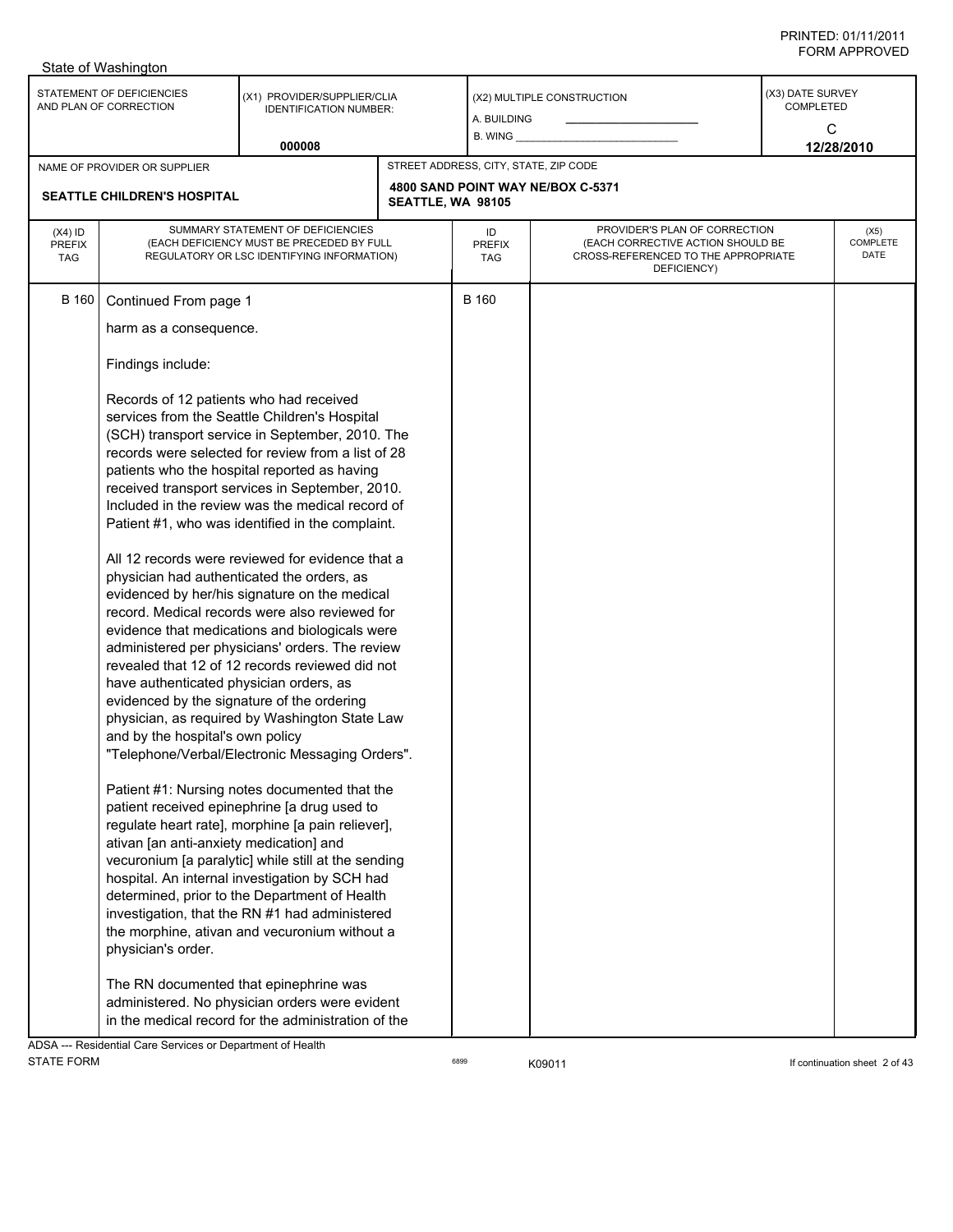|                                          | State of Washington                                                                                                                                                                                                                                                                                                   |                                                                                                                                                      |                   |                                       |                                                                                                                          |                                    |                          |
|------------------------------------------|-----------------------------------------------------------------------------------------------------------------------------------------------------------------------------------------------------------------------------------------------------------------------------------------------------------------------|------------------------------------------------------------------------------------------------------------------------------------------------------|-------------------|---------------------------------------|--------------------------------------------------------------------------------------------------------------------------|------------------------------------|--------------------------|
|                                          | STATEMENT OF DEFICIENCIES<br>AND PLAN OF CORRECTION                                                                                                                                                                                                                                                                   | (X1) PROVIDER/SUPPLIER/CLIA<br><b>IDENTIFICATION NUMBER:</b>                                                                                         |                   | A. BUILDING<br>$B.$ WING $\_\_$       | (X2) MULTIPLE CONSTRUCTION                                                                                               | (X3) DATE SURVEY<br>COMPLETED<br>C |                          |
|                                          |                                                                                                                                                                                                                                                                                                                       | 000008                                                                                                                                               |                   |                                       |                                                                                                                          |                                    | 12/28/2010               |
|                                          | NAME OF PROVIDER OR SUPPLIER                                                                                                                                                                                                                                                                                          |                                                                                                                                                      |                   | STREET ADDRESS, CITY, STATE, ZIP CODE |                                                                                                                          |                                    |                          |
| <b>SEATTLE CHILDREN'S HOSPITAL</b>       |                                                                                                                                                                                                                                                                                                                       |                                                                                                                                                      | SEATTLE, WA 98105 |                                       | 4800 SAND POINT WAY NE/BOX C-5371                                                                                        |                                    |                          |
| $(X4)$ ID<br><b>PREFIX</b><br><b>TAG</b> | SUMMARY STATEMENT OF DEFICIENCIES<br>(EACH DEFICIENCY MUST BE PRECEDED BY FULL<br>REGULATORY OR LSC IDENTIFYING INFORMATION)                                                                                                                                                                                          |                                                                                                                                                      |                   | ID<br><b>PREFIX</b><br>TAG            | PROVIDER'S PLAN OF CORRECTION<br>(EACH CORRECTIVE ACTION SHOULD BE<br>CROSS-REFERENCED TO THE APPROPRIATE<br>DEFICIENCY) |                                    | (X5)<br>COMPLETE<br>DATE |
| <b>B</b> 160                             | Continued From page 2                                                                                                                                                                                                                                                                                                 | epinephrine, and it is not clear from the medical                                                                                                    |                   | <b>B</b> 160                          |                                                                                                                          |                                    |                          |
|                                          | given to the patient.                                                                                                                                                                                                                                                                                                 | record if a physician at the sending hospital or a<br>physician from SCH ordered the epinephrine.<br>Intravenous (IV) fluids were also documented as |                   |                                       |                                                                                                                          |                                    |                          |
|                                          | manual "bagging" during the resuscitation<br>resuscitation effort.                                                                                                                                                                                                                                                    | In addition, the medical record documented that<br>Patient #1 was on a ventilator and had received<br>throughout the transfer process and subsequent |                   |                                       |                                                                                                                          |                                    |                          |
|                                          | medications, the IV fluids or the ventilator<br>settings.                                                                                                                                                                                                                                                             | No verbal orders were authenticated for the                                                                                                          |                   |                                       |                                                                                                                          |                                    |                          |
|                                          | Patient #2:<br>The patient's medical record revealed that IV<br>fluids were established at the sending hospital<br>and reportedly continued while under the care of<br>the SCH teammate medical record also<br>documented that the patient received<br>phenobarbital while under the care of the SCH<br>team.         |                                                                                                                                                      |                   |                                       |                                                                                                                          |                                    |                          |
|                                          |                                                                                                                                                                                                                                                                                                                       | No physician verbal orders were authenticated.                                                                                                       |                   |                                       |                                                                                                                          |                                    |                          |
|                                          | Patient #3:<br>The patient's medical record documented that IV<br>fluids, with added trophamine [an amino acid]<br>had been established by the sending hospital.<br>The established IV fluids and medication additive<br>were reportedly continued while the patient was<br>under the care of the SCH transport team. |                                                                                                                                                      |                   |                                       |                                                                                                                          |                                    |                          |
|                                          | evident.                                                                                                                                                                                                                                                                                                              | No authenticated physician verbal orders were                                                                                                        |                   |                                       |                                                                                                                          |                                    |                          |
|                                          | Patient #4:<br><b>NDSA --- Residential Care Services or Denartment of Health</b>                                                                                                                                                                                                                                      | Review of the patient's medical record indicated                                                                                                     |                   |                                       |                                                                                                                          |                                    |                          |

tial Care Services or Department of Health STATE FORM **EXAMPLE 19** CONTROLLER STATE FORM **If continuation sheet 3 of 43**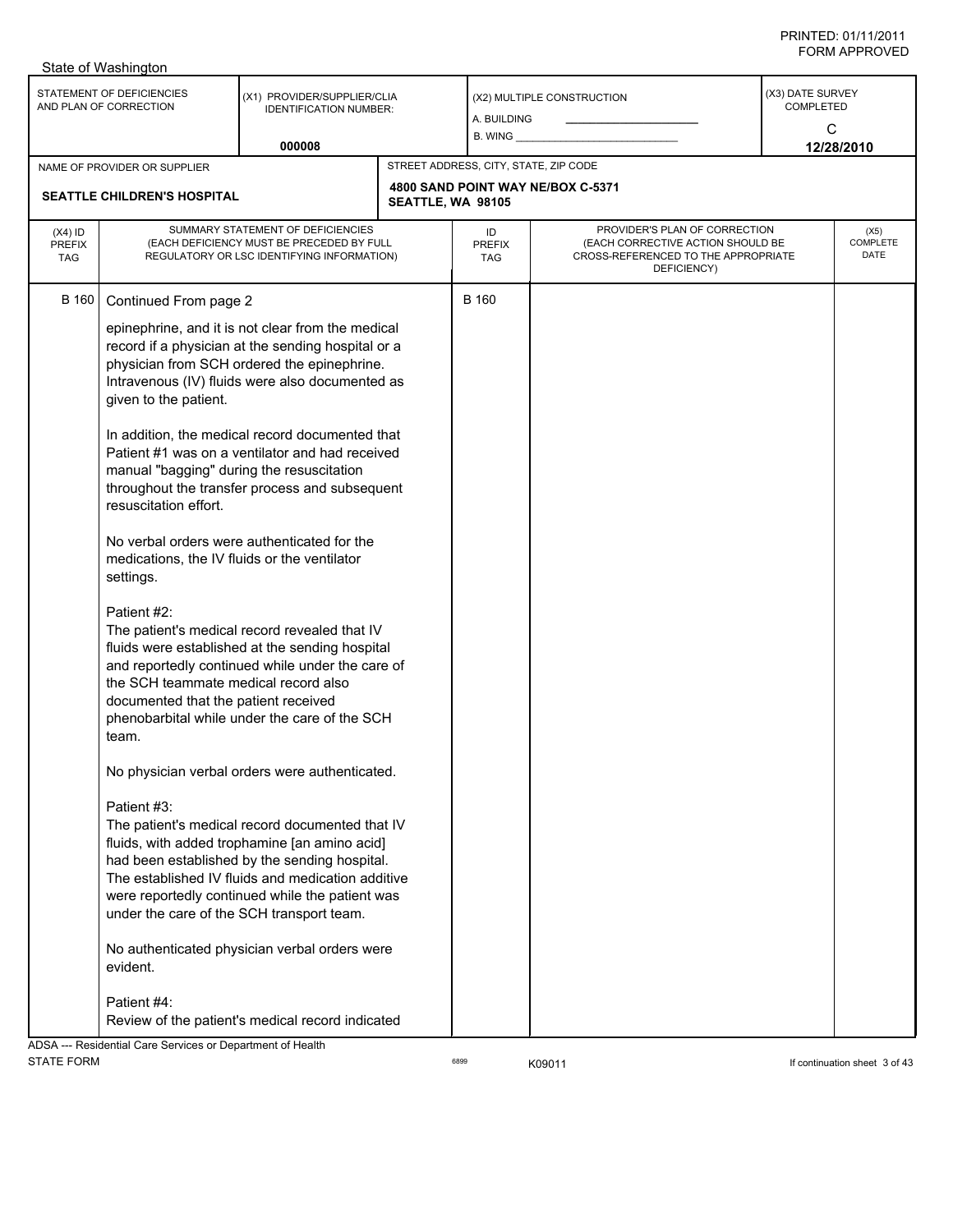|                                          | State of Washington                                                                                                                                                                                                                                                                                                                                             |                                                                                                                                                                                                                                                                                                                                                                                                                                                                                                                                                                                                                                                                                                                                                                                                                                                                                                                                                                                                                                                                                                                                                            |                   |                                       |                                                                                                                          |                                    |                          |
|------------------------------------------|-----------------------------------------------------------------------------------------------------------------------------------------------------------------------------------------------------------------------------------------------------------------------------------------------------------------------------------------------------------------|------------------------------------------------------------------------------------------------------------------------------------------------------------------------------------------------------------------------------------------------------------------------------------------------------------------------------------------------------------------------------------------------------------------------------------------------------------------------------------------------------------------------------------------------------------------------------------------------------------------------------------------------------------------------------------------------------------------------------------------------------------------------------------------------------------------------------------------------------------------------------------------------------------------------------------------------------------------------------------------------------------------------------------------------------------------------------------------------------------------------------------------------------------|-------------------|---------------------------------------|--------------------------------------------------------------------------------------------------------------------------|------------------------------------|--------------------------|
|                                          | STATEMENT OF DEFICIENCIES<br>AND PLAN OF CORRECTION                                                                                                                                                                                                                                                                                                             | (X1) PROVIDER/SUPPLIER/CLIA<br><b>IDENTIFICATION NUMBER:</b>                                                                                                                                                                                                                                                                                                                                                                                                                                                                                                                                                                                                                                                                                                                                                                                                                                                                                                                                                                                                                                                                                               |                   | A. BUILDING<br>B. WING                | (X2) MULTIPLE CONSTRUCTION                                                                                               | (X3) DATE SURVEY<br>COMPLETED<br>C |                          |
|                                          |                                                                                                                                                                                                                                                                                                                                                                 | 000008                                                                                                                                                                                                                                                                                                                                                                                                                                                                                                                                                                                                                                                                                                                                                                                                                                                                                                                                                                                                                                                                                                                                                     |                   |                                       |                                                                                                                          |                                    | 12/28/2010               |
|                                          | NAME OF PROVIDER OR SUPPLIER<br><b>SEATTLE CHILDREN'S HOSPITAL</b>                                                                                                                                                                                                                                                                                              |                                                                                                                                                                                                                                                                                                                                                                                                                                                                                                                                                                                                                                                                                                                                                                                                                                                                                                                                                                                                                                                                                                                                                            | SEATTLE, WA 98105 | STREET ADDRESS, CITY, STATE, ZIP CODE | 4800 SAND POINT WAY NE/BOX C-5371                                                                                        |                                    |                          |
| $(X4)$ ID<br><b>PREFIX</b><br><b>TAG</b> |                                                                                                                                                                                                                                                                                                                                                                 | SUMMARY STATEMENT OF DEFICIENCIES<br>(EACH DEFICIENCY MUST BE PRECEDED BY FULL<br>REGULATORY OR LSC IDENTIFYING INFORMATION)                                                                                                                                                                                                                                                                                                                                                                                                                                                                                                                                                                                                                                                                                                                                                                                                                                                                                                                                                                                                                               |                   |                                       | PROVIDER'S PLAN OF CORRECTION<br>(EACH CORRECTIVE ACTION SHOULD BE<br>CROSS-REFERENCED TO THE APPROPRIATE<br>DEFICIENCY) |                                    | (X5)<br>COMPLETE<br>DATE |
| B 160                                    | Continued From page 3<br>evident in the medical record.<br>Patient #5:<br>patient had had IV fluids established at the<br>at the rate of "80 cc/kg/D".<br>was to "cont. amp & gent" [ampicillin and<br>specified.<br>The medical record documented that both<br>previous day.<br>the medical record.<br>Patient #6<br>that IV fluids, with trophamine, had been | that the patient had IV fluids established at the<br>sending hospital. The SCH plan of care indicated<br>that the patient was to receive the same IV fluids,<br>with an additive of trophamine [an amino acid].<br>No authenticated physician verbal orders were<br>The patient's medical record revealed that the<br>sending hospital. The SCH plan of care indicated<br>that the patient was to receive the same IV fluids,<br>The plan of care also stated that the SCH team<br>gentamicin, both antibiotics], the dosage was not<br>antibiotics had been given at the sending hospital<br>on the previous day; however, there was no<br>documentation that the antibiotics had been<br>administered at the sending hospital since the<br>No authenticated physician verbal orders were in<br>Review of the patient's medical record revealed<br>established at the sending hospital. The dose<br>was continued, and increased, while the patient<br>was under the care of the SCH transport team.<br>The medical record also documented that the<br>patient received "PGE 0.03 mcg/kg/min (mcg/ml)"<br>[unknown drug/nutrient] while under the care of |                   | <b>B</b> 160                          |                                                                                                                          |                                    |                          |
|                                          | the SCH transport team.                                                                                                                                                                                                                                                                                                                                         |                                                                                                                                                                                                                                                                                                                                                                                                                                                                                                                                                                                                                                                                                                                                                                                                                                                                                                                                                                                                                                                                                                                                                            |                   |                                       |                                                                                                                          |                                    |                          |

ADSA --- Residential Care Services or Department of Health STATE FORM **EXAMPLE 19** CONTROLLER STATE FORM **If continuation sheet 4 of 43**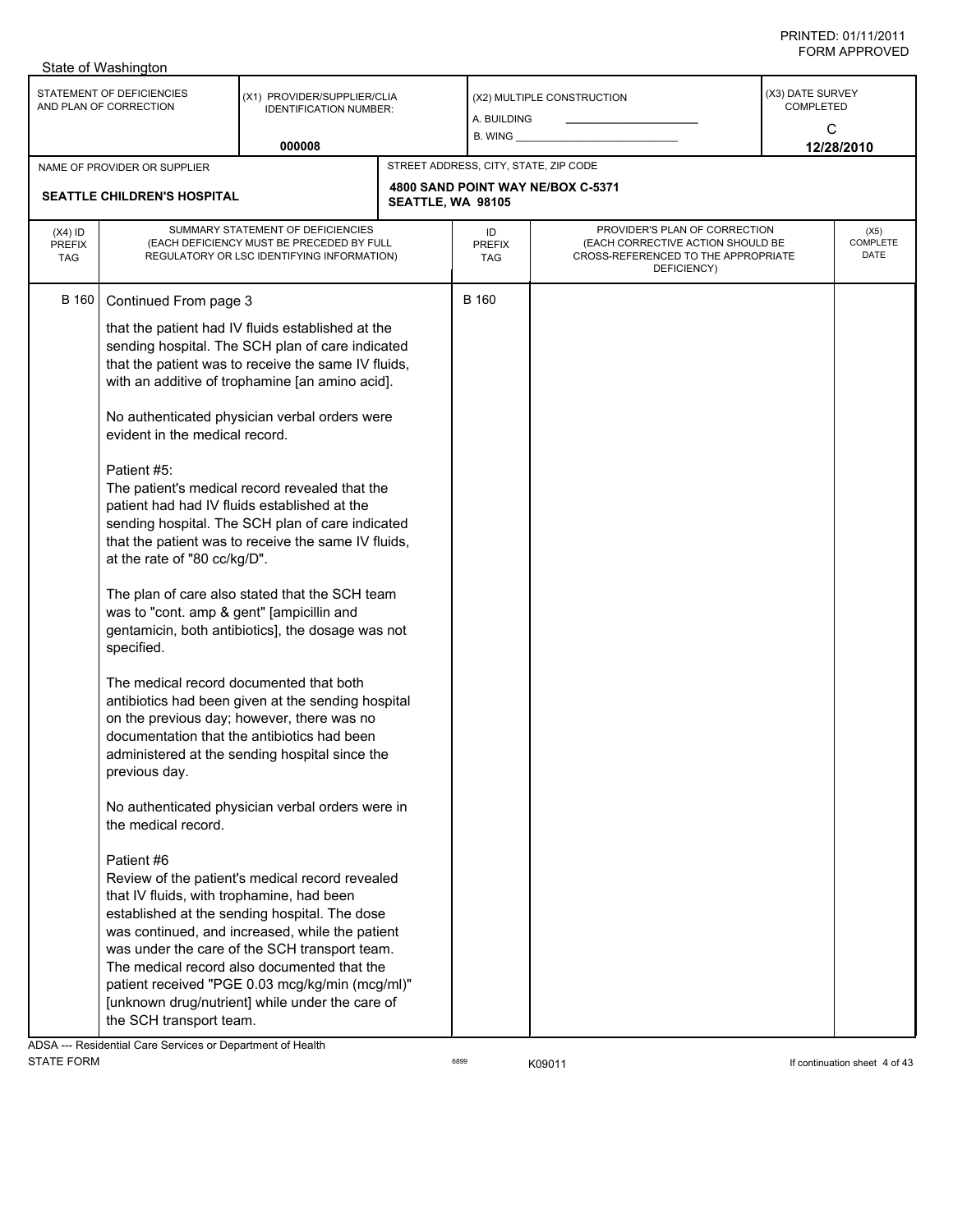|                                   | State of Washington                                                                                                                                                                                                                                                                                                                                                                                                             |                                                                                                     |                   |                                       |                                                                                                                          |                                           |                                 |
|-----------------------------------|---------------------------------------------------------------------------------------------------------------------------------------------------------------------------------------------------------------------------------------------------------------------------------------------------------------------------------------------------------------------------------------------------------------------------------|-----------------------------------------------------------------------------------------------------|-------------------|---------------------------------------|--------------------------------------------------------------------------------------------------------------------------|-------------------------------------------|---------------------------------|
|                                   | STATEMENT OF DEFICIENCIES<br>AND PLAN OF CORRECTION                                                                                                                                                                                                                                                                                                                                                                             | (X1) PROVIDER/SUPPLIER/CLIA<br><b>IDENTIFICATION NUMBER:</b>                                        |                   | A. BUILDING<br>$B.$ WING $\_\_$       | (X2) MULTIPLE CONSTRUCTION                                                                                               | (X3) DATE SURVEY<br><b>COMPLETED</b><br>C |                                 |
|                                   |                                                                                                                                                                                                                                                                                                                                                                                                                                 | 000008                                                                                              |                   |                                       |                                                                                                                          |                                           | 12/28/2010                      |
|                                   | NAME OF PROVIDER OR SUPPLIER                                                                                                                                                                                                                                                                                                                                                                                                    |                                                                                                     |                   | STREET ADDRESS, CITY, STATE, ZIP CODE |                                                                                                                          |                                           |                                 |
| SEATTLE CHILDREN'S HOSPITAL       |                                                                                                                                                                                                                                                                                                                                                                                                                                 |                                                                                                     | SEATTLE, WA 98105 |                                       | 4800 SAND POINT WAY NE/BOX C-5371                                                                                        |                                           |                                 |
| $(X4)$ ID<br>PREFIX<br><b>TAG</b> | SUMMARY STATEMENT OF DEFICIENCIES<br>(EACH DEFICIENCY MUST BE PRECEDED BY FULL<br>REGULATORY OR LSC IDENTIFYING INFORMATION)                                                                                                                                                                                                                                                                                                    |                                                                                                     |                   | ID<br><b>PREFIX</b><br><b>TAG</b>     | PROVIDER'S PLAN OF CORRECTION<br>(EACH CORRECTIVE ACTION SHOULD BE<br>CROSS-REFERENCED TO THE APPROPRIATE<br>DEFICIENCY) |                                           | (X5)<br><b>COMPLETE</b><br>DATE |
| <b>B</b> 160                      | Continued From page 4                                                                                                                                                                                                                                                                                                                                                                                                           |                                                                                                     |                   | <b>B</b> 160                          |                                                                                                                          |                                           |                                 |
|                                   | the medical record.                                                                                                                                                                                                                                                                                                                                                                                                             | No authenticated physician verbal orders were in                                                    |                   |                                       |                                                                                                                          |                                           |                                 |
|                                   | Patient #7:<br>The patient's medical record documented that the<br>patient had IV fluids established at the sending<br>hospital. While under the care of the SCH<br>transport team, the IV fluids were continued,<br>along with dopamine [a medication used to<br>regulate heart rate and blood pressure]. The<br>patient also received "NS" [normal saline] and<br>"alt" [unknown].                                            |                                                                                                     |                   |                                       |                                                                                                                          |                                           |                                 |
|                                   | The SCH plan of care revealed that the physician<br>had ordered "TF = 80cal/Kg/D [tube feeding] as<br>well as "continue amp & gent". The medical<br>record documented that the patient had received<br>ampicillin and gentamycin [antibiotics] at the<br>sending hospital. Documentation indicated that<br>the antibiotics had been administered as<br>one-time doses, and were not being administered<br>as a continuing dose. |                                                                                                     |                   |                                       |                                                                                                                          |                                           |                                 |
|                                   | or the 2 antibiotics.                                                                                                                                                                                                                                                                                                                                                                                                           | No authenticated physician orders were evident<br>for the IV fluids, the dopamine, the tube feeding |                   |                                       |                                                                                                                          |                                           |                                 |
|                                   | Patient #8:<br>The medical record documented that the sending<br>hospital established IV fluids, and indicated that<br>the fluids had been continued while under the<br>care of the SCH transport team.                                                                                                                                                                                                                         |                                                                                                     |                   |                                       |                                                                                                                          |                                           |                                 |
|                                   | The medical record also documented the<br>administration of ampicillin and gentamicin, both<br>antibiotics, both administered while the patient<br>was under the care of the SCH transport team.<br>The medical record also documented that the<br>patient received sodium acetate [a salt solution]                                                                                                                            |                                                                                                     |                   |                                       |                                                                                                                          |                                           |                                 |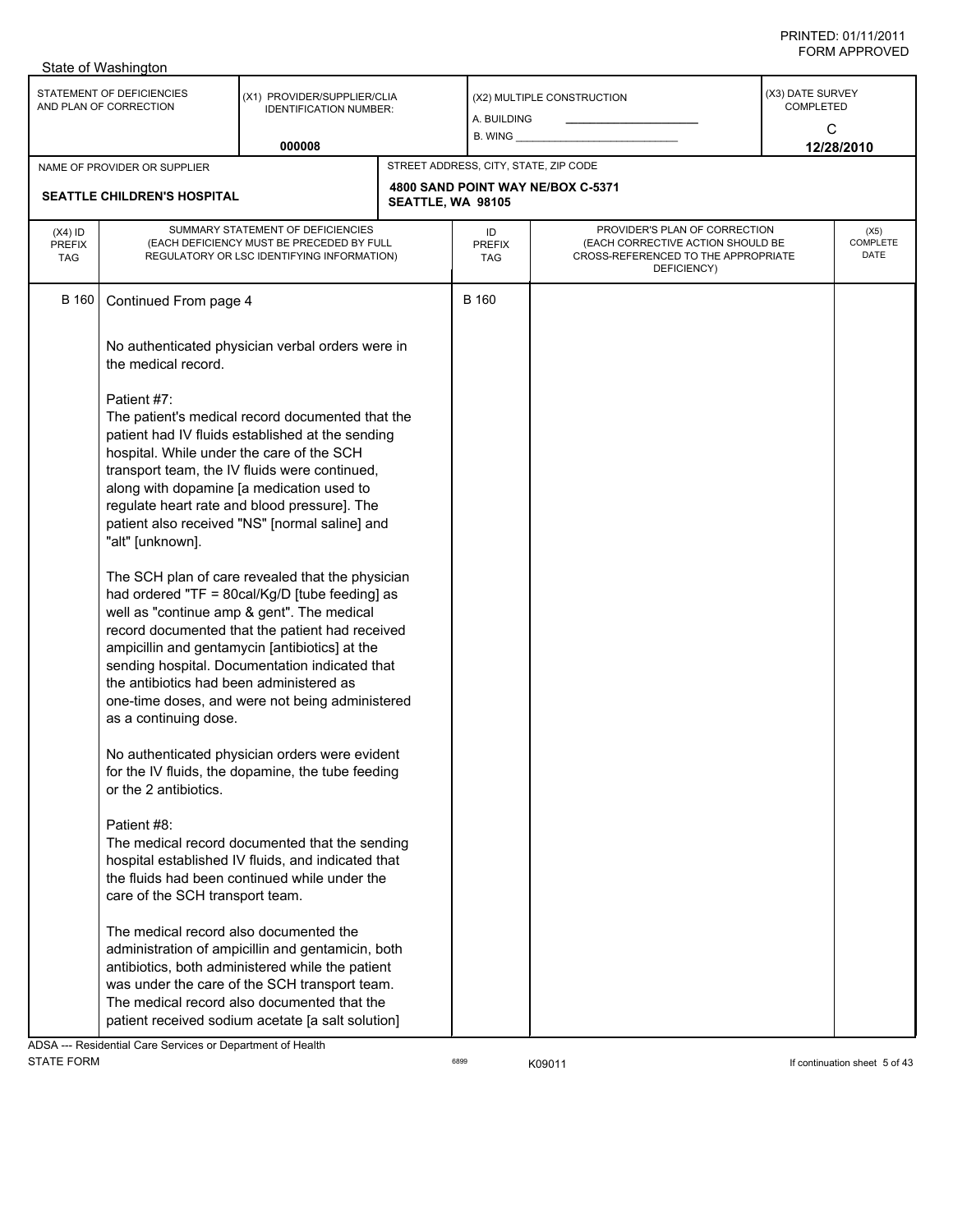|                                          | State of Washington                                                                                                                                                                                                                                                                                                    |                                                                                                                                                                                                                                                                                                                                                                                                                                                                                                                                                                                                                                                                                                                                                                                                                                                                                                                                                                                                                                                                                                                                                                                                                                                                          |                   |                                       |                                                                                                                          |                                    |                          |
|------------------------------------------|------------------------------------------------------------------------------------------------------------------------------------------------------------------------------------------------------------------------------------------------------------------------------------------------------------------------|--------------------------------------------------------------------------------------------------------------------------------------------------------------------------------------------------------------------------------------------------------------------------------------------------------------------------------------------------------------------------------------------------------------------------------------------------------------------------------------------------------------------------------------------------------------------------------------------------------------------------------------------------------------------------------------------------------------------------------------------------------------------------------------------------------------------------------------------------------------------------------------------------------------------------------------------------------------------------------------------------------------------------------------------------------------------------------------------------------------------------------------------------------------------------------------------------------------------------------------------------------------------------|-------------------|---------------------------------------|--------------------------------------------------------------------------------------------------------------------------|------------------------------------|--------------------------|
|                                          | STATEMENT OF DEFICIENCIES<br>AND PLAN OF CORRECTION                                                                                                                                                                                                                                                                    | (X1) PROVIDER/SUPPLIER/CLIA<br><b>IDENTIFICATION NUMBER:</b><br>000008                                                                                                                                                                                                                                                                                                                                                                                                                                                                                                                                                                                                                                                                                                                                                                                                                                                                                                                                                                                                                                                                                                                                                                                                   |                   | A. BUILDING<br>B. WING                | (X2) MULTIPLE CONSTRUCTION                                                                                               | (X3) DATE SURVEY<br>COMPLETED<br>C | 12/28/2010               |
|                                          |                                                                                                                                                                                                                                                                                                                        |                                                                                                                                                                                                                                                                                                                                                                                                                                                                                                                                                                                                                                                                                                                                                                                                                                                                                                                                                                                                                                                                                                                                                                                                                                                                          |                   | STREET ADDRESS, CITY, STATE, ZIP CODE |                                                                                                                          |                                    |                          |
|                                          | NAME OF PROVIDER OR SUPPLIER<br><b>SEATTLE CHILDREN'S HOSPITAL</b>                                                                                                                                                                                                                                                     |                                                                                                                                                                                                                                                                                                                                                                                                                                                                                                                                                                                                                                                                                                                                                                                                                                                                                                                                                                                                                                                                                                                                                                                                                                                                          | SEATTLE, WA 98105 |                                       | 4800 SAND POINT WAY NE/BOX C-5371                                                                                        |                                    |                          |
| $(X4)$ ID<br><b>PREFIX</b><br><b>TAG</b> | SUMMARY STATEMENT OF DEFICIENCIES<br>(EACH DEFICIENCY MUST BE PRECEDED BY FULL<br>REGULATORY OR LSC IDENTIFYING INFORMATION)                                                                                                                                                                                           |                                                                                                                                                                                                                                                                                                                                                                                                                                                                                                                                                                                                                                                                                                                                                                                                                                                                                                                                                                                                                                                                                                                                                                                                                                                                          |                   | ID<br><b>PREFIX</b><br>TAG            | PROVIDER'S PLAN OF CORRECTION<br>(EACH CORRECTIVE ACTION SHOULD BE<br>CROSS-REFERENCED TO THE APPROPRIATE<br>DEFICIENCY) |                                    | (X5)<br>COMPLETE<br>DATE |
| B 160                                    | Continued From page 5<br>and Survanta [a surfactant administered<br>were one-time doses.<br>found on the record, and no authenticated<br>record.<br>ventilator settings.<br>Patient #9:<br>continued while under the care of the SCH<br>of care noted that the patient had received<br>transport team.<br>Patient #10: | intra-tracheally] at the time the SCH transport<br>team arrived. It is not clear who administered the<br>sodium acetate or Survanta, or whether those<br>The physician's verbal order was for "ampicillin,<br>gentamicin0.1mg/kg morphine, PRN, agitation".<br>No clarification of the incomplete orders was<br>physician verbal orders were on the medical<br>The patient was also on a ventilator during the<br>transport process. No authenticated physician's<br>verbal orders were found on the record for the<br>The patient had IV fluids and parenteral nutrition<br>established at the sending hospital and reportedly<br>transport team. The patient also received insulin<br>intravenously. The physician's orders on the plan<br>ampicillin, gentamicin, and flagyl [an antibiotic]<br>while at the sending hospital, but the medication<br>record did not document that those medications<br>had been administered by the sending hospital.<br>No authenticated physician's verbal orders were<br>on the medical record relative to the fluids and<br>parenteral nutrition which were administered<br>while the patient was under the care of the SCH<br>Review of the medical record revealed that the<br>patient had IV fluids established at the sending |                   | <b>B</b> 160                          |                                                                                                                          |                                    |                          |
| <b>DCA</b>                               | Pecidential Care Senvices or Department of Health                                                                                                                                                                                                                                                                      |                                                                                                                                                                                                                                                                                                                                                                                                                                                                                                                                                                                                                                                                                                                                                                                                                                                                                                                                                                                                                                                                                                                                                                                                                                                                          |                   |                                       |                                                                                                                          |                                    |                          |

ADSA --- Residential Care Services or Department of Health STATE FORM **EXAMPLE 19** CONTROLLER STATE FORM **If continuation sheet 6 of 43**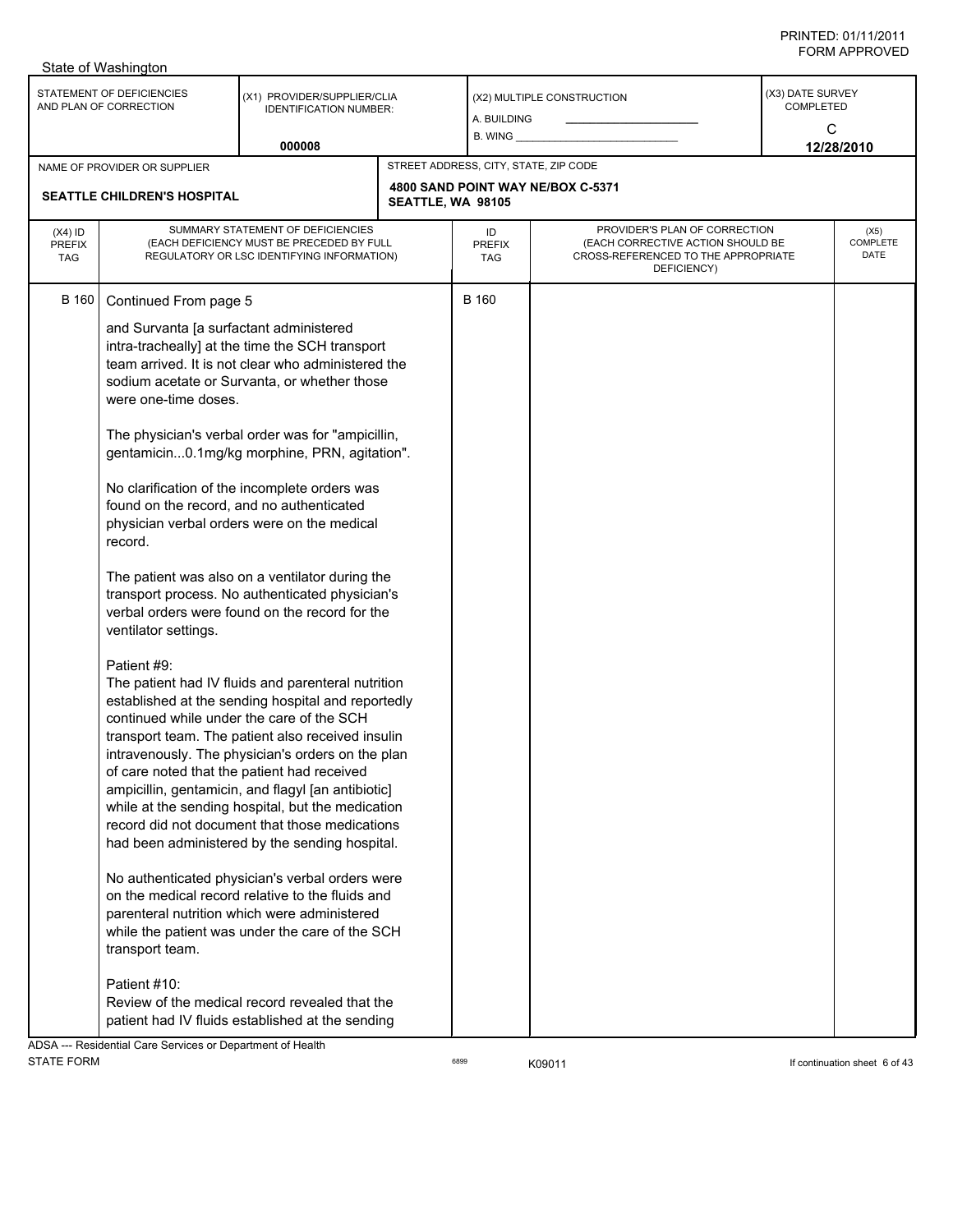|                                          | State of Washington                                                                                                                                                                                                                                                           |                                                                                                                                                                                                                                                                                                                                                                                                                                                                                                                                                                                                                                                                                                                                                                                                                                                                                                                                                                                                                                                                                                                                                              |                   |                                       |                                                                                                                          |                                      |                          |
|------------------------------------------|-------------------------------------------------------------------------------------------------------------------------------------------------------------------------------------------------------------------------------------------------------------------------------|--------------------------------------------------------------------------------------------------------------------------------------------------------------------------------------------------------------------------------------------------------------------------------------------------------------------------------------------------------------------------------------------------------------------------------------------------------------------------------------------------------------------------------------------------------------------------------------------------------------------------------------------------------------------------------------------------------------------------------------------------------------------------------------------------------------------------------------------------------------------------------------------------------------------------------------------------------------------------------------------------------------------------------------------------------------------------------------------------------------------------------------------------------------|-------------------|---------------------------------------|--------------------------------------------------------------------------------------------------------------------------|--------------------------------------|--------------------------|
|                                          | STATEMENT OF DEFICIENCIES<br>AND PLAN OF CORRECTION                                                                                                                                                                                                                           | (X1) PROVIDER/SUPPLIER/CLIA<br><b>IDENTIFICATION NUMBER:</b>                                                                                                                                                                                                                                                                                                                                                                                                                                                                                                                                                                                                                                                                                                                                                                                                                                                                                                                                                                                                                                                                                                 |                   | A. BUILDING<br>B. WING _              | (X2) MULTIPLE CONSTRUCTION                                                                                               | (X3) DATE SURVEY<br><b>COMPLETED</b> | C                        |
|                                          |                                                                                                                                                                                                                                                                               | 000008                                                                                                                                                                                                                                                                                                                                                                                                                                                                                                                                                                                                                                                                                                                                                                                                                                                                                                                                                                                                                                                                                                                                                       |                   |                                       |                                                                                                                          |                                      | 12/28/2010               |
|                                          | NAME OF PROVIDER OR SUPPLIER                                                                                                                                                                                                                                                  |                                                                                                                                                                                                                                                                                                                                                                                                                                                                                                                                                                                                                                                                                                                                                                                                                                                                                                                                                                                                                                                                                                                                                              |                   | STREET ADDRESS, CITY, STATE, ZIP CODE |                                                                                                                          |                                      |                          |
|                                          | SEATTLE CHILDREN'S HOSPITAL                                                                                                                                                                                                                                                   |                                                                                                                                                                                                                                                                                                                                                                                                                                                                                                                                                                                                                                                                                                                                                                                                                                                                                                                                                                                                                                                                                                                                                              | SEATTLE, WA 98105 |                                       | 4800 SAND POINT WAY NE/BOX C-5371                                                                                        |                                      |                          |
| $(X4)$ ID<br><b>PREFIX</b><br><b>TAG</b> | SUMMARY STATEMENT OF DEFICIENCIES<br>(EACH DEFICIENCY MUST BE PRECEDED BY FULL<br>REGULATORY OR LSC IDENTIFYING INFORMATION)                                                                                                                                                  |                                                                                                                                                                                                                                                                                                                                                                                                                                                                                                                                                                                                                                                                                                                                                                                                                                                                                                                                                                                                                                                                                                                                                              |                   | ID<br><b>PREFIX</b><br>TAG            | PROVIDER'S PLAN OF CORRECTION<br>(EACH CORRECTIVE ACTION SHOULD BE<br>CROSS-REFERENCED TO THE APPROPRIATE<br>DEFICIENCY) |                                      | (X5)<br>COMPLETE<br>DATE |
| <b>B</b> 160                             | Continued From page 6<br>transport team.<br>the medical record.<br>Patient #11:<br>transport team.<br>heparin and fentanyl.<br>Patient #12:<br>that the patient had received clindamycin<br>transport team. The physician's orders, as<br>gentamicin.<br>found in the record. | hospital. The fluids were reportedly continued<br>while the patient was under the care of the SCH<br>No authenticated physician verbal orders were on<br>Review of the patient's medical record revealed<br>that the patient had IV fluids and lipids [fat for<br>nutrition] established at the sending hospital, both<br>reportedly continued while under the care of the<br>SCH transport team. The patient also received<br>heparin [used to prevent blood clots] and fentanyl<br>[pain medication] while under the care of the SCH<br>No authenticated physician verbal orders were<br>found for any of the fluids, the lipids or for the<br>The patient's medical record revealed that the<br>patient had IV fluids established at the sending<br>hospital. The medical record also documented<br>[antibiotic] IV while under the care of the SCH<br>documented on the plan of care, stated that<br>clindamycin was given at the sending hospital,<br>and the patient was to receive ampicillin and<br>gentamicin. No documentation was found in the<br>record that the patient received ampicillin or<br>No authenticated physician verbal orders were |                   | B 160                                 |                                                                                                                          |                                      |                          |
|                                          | ADSA --- Residential Care Services or Department of Health                                                                                                                                                                                                                    | The Senior Vice President/ Chief Nursing Officer<br>(SVP/CNO) and the Registered Nurse (RN)                                                                                                                                                                                                                                                                                                                                                                                                                                                                                                                                                                                                                                                                                                                                                                                                                                                                                                                                                                                                                                                                  |                   |                                       |                                                                                                                          |                                      |                          |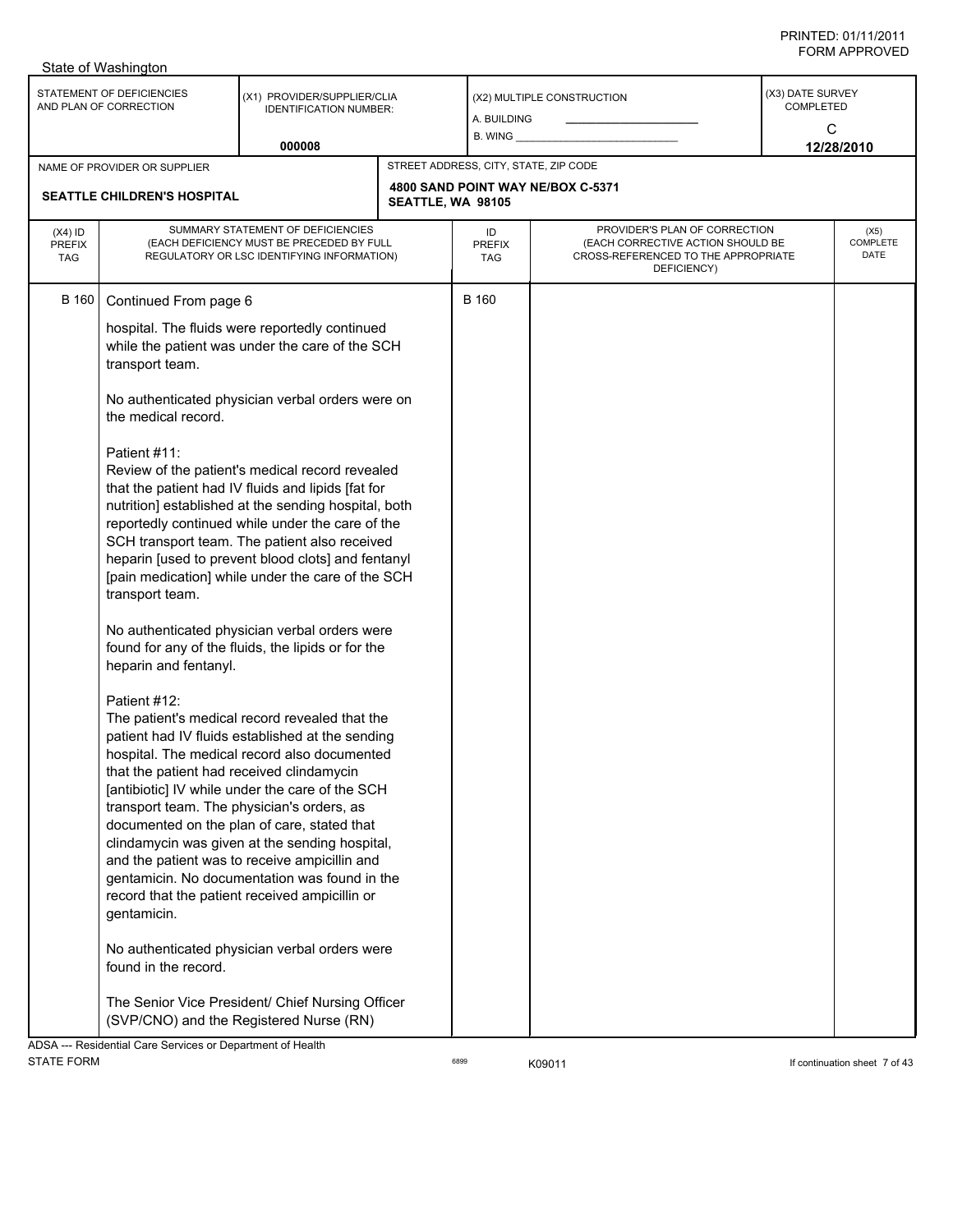| STATEMENT OF DEFICIENCIES<br>(X3) DATE SURVEY<br>(X1) PROVIDER/SUPPLIER/CLIA<br>(X2) MULTIPLE CONSTRUCTION<br>AND PLAN OF CORRECTION<br><b>COMPLETED</b><br><b>IDENTIFICATION NUMBER:</b><br>A. BUILDING<br>C<br>$B.$ WING $\_\_$<br>000008<br>12/28/2010<br>STREET ADDRESS, CITY, STATE, ZIP CODE<br>NAME OF PROVIDER OR SUPPLIER<br>4800 SAND POINT WAY NE/BOX C-5371<br><b>SEATTLE CHILDREN'S HOSPITAL</b><br>SEATTLE, WA 98105<br>SUMMARY STATEMENT OF DEFICIENCIES<br>PROVIDER'S PLAN OF CORRECTION<br>$(X4)$ ID<br>ID<br>(X5)<br>COMPLETE<br>(EACH DEFICIENCY MUST BE PRECEDED BY FULL<br>(EACH CORRECTIVE ACTION SHOULD BE<br><b>PREFIX</b><br><b>PREFIX</b><br>DATE<br>CROSS-REFERENCED TO THE APPROPRIATE<br>REGULATORY OR LSC IDENTIFYING INFORMATION)<br><b>TAG</b><br>TAG<br>DEFICIENCY)<br><b>B</b> 160<br><b>B</b> 160<br>Continued From page 7<br>liaison for transport services were interviewed<br>and the issue of authentication was discussed.<br>The SVP/CNO and the RN reviewed each of the<br>12 transport patient medical records and<br>confirmed that none of the records contained<br>evidence that the physician's verbal orders had<br>been authenticated.<br>B 180 WAC 246-320-136 Leadership-Patient Care<br><b>B</b> 180<br>Service<br>The hospital leaders must:<br>(2) Establish hospital-wide patient care services<br>appropriate for the patients served and available<br>resources which includes:<br>(a) Approving department specific scope of<br>services;<br>This Washington Administrative Code is not met<br>as evidenced by:<br>Surveyor: 19812<br>Based on interview and review of hospital<br>documents, it was determined that hospital<br>leadership failed to establish hospital-wide patient<br>care services appropriate for the patients served,<br>including an approved department-specific scope<br>of service for transport services. The hospital's<br>failure to do so<br>resulted in lack of clear, written guidelines for<br>staff to ensure consistent and appropriate patient<br>care processes, may have contributed to<br>confusion around care and services for Patient<br>#1, and potentially placed all patients of the<br>transport team at risk for<br>incomplete/inappropriate/inaccurate care and<br>services.<br>Findings include:<br>On 10/13/2010, a joint interview was held with the | State of Washington                                        |  |  |  |  |
|-------------------------------------------------------------------------------------------------------------------------------------------------------------------------------------------------------------------------------------------------------------------------------------------------------------------------------------------------------------------------------------------------------------------------------------------------------------------------------------------------------------------------------------------------------------------------------------------------------------------------------------------------------------------------------------------------------------------------------------------------------------------------------------------------------------------------------------------------------------------------------------------------------------------------------------------------------------------------------------------------------------------------------------------------------------------------------------------------------------------------------------------------------------------------------------------------------------------------------------------------------------------------------------------------------------------------------------------------------------------------------------------------------------------------------------------------------------------------------------------------------------------------------------------------------------------------------------------------------------------------------------------------------------------------------------------------------------------------------------------------------------------------------------------------------------------------------------------------------------------------------------------------------------------------------------------------------------------------------------------------------------------------------------------------------------------------------------------------------------------------------------------------------------------------------------------------------------------------------------------------------------------------------------------------------------------------------------------------------------------|------------------------------------------------------------|--|--|--|--|
|                                                                                                                                                                                                                                                                                                                                                                                                                                                                                                                                                                                                                                                                                                                                                                                                                                                                                                                                                                                                                                                                                                                                                                                                                                                                                                                                                                                                                                                                                                                                                                                                                                                                                                                                                                                                                                                                                                                                                                                                                                                                                                                                                                                                                                                                                                                                                                   |                                                            |  |  |  |  |
|                                                                                                                                                                                                                                                                                                                                                                                                                                                                                                                                                                                                                                                                                                                                                                                                                                                                                                                                                                                                                                                                                                                                                                                                                                                                                                                                                                                                                                                                                                                                                                                                                                                                                                                                                                                                                                                                                                                                                                                                                                                                                                                                                                                                                                                                                                                                                                   |                                                            |  |  |  |  |
|                                                                                                                                                                                                                                                                                                                                                                                                                                                                                                                                                                                                                                                                                                                                                                                                                                                                                                                                                                                                                                                                                                                                                                                                                                                                                                                                                                                                                                                                                                                                                                                                                                                                                                                                                                                                                                                                                                                                                                                                                                                                                                                                                                                                                                                                                                                                                                   |                                                            |  |  |  |  |
|                                                                                                                                                                                                                                                                                                                                                                                                                                                                                                                                                                                                                                                                                                                                                                                                                                                                                                                                                                                                                                                                                                                                                                                                                                                                                                                                                                                                                                                                                                                                                                                                                                                                                                                                                                                                                                                                                                                                                                                                                                                                                                                                                                                                                                                                                                                                                                   |                                                            |  |  |  |  |
|                                                                                                                                                                                                                                                                                                                                                                                                                                                                                                                                                                                                                                                                                                                                                                                                                                                                                                                                                                                                                                                                                                                                                                                                                                                                                                                                                                                                                                                                                                                                                                                                                                                                                                                                                                                                                                                                                                                                                                                                                                                                                                                                                                                                                                                                                                                                                                   |                                                            |  |  |  |  |
|                                                                                                                                                                                                                                                                                                                                                                                                                                                                                                                                                                                                                                                                                                                                                                                                                                                                                                                                                                                                                                                                                                                                                                                                                                                                                                                                                                                                                                                                                                                                                                                                                                                                                                                                                                                                                                                                                                                                                                                                                                                                                                                                                                                                                                                                                                                                                                   |                                                            |  |  |  |  |
|                                                                                                                                                                                                                                                                                                                                                                                                                                                                                                                                                                                                                                                                                                                                                                                                                                                                                                                                                                                                                                                                                                                                                                                                                                                                                                                                                                                                                                                                                                                                                                                                                                                                                                                                                                                                                                                                                                                                                                                                                                                                                                                                                                                                                                                                                                                                                                   | ADSA --- Residential Care Services or Department of Health |  |  |  |  |

STATE FORM **EXAMPLE 19** CONTROLLER STATE FORM **If continuation sheet 8 of 43**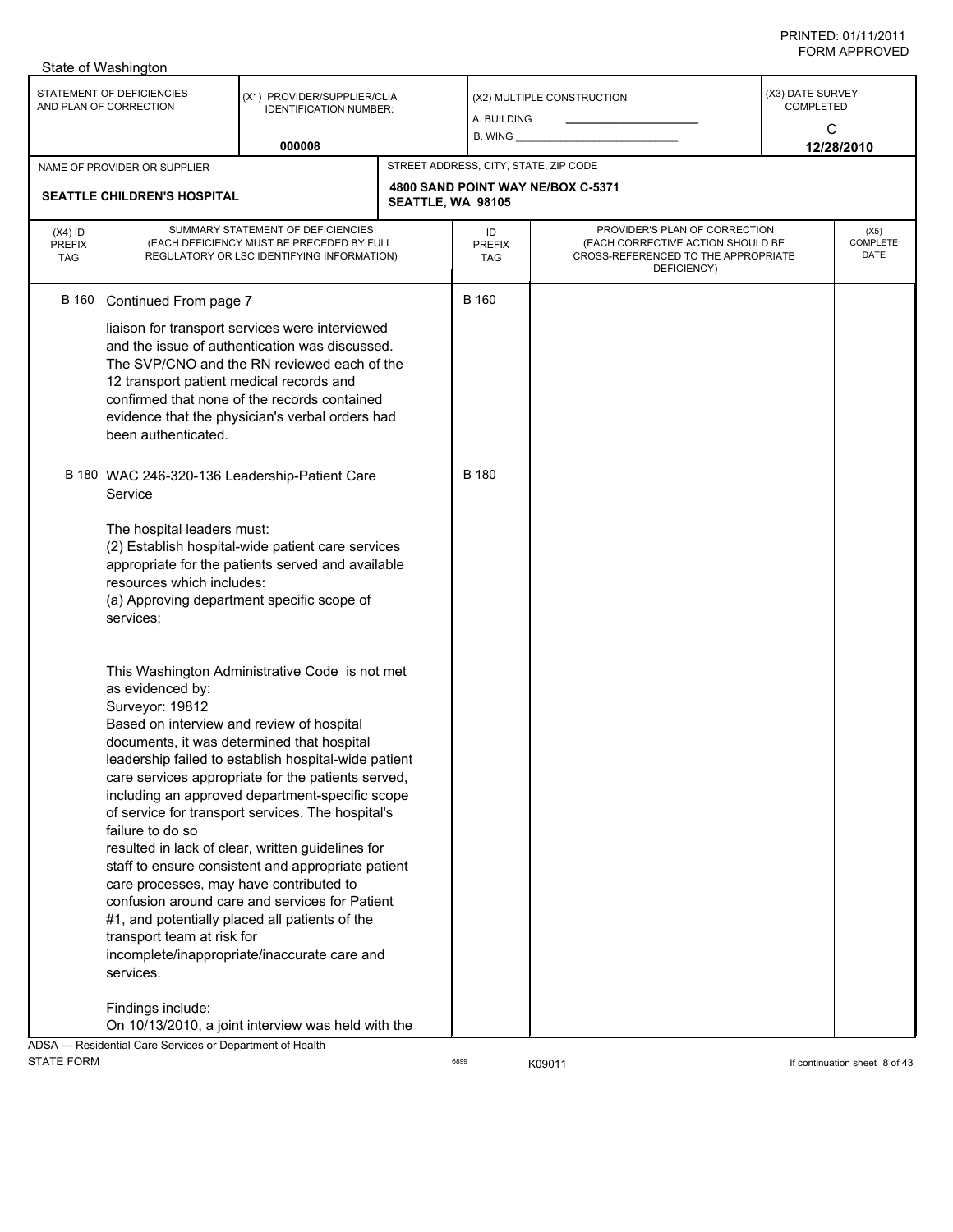|                                          | State of Washington                                                                                                                                                                                                                                                                                                                                                                                    |                                                                                                                                                                                                                                                                                                                                                                                                                                                                                                                                                                                                                                                                                                                                                                                                                                                                                                                                                                                                                                                                                                                                                                                                                                                                                                                                                                                         |                   |                                       |                                                                                                                          |                                           |                          |
|------------------------------------------|--------------------------------------------------------------------------------------------------------------------------------------------------------------------------------------------------------------------------------------------------------------------------------------------------------------------------------------------------------------------------------------------------------|-----------------------------------------------------------------------------------------------------------------------------------------------------------------------------------------------------------------------------------------------------------------------------------------------------------------------------------------------------------------------------------------------------------------------------------------------------------------------------------------------------------------------------------------------------------------------------------------------------------------------------------------------------------------------------------------------------------------------------------------------------------------------------------------------------------------------------------------------------------------------------------------------------------------------------------------------------------------------------------------------------------------------------------------------------------------------------------------------------------------------------------------------------------------------------------------------------------------------------------------------------------------------------------------------------------------------------------------------------------------------------------------|-------------------|---------------------------------------|--------------------------------------------------------------------------------------------------------------------------|-------------------------------------------|--------------------------|
|                                          | STATEMENT OF DEFICIENCIES<br>AND PLAN OF CORRECTION                                                                                                                                                                                                                                                                                                                                                    | (X1) PROVIDER/SUPPLIER/CLIA<br><b>IDENTIFICATION NUMBER:</b>                                                                                                                                                                                                                                                                                                                                                                                                                                                                                                                                                                                                                                                                                                                                                                                                                                                                                                                                                                                                                                                                                                                                                                                                                                                                                                                            |                   | A. BUILDING<br>B. WING                | (X2) MULTIPLE CONSTRUCTION                                                                                               | (X3) DATE SURVEY<br><b>COMPLETED</b><br>C |                          |
|                                          |                                                                                                                                                                                                                                                                                                                                                                                                        | 000008                                                                                                                                                                                                                                                                                                                                                                                                                                                                                                                                                                                                                                                                                                                                                                                                                                                                                                                                                                                                                                                                                                                                                                                                                                                                                                                                                                                  |                   |                                       |                                                                                                                          |                                           | 12/28/2010               |
|                                          | NAME OF PROVIDER OR SUPPLIER                                                                                                                                                                                                                                                                                                                                                                           |                                                                                                                                                                                                                                                                                                                                                                                                                                                                                                                                                                                                                                                                                                                                                                                                                                                                                                                                                                                                                                                                                                                                                                                                                                                                                                                                                                                         |                   | STREET ADDRESS, CITY, STATE, ZIP CODE |                                                                                                                          |                                           |                          |
|                                          | SEATTLE CHILDREN'S HOSPITAL                                                                                                                                                                                                                                                                                                                                                                            |                                                                                                                                                                                                                                                                                                                                                                                                                                                                                                                                                                                                                                                                                                                                                                                                                                                                                                                                                                                                                                                                                                                                                                                                                                                                                                                                                                                         | SEATTLE, WA 98105 |                                       | 4800 SAND POINT WAY NE/BOX C-5371                                                                                        |                                           |                          |
| $(X4)$ ID<br><b>PREFIX</b><br><b>TAG</b> | SUMMARY STATEMENT OF DEFICIENCIES<br>(EACH DEFICIENCY MUST BE PRECEDED BY FULL<br>REGULATORY OR LSC IDENTIFYING INFORMATION)                                                                                                                                                                                                                                                                           |                                                                                                                                                                                                                                                                                                                                                                                                                                                                                                                                                                                                                                                                                                                                                                                                                                                                                                                                                                                                                                                                                                                                                                                                                                                                                                                                                                                         |                   | ID<br><b>PREFIX</b><br>TAG            | PROVIDER'S PLAN OF CORRECTION<br>(EACH CORRECTIVE ACTION SHOULD BE<br>CROSS-REFERENCED TO THE APPROPRIATE<br>DEFICIENCY) |                                           | (X5)<br>COMPLETE<br>DATE |
| <b>B</b> 180                             | Continued From page 8<br>Senior Vice President for Patient Care<br>were, and were not, in writing.<br>the responsibility of the transport team<br>sending hospital physicians or the Medical<br>Children's Hospital (SCH) or both<br>-How were communications between the<br>staff at the sending hospital<br>participate in the care of the patient<br>equipment to SCH equipment, such as<br>by whom | Services/Chief Nursing Officer (SVP/CNO); the<br>Medical Director of Emergency Department<br>Services and Chief of Emergency Medicine; the<br>acting NICU Nurse Educator; the Respiratory<br>Therapist who was the Program Manager for<br>transport services and the Medical Director for<br>Transport Services. The group discussed multiple<br>issues, including what practices and expectations<br>Identified during the DOH investigation was a lack<br>of written guidelines for transport staff to include:<br>-At what time did the patient cease to be the<br>responsibility of the sending hospital and become<br>-While at the sending hospital, did the transport<br>team communicate about patient care with the<br>Consultation (MedCon) physician at Seattle<br>MedCon physicians and the transport team staff<br>members communicated to the physicians and<br>-In the event of an emergency while still at the<br>sending hospital, what were the expectations<br>around how, or if, the transport team would<br>-Were the transport team members allowed to<br>accept orders, verbal or otherwise from the<br>sending hospital's physicians and if so, how were<br>those orders documented and authenticated<br>-At what time, or under what circumstances, was<br>the patient switched from the sending hospital's<br>ventilators, and how was that decision made and |                   | <b>B</b> 180                          |                                                                                                                          |                                           |                          |
|                                          | ADSA  Residential Care Services or Department of Health                                                                                                                                                                                                                                                                                                                                                | The hospital's "Neonatal Emergency Patient                                                                                                                                                                                                                                                                                                                                                                                                                                                                                                                                                                                                                                                                                                                                                                                                                                                                                                                                                                                                                                                                                                                                                                                                                                                                                                                                              |                   |                                       |                                                                                                                          |                                           |                          |

ADSA --- Residential Care Services or Department of Health STATE FORM **EXAMPLE 19 CONSUMER** CONSUMING THE STATE FORM **If continuation sheet 9 of 43**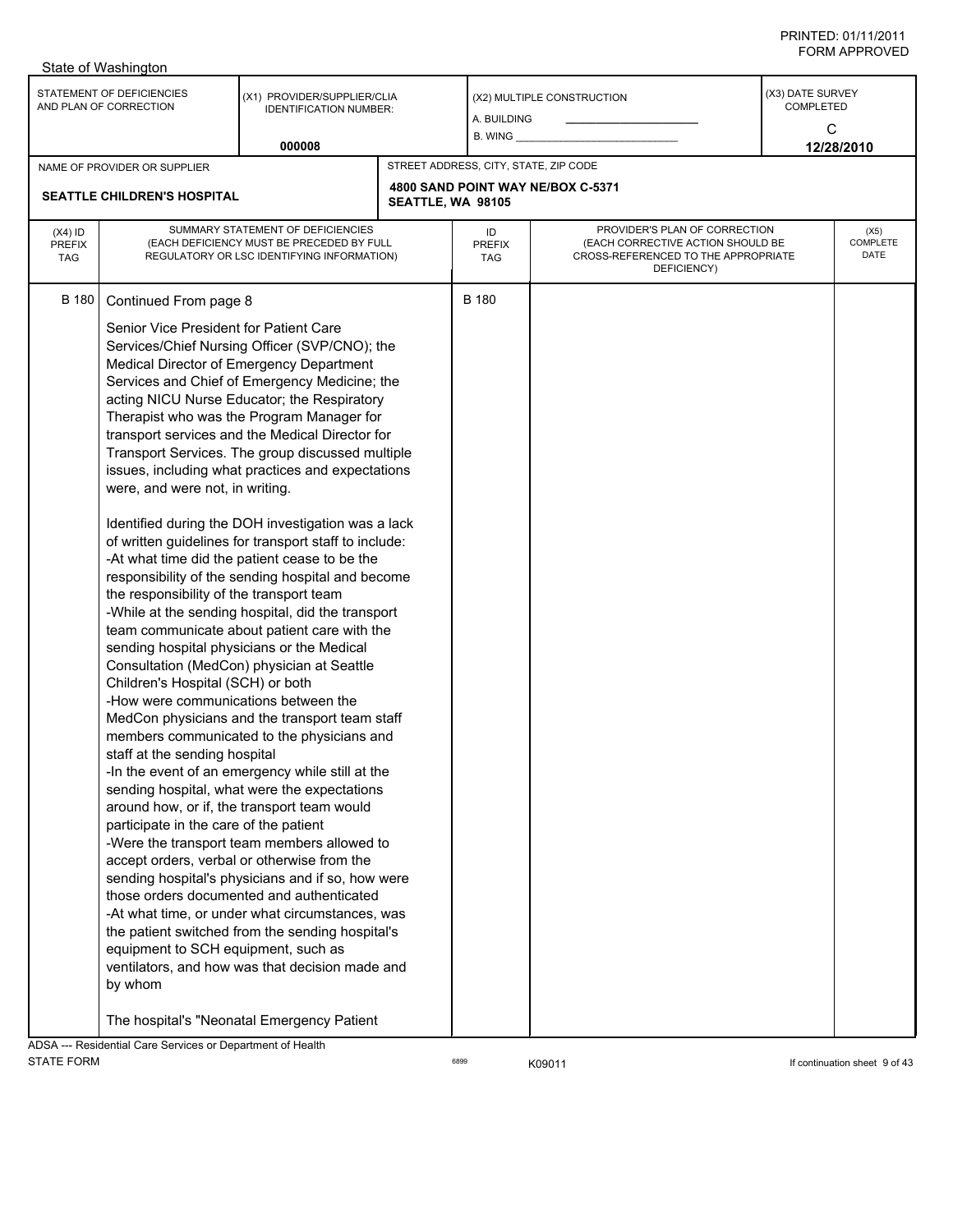|                                          | State of Washington                                                                                                                                                                                                                                                                                                                                                                                                                                                            |                                                                                                                                                                                                                                                                                                                                                                                                                                                                                                                                                                                                                                                                                                                                                                                                                                                                                                                                                                                                                                                                                                                                   |                   |                                       |                                                                                                                          |                                           |                          |
|------------------------------------------|--------------------------------------------------------------------------------------------------------------------------------------------------------------------------------------------------------------------------------------------------------------------------------------------------------------------------------------------------------------------------------------------------------------------------------------------------------------------------------|-----------------------------------------------------------------------------------------------------------------------------------------------------------------------------------------------------------------------------------------------------------------------------------------------------------------------------------------------------------------------------------------------------------------------------------------------------------------------------------------------------------------------------------------------------------------------------------------------------------------------------------------------------------------------------------------------------------------------------------------------------------------------------------------------------------------------------------------------------------------------------------------------------------------------------------------------------------------------------------------------------------------------------------------------------------------------------------------------------------------------------------|-------------------|---------------------------------------|--------------------------------------------------------------------------------------------------------------------------|-------------------------------------------|--------------------------|
|                                          | STATEMENT OF DEFICIENCIES<br>AND PLAN OF CORRECTION                                                                                                                                                                                                                                                                                                                                                                                                                            | (X1) PROVIDER/SUPPLIER/CLIA<br><b>IDENTIFICATION NUMBER:</b>                                                                                                                                                                                                                                                                                                                                                                                                                                                                                                                                                                                                                                                                                                                                                                                                                                                                                                                                                                                                                                                                      |                   | A. BUILDING<br>$B.$ WING $\_$         | (X2) MULTIPLE CONSTRUCTION                                                                                               | (X3) DATE SURVEY<br><b>COMPLETED</b><br>C |                          |
|                                          |                                                                                                                                                                                                                                                                                                                                                                                                                                                                                | 000008                                                                                                                                                                                                                                                                                                                                                                                                                                                                                                                                                                                                                                                                                                                                                                                                                                                                                                                                                                                                                                                                                                                            |                   |                                       |                                                                                                                          |                                           | 12/28/2010               |
|                                          | NAME OF PROVIDER OR SUPPLIER<br><b>SEATTLE CHILDREN'S HOSPITAL</b>                                                                                                                                                                                                                                                                                                                                                                                                             |                                                                                                                                                                                                                                                                                                                                                                                                                                                                                                                                                                                                                                                                                                                                                                                                                                                                                                                                                                                                                                                                                                                                   | SEATTLE, WA 98105 | STREET ADDRESS, CITY, STATE, ZIP CODE | 4800 SAND POINT WAY NE/BOX C-5371                                                                                        |                                           |                          |
| $(X4)$ ID<br><b>PREFIX</b><br><b>TAG</b> |                                                                                                                                                                                                                                                                                                                                                                                                                                                                                | SUMMARY STATEMENT OF DEFICIENCIES<br>(EACH DEFICIENCY MUST BE PRECEDED BY FULL<br>REGULATORY OR LSC IDENTIFYING INFORMATION)                                                                                                                                                                                                                                                                                                                                                                                                                                                                                                                                                                                                                                                                                                                                                                                                                                                                                                                                                                                                      |                   | ID<br><b>PREFIX</b><br>TAG            | PROVIDER'S PLAN OF CORRECTION<br>(EACH CORRECTIVE ACTION SHOULD BE<br>CROSS-REFERENCED TO THE APPROPRIATE<br>DEFICIENCY) |                                           | (X5)<br>COMPLETE<br>DATE |
| <b>B</b> 180                             | Continued From page 9<br>which were provided by SCH. None of the<br>above-identified issues.<br>Patient #1<br>effort, RN #1 documented that s/he had<br>administered epinephrine [a drug used to<br>ativan [an anti-anxiety medication] and<br>sending hospital.<br>those orders.<br>Department of Health investigation, had<br>determined that RN #1 administered the<br>received).<br>resuscitation effort, that s/he had also<br>were evident for the administration of the | Transport" document, which included the scope<br>of practice, was reviewed as were the policies<br>and procedures pertaining to transport services,<br>documents addressed the above-noted issues<br>and no other documents provided addressed the<br>Review of the medical record for Patient #1<br>revealed that on 9/17/2010, during the transport<br>regulate heart rate], morphine [a pain reliever],<br>vecuronium [a paralytic]. The medications were<br>documented as administered to the patient while<br>the patient and transport team were still at the<br>Intravenous (IV) fluids were also documented as<br>given to the patient, no authenticated physician's<br>verbal orders were documented and it was not<br>clear from the medical record who had given<br>(An internal investigation by SCH, prior to the<br>morphine, ativan and vecuronium without a<br>physician's order and falsified the medical record<br>to indicate that such verbal orders had been<br>The SCH RN #1 documented on the code sheet.<br>which is a written record of events during a<br>administered epinephrine. No physician orders |                   | B 180                                 |                                                                                                                          |                                           |                          |
|                                          | ADSA --- Residential Care Services or Department of Health                                                                                                                                                                                                                                                                                                                                                                                                                     |                                                                                                                                                                                                                                                                                                                                                                                                                                                                                                                                                                                                                                                                                                                                                                                                                                                                                                                                                                                                                                                                                                                                   |                   |                                       |                                                                                                                          |                                           |                          |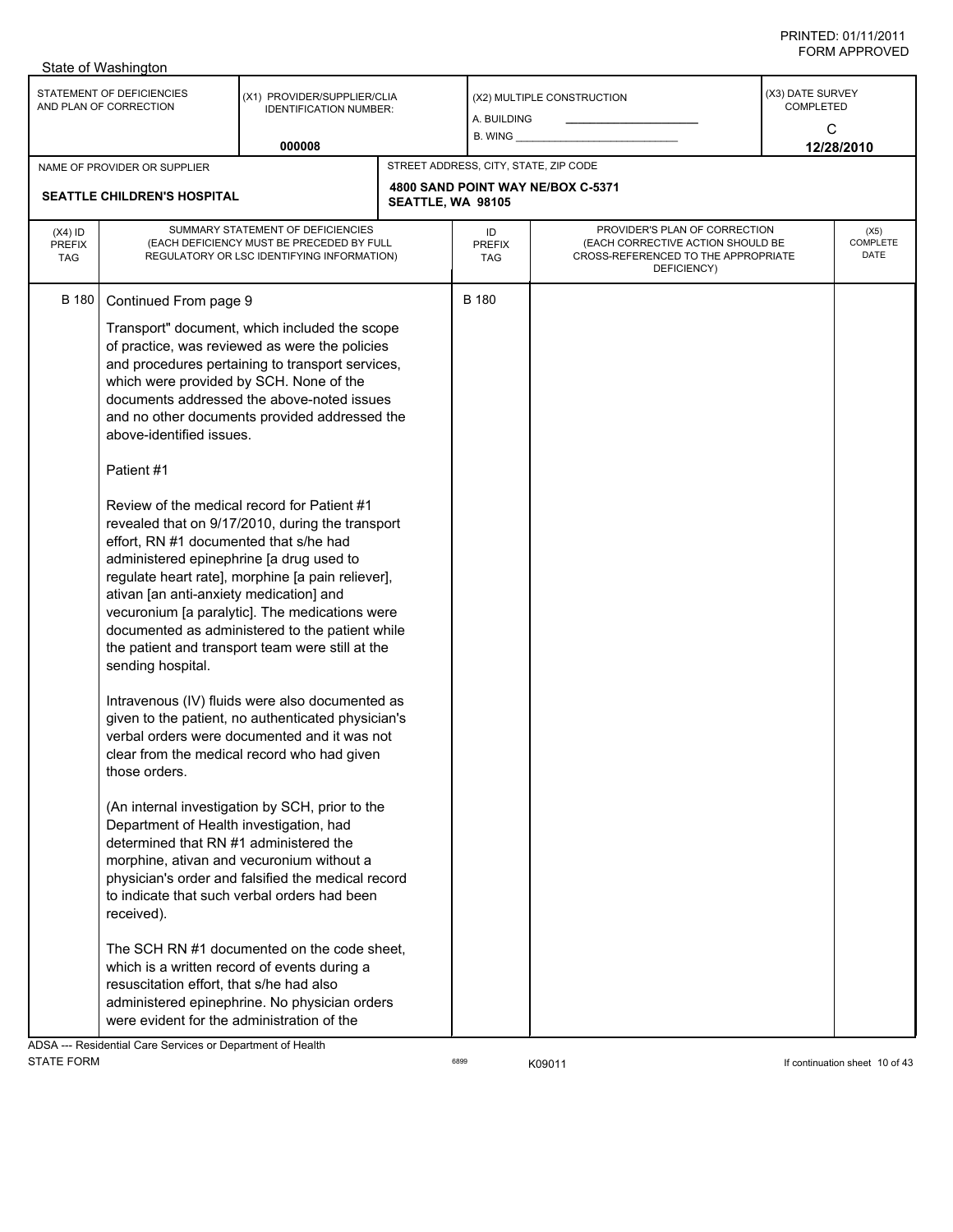|                                          | State of Washington                                                                                                                                                                                                                                                                                |                                                                                                                                                                                                                                                                                                                                                                                                                                                                                                                                                                                                                                                                                                                                                                                                                                                                                                                                                                                                                                                                                                                                                                                                                                                                                                                                                                                                                                                                       |                   |                                       |                                                                                                                          |                                    |                          |
|------------------------------------------|----------------------------------------------------------------------------------------------------------------------------------------------------------------------------------------------------------------------------------------------------------------------------------------------------|-----------------------------------------------------------------------------------------------------------------------------------------------------------------------------------------------------------------------------------------------------------------------------------------------------------------------------------------------------------------------------------------------------------------------------------------------------------------------------------------------------------------------------------------------------------------------------------------------------------------------------------------------------------------------------------------------------------------------------------------------------------------------------------------------------------------------------------------------------------------------------------------------------------------------------------------------------------------------------------------------------------------------------------------------------------------------------------------------------------------------------------------------------------------------------------------------------------------------------------------------------------------------------------------------------------------------------------------------------------------------------------------------------------------------------------------------------------------------|-------------------|---------------------------------------|--------------------------------------------------------------------------------------------------------------------------|------------------------------------|--------------------------|
|                                          | STATEMENT OF DEFICIENCIES<br>AND PLAN OF CORRECTION                                                                                                                                                                                                                                                | (X1) PROVIDER/SUPPLIER/CLIA<br><b>IDENTIFICATION NUMBER:</b>                                                                                                                                                                                                                                                                                                                                                                                                                                                                                                                                                                                                                                                                                                                                                                                                                                                                                                                                                                                                                                                                                                                                                                                                                                                                                                                                                                                                          |                   | A. BUILDING<br>$B.$ WING $\_\_$       | (X2) MULTIPLE CONSTRUCTION                                                                                               | (X3) DATE SURVEY<br>COMPLETED<br>C |                          |
|                                          |                                                                                                                                                                                                                                                                                                    | 000008                                                                                                                                                                                                                                                                                                                                                                                                                                                                                                                                                                                                                                                                                                                                                                                                                                                                                                                                                                                                                                                                                                                                                                                                                                                                                                                                                                                                                                                                |                   |                                       |                                                                                                                          |                                    | 12/28/2010               |
|                                          | NAME OF PROVIDER OR SUPPLIER                                                                                                                                                                                                                                                                       |                                                                                                                                                                                                                                                                                                                                                                                                                                                                                                                                                                                                                                                                                                                                                                                                                                                                                                                                                                                                                                                                                                                                                                                                                                                                                                                                                                                                                                                                       |                   | STREET ADDRESS, CITY, STATE, ZIP CODE |                                                                                                                          |                                    |                          |
|                                          | SEATTLE CHILDREN'S HOSPITAL                                                                                                                                                                                                                                                                        |                                                                                                                                                                                                                                                                                                                                                                                                                                                                                                                                                                                                                                                                                                                                                                                                                                                                                                                                                                                                                                                                                                                                                                                                                                                                                                                                                                                                                                                                       | SEATTLE, WA 98105 |                                       | 4800 SAND POINT WAY NE/BOX C-5371                                                                                        |                                    |                          |
| $(X4)$ ID<br><b>PREFIX</b><br><b>TAG</b> | SUMMARY STATEMENT OF DEFICIENCIES<br>(EACH DEFICIENCY MUST BE PRECEDED BY FULL<br>REGULATORY OR LSC IDENTIFYING INFORMATION)                                                                                                                                                                       |                                                                                                                                                                                                                                                                                                                                                                                                                                                                                                                                                                                                                                                                                                                                                                                                                                                                                                                                                                                                                                                                                                                                                                                                                                                                                                                                                                                                                                                                       |                   | ID<br><b>PREFIX</b><br>TAG            | PROVIDER'S PLAN OF CORRECTION<br>(EACH CORRECTIVE ACTION SHOULD BE<br>CROSS-REFERENCED TO THE APPROPRIATE<br>DEFICIENCY) |                                    | (X5)<br>COMPLETE<br>DATE |
| <b>B</b> 180                             | Continued From page 10<br>that s/he gave the orders for epinephrine.<br>to the patient, s/he asked if the patient had<br>received additional medications. The<br>that s/he had administered 3 medications<br>power to give these meds".<br>stated to the SCH transport team that the<br>decision". | epinephrine, and it is not clear from the medical<br>record if a physician at the sending hospital or a<br>physician from SCH ordered the epinephrine;<br>however, during the interview of 10/4/2010, the<br>neonatologist at the sending hospital confirmed<br>During the 10/4/2010 interview, the neonatologist<br>at the sending/referring hospital stated that after<br>the second dose of epinephrine was administered<br>neonatologist stated that the SCH RN reported<br>including vecuronium [a drug used to paralyze<br>patients], and the neonatologist was "shocked".<br>The neonatologist stated that the RN reported<br>that s/he had administered vecuronium because<br>the patient was agitated and s/he needed to<br>re-tape the endotracheal tube. The physician<br>stated that s/he asked the RN why s/he had given<br>the vecuronium and the RN replied "it's in my<br>The sending neonatologist stated that s/he had<br>endotracheal tube had been difficult to place and<br>specifically directed that the tube should not be<br>re-taped; however, the respiratory therapist<br>reportedly told the neonatologist "that's our<br>The sending/referring neonatologist also stated<br>that at one point, the SCH transport RN was on<br>the phone with the MedCon physician; s/he asked<br>for the phone to speak to the Med Con physician,<br>but the RN was reluctant to relinquish the phone<br>and finished her/his own conversation with the |                   | <b>B</b> 180                          |                                                                                                                          |                                    |                          |
| <b>IDCA</b>                              | Med Con physician before allowing<br>Begidential Care Sensiege or Department of Health                                                                                                                                                                                                             |                                                                                                                                                                                                                                                                                                                                                                                                                                                                                                                                                                                                                                                                                                                                                                                                                                                                                                                                                                                                                                                                                                                                                                                                                                                                                                                                                                                                                                                                       |                   |                                       |                                                                                                                          |                                    |                          |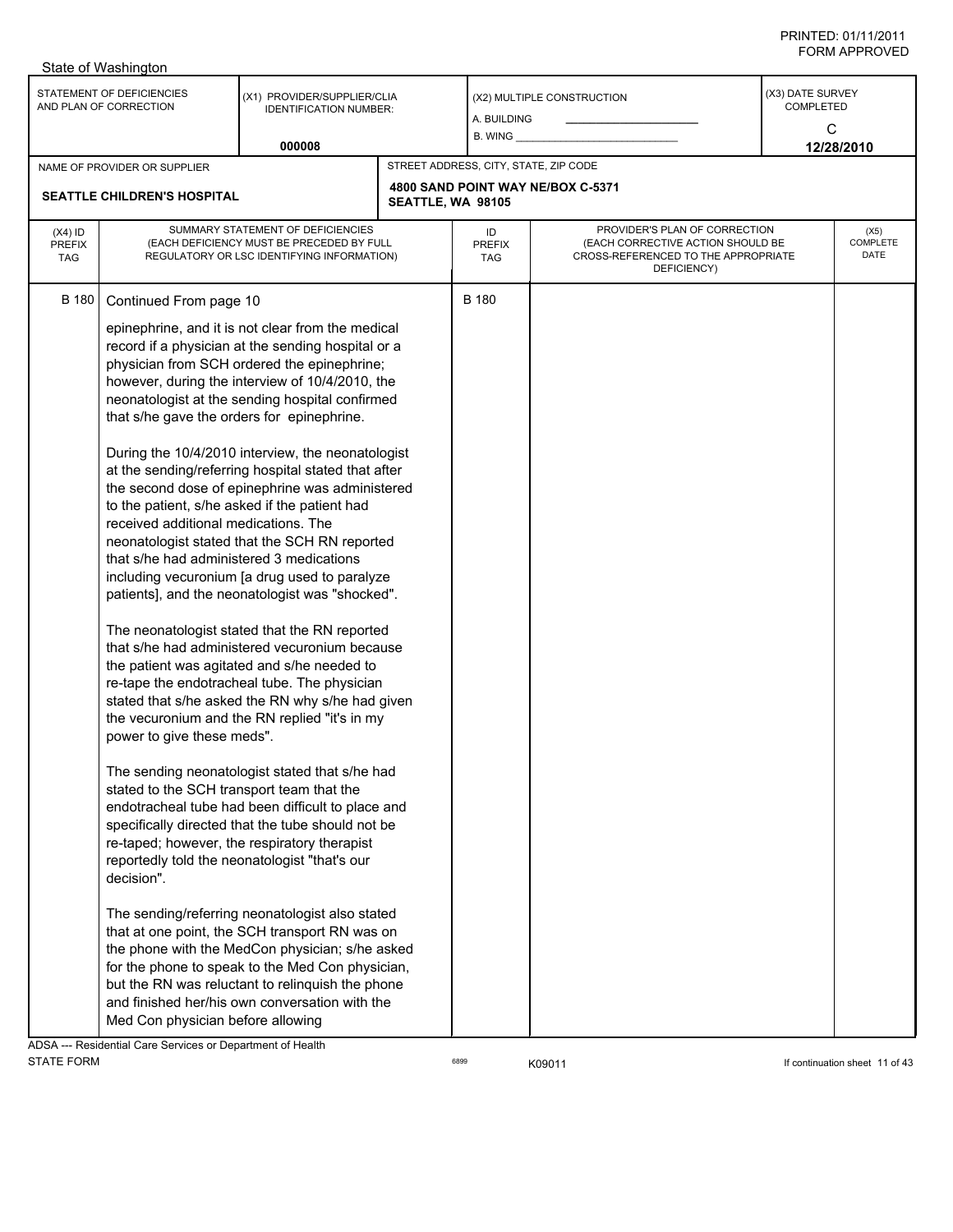|                                          | State of Washington                                                                                                                                                                                                                                                                                                                                          |                                                                                                                                                                                                                                                                                                                                                                                                                                                                                                                                                                                                                                                                                                                                                                                                                                                                                                                                                                                                                                                                                                                                                                                                                                                                                                                                                        |                   |                                       |                                                                                                                          |                                    |                          |
|------------------------------------------|--------------------------------------------------------------------------------------------------------------------------------------------------------------------------------------------------------------------------------------------------------------------------------------------------------------------------------------------------------------|--------------------------------------------------------------------------------------------------------------------------------------------------------------------------------------------------------------------------------------------------------------------------------------------------------------------------------------------------------------------------------------------------------------------------------------------------------------------------------------------------------------------------------------------------------------------------------------------------------------------------------------------------------------------------------------------------------------------------------------------------------------------------------------------------------------------------------------------------------------------------------------------------------------------------------------------------------------------------------------------------------------------------------------------------------------------------------------------------------------------------------------------------------------------------------------------------------------------------------------------------------------------------------------------------------------------------------------------------------|-------------------|---------------------------------------|--------------------------------------------------------------------------------------------------------------------------|------------------------------------|--------------------------|
|                                          | STATEMENT OF DEFICIENCIES<br>AND PLAN OF CORRECTION                                                                                                                                                                                                                                                                                                          | (X1) PROVIDER/SUPPLIER/CLIA<br><b>IDENTIFICATION NUMBER:</b><br>000008                                                                                                                                                                                                                                                                                                                                                                                                                                                                                                                                                                                                                                                                                                                                                                                                                                                                                                                                                                                                                                                                                                                                                                                                                                                                                 |                   | A. BUILDING<br>$B.$ WING $\_\_$       | (X2) MULTIPLE CONSTRUCTION                                                                                               | (X3) DATE SURVEY<br>COMPLETED<br>C | 12/28/2010               |
|                                          | NAME OF PROVIDER OR SUPPLIER                                                                                                                                                                                                                                                                                                                                 |                                                                                                                                                                                                                                                                                                                                                                                                                                                                                                                                                                                                                                                                                                                                                                                                                                                                                                                                                                                                                                                                                                                                                                                                                                                                                                                                                        |                   | STREET ADDRESS, CITY, STATE, ZIP CODE |                                                                                                                          |                                    |                          |
|                                          | SEATTLE CHILDREN'S HOSPITAL                                                                                                                                                                                                                                                                                                                                  |                                                                                                                                                                                                                                                                                                                                                                                                                                                                                                                                                                                                                                                                                                                                                                                                                                                                                                                                                                                                                                                                                                                                                                                                                                                                                                                                                        | SEATTLE, WA 98105 |                                       | 4800 SAND POINT WAY NE/BOX C-5371                                                                                        |                                    |                          |
| $(X4)$ ID<br><b>PREFIX</b><br><b>TAG</b> | SUMMARY STATEMENT OF DEFICIENCIES<br>(EACH DEFICIENCY MUST BE PRECEDED BY FULL<br>REGULATORY OR LSC IDENTIFYING INFORMATION)                                                                                                                                                                                                                                 |                                                                                                                                                                                                                                                                                                                                                                                                                                                                                                                                                                                                                                                                                                                                                                                                                                                                                                                                                                                                                                                                                                                                                                                                                                                                                                                                                        |                   | ID<br><b>PREFIX</b><br>TAG            | PROVIDER'S PLAN OF CORRECTION<br>(EACH CORRECTIVE ACTION SHOULD BE<br>CROSS-REFERENCED TO THE APPROPRIATE<br>DEFICIENCY) |                                    | (X5)<br>COMPLETE<br>DATE |
| <b>B</b> 180                             | Continued From page 11<br>Neonatologist# 1 speak to the Med Con<br>physician.<br>Review of the medical record for Patient #1<br>to the patient. Three (3) medications were<br>order, and the fourth medication was<br>resuscitation effort.<br>hospital.<br>who was identified in the complaint. The<br>the sending hospital, until the patient was<br>team. | revealed that RN#1 administered 4 medications<br>administered without an authenticated physician's<br>administered under the order of a physician from<br>the sending/referring hospital. The code sheet<br>also documented that the RN had contacted the<br>SCH Med Con physician at least twice during the<br>The SCH medical record documented other<br>interventions, including ventilator adjustments<br>and the initiation of cardiopulmonary resuscitation<br>by the SCH transport team, while the patient and<br>the SCH transport team were at the sending<br>On 10/4/2010, a board-certified neonatologist,<br>Neonatologist #1, and a Neonatal Intensive Care<br>Nurse, both from the sending/referring hospital,<br>were interviewed. Both stated that they had<br>participated in the care of Patient #1, the patient<br>physician and the nurse both stated that they<br>understood the patient to be the responsibility of<br>removed from the premises by the transport<br>On 11/4/2010, the SCH Therapist (RT) involved<br>in the care of Patient #1 during the transport<br>effort of 9/17/2010 was interviewed. The interview<br>was conducted via telephone, and included in the<br>call was the RT supervisor and the SVP/CNO.<br>The RT was asked who had responsibility for<br>care of the patient while the transport team was |                   | <b>B</b> 180                          |                                                                                                                          |                                    |                          |
|                                          |                                                                                                                                                                                                                                                                                                                                                              |                                                                                                                                                                                                                                                                                                                                                                                                                                                                                                                                                                                                                                                                                                                                                                                                                                                                                                                                                                                                                                                                                                                                                                                                                                                                                                                                                        |                   |                                       |                                                                                                                          |                                    |                          |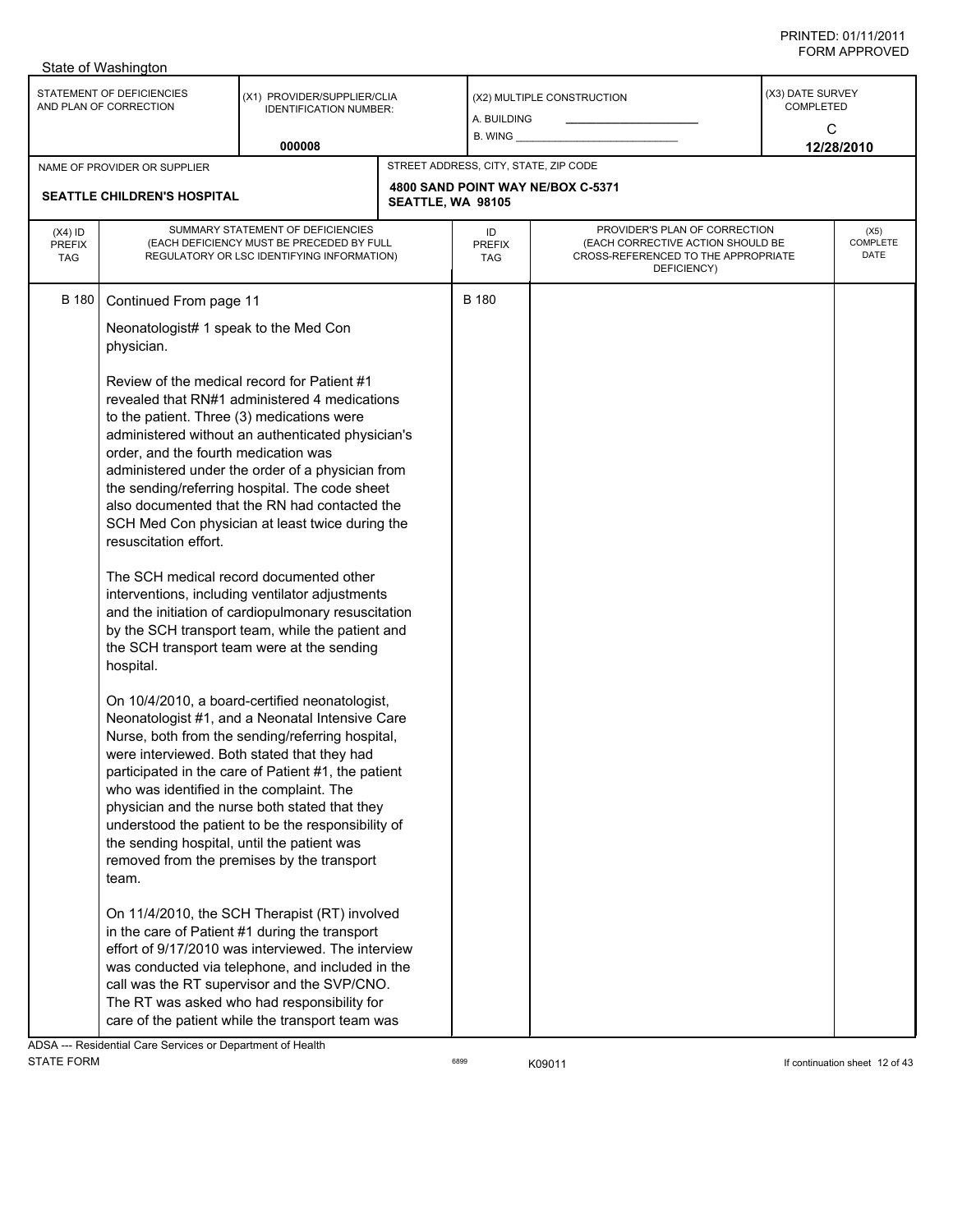|                                   | State of Washington                                                                                                                                                                                                                                                                                                                                   |                                                                                                                                                                                                                                                                                                                                                                                                                                                                                                                                                                                                                                                                                                                                                                                                                                                                                                                                                                                                                                                                                                                                                                                                                                                                                                                                                                                                                           |                   |                                       |                                                                                                                          |                                    |                          |
|-----------------------------------|-------------------------------------------------------------------------------------------------------------------------------------------------------------------------------------------------------------------------------------------------------------------------------------------------------------------------------------------------------|---------------------------------------------------------------------------------------------------------------------------------------------------------------------------------------------------------------------------------------------------------------------------------------------------------------------------------------------------------------------------------------------------------------------------------------------------------------------------------------------------------------------------------------------------------------------------------------------------------------------------------------------------------------------------------------------------------------------------------------------------------------------------------------------------------------------------------------------------------------------------------------------------------------------------------------------------------------------------------------------------------------------------------------------------------------------------------------------------------------------------------------------------------------------------------------------------------------------------------------------------------------------------------------------------------------------------------------------------------------------------------------------------------------------------|-------------------|---------------------------------------|--------------------------------------------------------------------------------------------------------------------------|------------------------------------|--------------------------|
|                                   | STATEMENT OF DEFICIENCIES<br>AND PLAN OF CORRECTION                                                                                                                                                                                                                                                                                                   | (X1) PROVIDER/SUPPLIER/CLIA<br><b>IDENTIFICATION NUMBER:</b>                                                                                                                                                                                                                                                                                                                                                                                                                                                                                                                                                                                                                                                                                                                                                                                                                                                                                                                                                                                                                                                                                                                                                                                                                                                                                                                                                              |                   | A. BUILDING<br>B. WING                | (X2) MULTIPLE CONSTRUCTION                                                                                               | (X3) DATE SURVEY<br>COMPLETED<br>C |                          |
|                                   |                                                                                                                                                                                                                                                                                                                                                       | 000008                                                                                                                                                                                                                                                                                                                                                                                                                                                                                                                                                                                                                                                                                                                                                                                                                                                                                                                                                                                                                                                                                                                                                                                                                                                                                                                                                                                                                    |                   |                                       |                                                                                                                          |                                    | 12/28/2010               |
|                                   | NAME OF PROVIDER OR SUPPLIER                                                                                                                                                                                                                                                                                                                          |                                                                                                                                                                                                                                                                                                                                                                                                                                                                                                                                                                                                                                                                                                                                                                                                                                                                                                                                                                                                                                                                                                                                                                                                                                                                                                                                                                                                                           |                   | STREET ADDRESS, CITY, STATE, ZIP CODE |                                                                                                                          |                                    |                          |
|                                   | SEATTLE CHILDREN'S HOSPITAL                                                                                                                                                                                                                                                                                                                           |                                                                                                                                                                                                                                                                                                                                                                                                                                                                                                                                                                                                                                                                                                                                                                                                                                                                                                                                                                                                                                                                                                                                                                                                                                                                                                                                                                                                                           | SEATTLE, WA 98105 |                                       | 4800 SAND POINT WAY NE/BOX C-5371                                                                                        |                                    |                          |
| $(X4)$ ID<br>PREFIX<br><b>TAG</b> |                                                                                                                                                                                                                                                                                                                                                       | SUMMARY STATEMENT OF DEFICIENCIES<br>(EACH DEFICIENCY MUST BE PRECEDED BY FULL<br>REGULATORY OR LSC IDENTIFYING INFORMATION)                                                                                                                                                                                                                                                                                                                                                                                                                                                                                                                                                                                                                                                                                                                                                                                                                                                                                                                                                                                                                                                                                                                                                                                                                                                                                              |                   | ID<br><b>PREFIX</b><br>TAG            | PROVIDER'S PLAN OF CORRECTION<br>(EACH CORRECTIVE ACTION SHOULD BE<br>CROSS-REFERENCED TO THE APPROPRIATE<br>DEFICIENCY) |                                    | (X5)<br>COMPLETE<br>DATE |
| B 180                             | Continued From page 12<br>stated that s/he was "not<br>and forth" regarding the issue.<br>team began resuscitation and the<br>stated that it differed with each hospital.<br>On November 2, Neonatologist #2, was<br>interviewed. The neonatologist stated that,<br>about "communications" between sending<br>not discussed her/his concerns with SCH | still in the sending/referring hospital. The RT<br>100% clear on that" and that "they've gone back<br>The RT was also asked how the SCH transport<br>team knew when they were to assume care of the<br>patient. The RT responded that s/he was "not real<br>clear on that", but the team did communicate with<br>the sending hospital to try to "keep consistent<br>with care" and that the Med Con physician was<br>also contacted while the team was in the hospital.<br>The RT was asked why the SCH transport team<br>performed resuscitation efforts on the patient if<br>the patient was supposed to be under the care of<br>the sending hospital. S/he stated that, with the<br>exception of the RN, the physician and staff of<br>the sending hospital had left the room and had to<br>be summoned back when the patient coded.<br>S/he stated that RN and RT from the transport<br>sending/referring hospital physician had to be<br>summoned back into the unit. When asked if the<br>staff and physicians from the sending hospitals<br>typically left during a transport effort, the RT<br>although s/he had not been involved in the care<br>of Patient #1, s/he had been told about the case.<br>The neonatologist stated that s/he had concerns<br>hospitals and the SCH transport team, but had<br>leadership because up until the present, s/he had<br>not believed that the issues rose to the level of |                   | <b>B</b> 180                          |                                                                                                                          |                                    |                          |
|                                   | being unsafe.                                                                                                                                                                                                                                                                                                                                         |                                                                                                                                                                                                                                                                                                                                                                                                                                                                                                                                                                                                                                                                                                                                                                                                                                                                                                                                                                                                                                                                                                                                                                                                                                                                                                                                                                                                                           |                   |                                       |                                                                                                                          |                                    |                          |

ADSA --- Residential Care Services or Department of Health<br>STATE FORM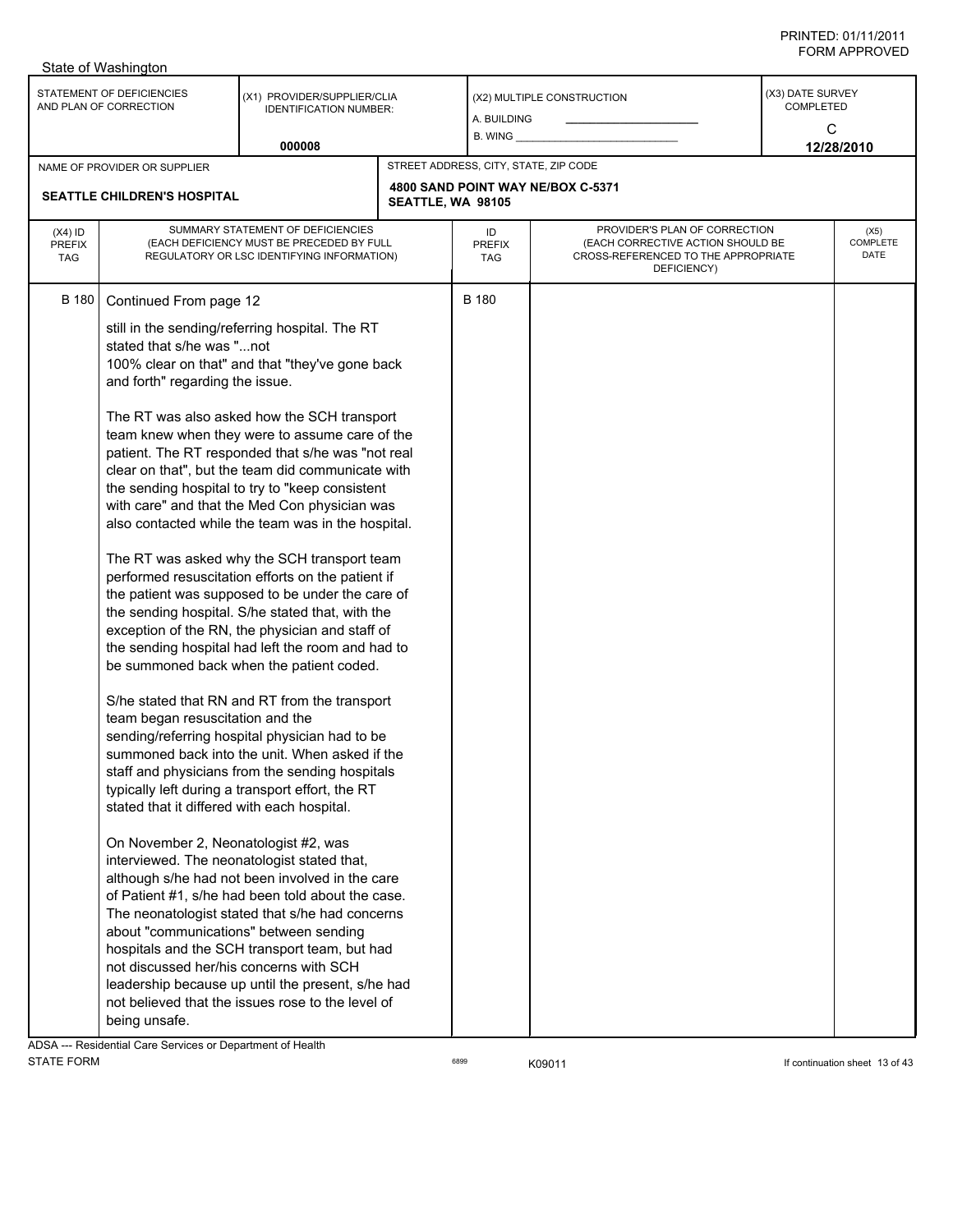| STATEMENT OF DEFICIENCIES<br>(X3) DATE SURVEY<br>(X1) PROVIDER/SUPPLIER/CLIA<br>(X2) MULTIPLE CONSTRUCTION<br><b>COMPLETED</b><br>AND PLAN OF CORRECTION<br><b>IDENTIFICATION NUMBER:</b><br>A. BUILDING<br>C<br>$B.$ WING $\_\_$<br>000008<br>12/28/2010<br>STREET ADDRESS, CITY, STATE, ZIP CODE<br>NAME OF PROVIDER OR SUPPLIER<br>4800 SAND POINT WAY NE/BOX C-5371<br>SEATTLE CHILDREN'S HOSPITAL<br>SEATTLE, WA 98105<br>PROVIDER'S PLAN OF CORRECTION<br>SUMMARY STATEMENT OF DEFICIENCIES<br>$(X4)$ ID<br>ID<br>(X5)<br>COMPLETE<br>(EACH DEFICIENCY MUST BE PRECEDED BY FULL<br>(EACH CORRECTIVE ACTION SHOULD BE<br><b>PREFIX</b><br><b>PREFIX</b><br>DATE<br>CROSS-REFERENCED TO THE APPROPRIATE<br>REGULATORY OR LSC IDENTIFYING INFORMATION)<br><b>TAG</b><br>TAG<br>DEFICIENCY)<br><b>B</b> 180<br><b>B</b> 180<br>Continued From page 13<br>When asked to describe what her/his concerns<br>with the SCH transport team were, Neonatologist<br>#2 stated that there seemed to be confusion<br>about who could issue orders to the transport<br>team, how the Med Con physician communicated<br>with whatever physician was at the sending<br>hospital and when the patient became the<br>responsibility of the transport team.<br>Neonatologist #2 also stated that it was important<br>to remember that not every sending/referring<br>hospital had a neonatologist present, and that in<br>some cases the care might be best managed by<br>the Med Con physician who had the clinical<br>expertise to manage the care, instead of by the<br>physician who was physically present at the<br>sending/referring hospital.<br>Neonatologist #2 stated that it was important that<br>sending/referring hospitals and the transport<br>team understand how to work collaboratively.<br>During the group discussion/interview of<br>10/13/2010 with SCH physicians and staff, it was | State of Washington |  |  |  |
|------------------------------------------------------------------------------------------------------------------------------------------------------------------------------------------------------------------------------------------------------------------------------------------------------------------------------------------------------------------------------------------------------------------------------------------------------------------------------------------------------------------------------------------------------------------------------------------------------------------------------------------------------------------------------------------------------------------------------------------------------------------------------------------------------------------------------------------------------------------------------------------------------------------------------------------------------------------------------------------------------------------------------------------------------------------------------------------------------------------------------------------------------------------------------------------------------------------------------------------------------------------------------------------------------------------------------------------------------------------------------------------------------------------------------------------------------------------------------------------------------------------------------------------------------------------------------------------------------------------------------------------------------------------------------------------------------------------------------------------------------------------------------------------------------------------------------------------------------------------------------------------------|---------------------|--|--|--|
|                                                                                                                                                                                                                                                                                                                                                                                                                                                                                                                                                                                                                                                                                                                                                                                                                                                                                                                                                                                                                                                                                                                                                                                                                                                                                                                                                                                                                                                                                                                                                                                                                                                                                                                                                                                                                                                                                                |                     |  |  |  |
|                                                                                                                                                                                                                                                                                                                                                                                                                                                                                                                                                                                                                                                                                                                                                                                                                                                                                                                                                                                                                                                                                                                                                                                                                                                                                                                                                                                                                                                                                                                                                                                                                                                                                                                                                                                                                                                                                                |                     |  |  |  |
|                                                                                                                                                                                                                                                                                                                                                                                                                                                                                                                                                                                                                                                                                                                                                                                                                                                                                                                                                                                                                                                                                                                                                                                                                                                                                                                                                                                                                                                                                                                                                                                                                                                                                                                                                                                                                                                                                                |                     |  |  |  |
|                                                                                                                                                                                                                                                                                                                                                                                                                                                                                                                                                                                                                                                                                                                                                                                                                                                                                                                                                                                                                                                                                                                                                                                                                                                                                                                                                                                                                                                                                                                                                                                                                                                                                                                                                                                                                                                                                                |                     |  |  |  |
| also stated that the patient was the responsibility<br>of the sending hospital until the patient was<br>removed from the sending hospital by the SCH<br>transport team.<br>Medical Consultation Physician Interviews<br>On December 6, 2010, Med Con physician #1<br>was interviewed regarding who was responsible<br>for care of patients while the patient was still at<br>the sending/referring hospital, including giving<br>orders for care and services. The physician<br>stated that there was a "progressive assumption<br>of carecollaboration" and that the<br>responsibility for care "may go back and forth".                                                                                                                                                                                                                                                                                                                                                                                                                                                                                                                                                                                                                                                                                                                                                                                                                                                                                                                                                                                                                                                                                                                                                                                                                                                                      |                     |  |  |  |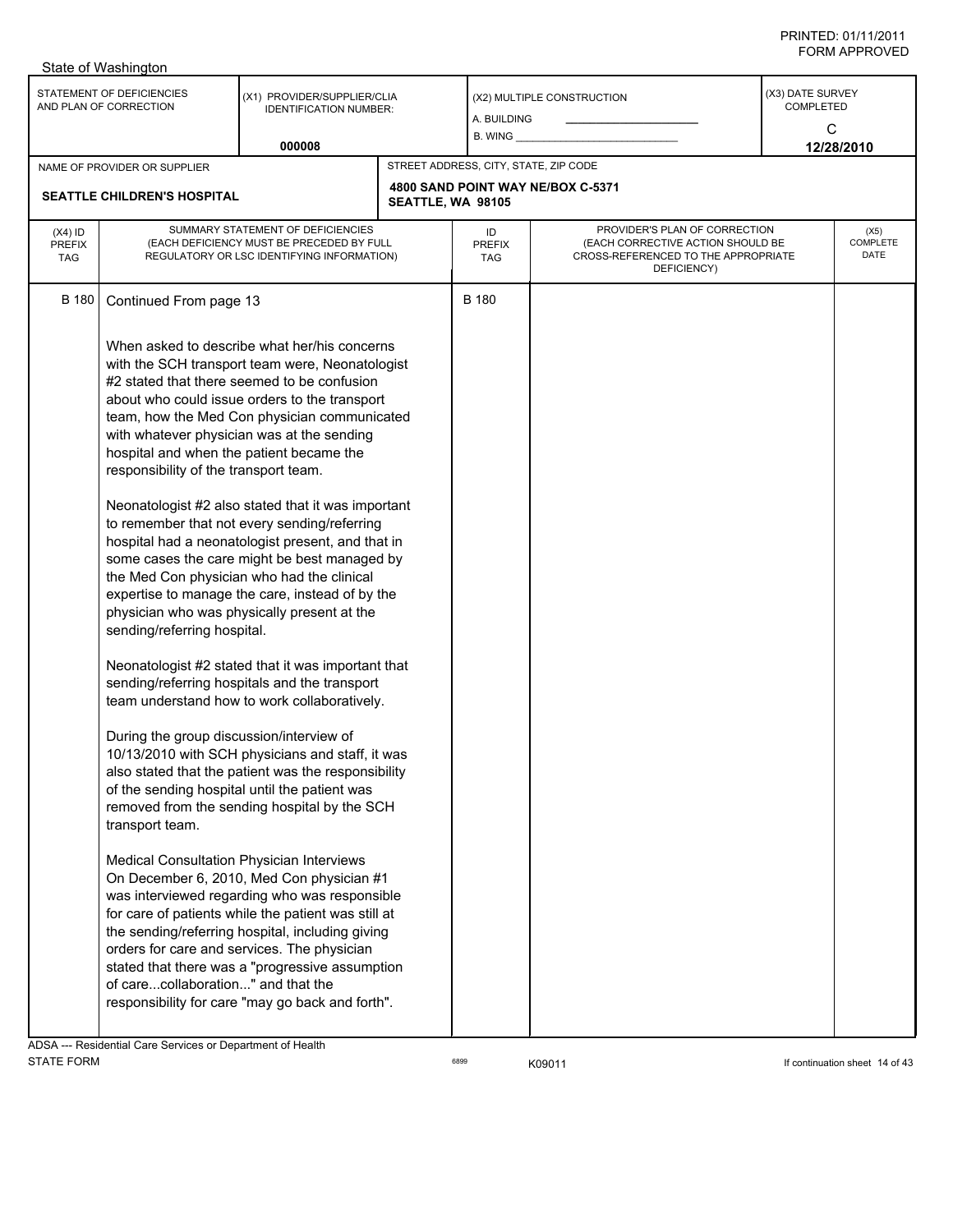| STATEMENT OF DEFICIENCIES<br>(X3) DATE SURVEY<br>(X1) PROVIDER/SUPPLIER/CLIA<br>(X2) MULTIPLE CONSTRUCTION<br><b>COMPLETED</b><br>AND PLAN OF CORRECTION<br><b>IDENTIFICATION NUMBER:</b><br>A. BUILDING<br>C<br>B. WING _<br>000008<br>12/28/2010<br>STREET ADDRESS, CITY, STATE, ZIP CODE<br>NAME OF PROVIDER OR SUPPLIER<br>4800 SAND POINT WAY NE/BOX C-5371<br><b>SEATTLE CHILDREN'S HOSPITAL</b><br>SEATTLE, WA 98105<br>PROVIDER'S PLAN OF CORRECTION<br>SUMMARY STATEMENT OF DEFICIENCIES<br>$(X4)$ ID<br>ID<br>(X5)<br>(EACH DEFICIENCY MUST BE PRECEDED BY FULL<br>(EACH CORRECTIVE ACTION SHOULD BE<br><b>PREFIX</b><br><b>PREFIX</b><br>DATE<br>CROSS-REFERENCED TO THE APPROPRIATE<br>REGULATORY OR LSC IDENTIFYING INFORMATION)<br><b>TAG</b><br>TAG<br>DEFICIENCY)<br><b>B</b> 180<br><b>B</b> 180<br>Continued From page 14                                                                                                                                                                                                                                                                                                                                                                                                                                                                                                                                                                                                                                                                                                                                                                                                                                                                                                         | State of Washington |  |  |                 |
|-----------------------------------------------------------------------------------------------------------------------------------------------------------------------------------------------------------------------------------------------------------------------------------------------------------------------------------------------------------------------------------------------------------------------------------------------------------------------------------------------------------------------------------------------------------------------------------------------------------------------------------------------------------------------------------------------------------------------------------------------------------------------------------------------------------------------------------------------------------------------------------------------------------------------------------------------------------------------------------------------------------------------------------------------------------------------------------------------------------------------------------------------------------------------------------------------------------------------------------------------------------------------------------------------------------------------------------------------------------------------------------------------------------------------------------------------------------------------------------------------------------------------------------------------------------------------------------------------------------------------------------------------------------------------------------------------------------------------------------------------------|---------------------|--|--|-----------------|
|                                                                                                                                                                                                                                                                                                                                                                                                                                                                                                                                                                                                                                                                                                                                                                                                                                                                                                                                                                                                                                                                                                                                                                                                                                                                                                                                                                                                                                                                                                                                                                                                                                                                                                                                                     |                     |  |  |                 |
|                                                                                                                                                                                                                                                                                                                                                                                                                                                                                                                                                                                                                                                                                                                                                                                                                                                                                                                                                                                                                                                                                                                                                                                                                                                                                                                                                                                                                                                                                                                                                                                                                                                                                                                                                     |                     |  |  |                 |
|                                                                                                                                                                                                                                                                                                                                                                                                                                                                                                                                                                                                                                                                                                                                                                                                                                                                                                                                                                                                                                                                                                                                                                                                                                                                                                                                                                                                                                                                                                                                                                                                                                                                                                                                                     |                     |  |  |                 |
|                                                                                                                                                                                                                                                                                                                                                                                                                                                                                                                                                                                                                                                                                                                                                                                                                                                                                                                                                                                                                                                                                                                                                                                                                                                                                                                                                                                                                                                                                                                                                                                                                                                                                                                                                     |                     |  |  | <b>COMPLETE</b> |
| On December 6, 2010, Med Con physician #2<br>was interviewed regarding who was responsible<br>for care of patients while the patient was still at<br>the sending/referring hospital, including giving<br>orders for care and services. The physician<br>stated that the process of defining who is<br>responsible for patient care during the transport<br>process was "evolving"; while the patient was still<br>"their [SCH] patient" the Med Con physicians<br>"can't override the onsite physician" and the SCH<br>Med Con physician "wouldn't openly defy the local<br>doc".<br>S/he also stated that there was not conflict<br>between the Med Con physician and the<br>sending/referring physician if the<br>sending/referring physician was a Neonatologist,<br>with the exception of one Seattle Medical Center<br>who was very competitive and "they do not defer<br>to anyone".<br>On December 6, 2010, Med Con physician #3<br>was interviewed regarding who was responsible<br>for care of patients while the patient was still at<br>the sending/referring hospital, including giving<br>orders for care and services.<br>When asked when and how it was determined<br>that the patient became the responsibility of the<br>transport team, the physician stated "once they're<br>hooked up to our equipment, we should assume<br>care". The physician stated that s/he had not<br>seen written guidelines pertaining to the issue.<br>On December 6, 2010, Med Con physician #4<br>was interviewed regarding who was responsible<br>for care of patients while the patient was still at<br>the sending/referring hospital, including giving<br>orders for care and services. The physician<br>stated "practically, it depends on the |                     |  |  |                 |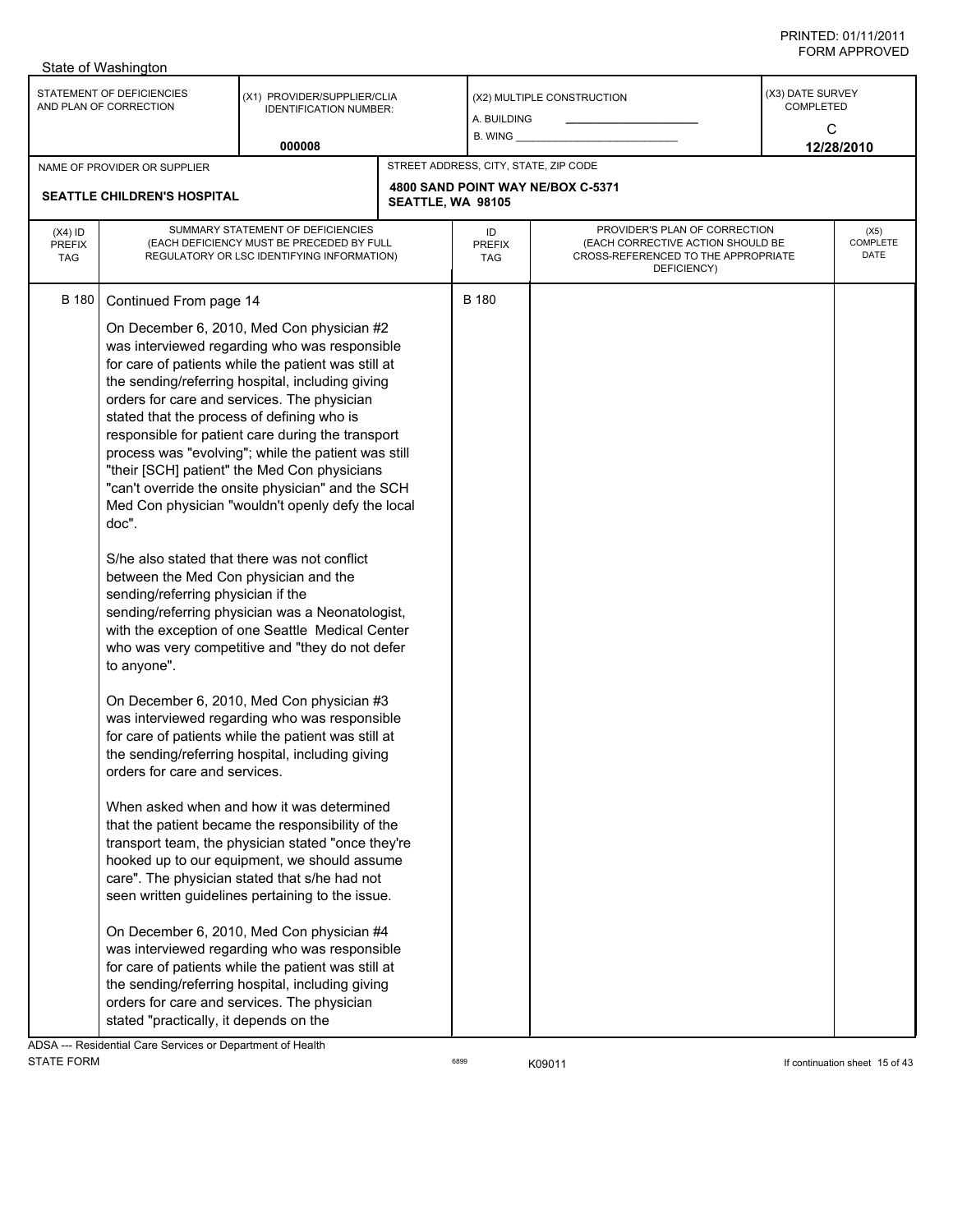|                                   | State of Washington                                                                                                                                                                                                                                                                                                                                                                                                                                                                                              |                                                                                                                                                                                                                                                                                                                    |                   |                                       |                                                                                                                          |                                           |                                 |
|-----------------------------------|------------------------------------------------------------------------------------------------------------------------------------------------------------------------------------------------------------------------------------------------------------------------------------------------------------------------------------------------------------------------------------------------------------------------------------------------------------------------------------------------------------------|--------------------------------------------------------------------------------------------------------------------------------------------------------------------------------------------------------------------------------------------------------------------------------------------------------------------|-------------------|---------------------------------------|--------------------------------------------------------------------------------------------------------------------------|-------------------------------------------|---------------------------------|
|                                   | STATEMENT OF DEFICIENCIES<br>AND PLAN OF CORRECTION                                                                                                                                                                                                                                                                                                                                                                                                                                                              | (X1) PROVIDER/SUPPLIER/CLIA<br><b>IDENTIFICATION NUMBER:</b>                                                                                                                                                                                                                                                       |                   | A. BUILDING<br>B. WING                | (X2) MULTIPLE CONSTRUCTION                                                                                               | (X3) DATE SURVEY<br><b>COMPLETED</b><br>C |                                 |
|                                   |                                                                                                                                                                                                                                                                                                                                                                                                                                                                                                                  | 000008                                                                                                                                                                                                                                                                                                             |                   |                                       |                                                                                                                          |                                           | 12/28/2010                      |
|                                   | NAME OF PROVIDER OR SUPPLIER                                                                                                                                                                                                                                                                                                                                                                                                                                                                                     |                                                                                                                                                                                                                                                                                                                    |                   | STREET ADDRESS, CITY, STATE, ZIP CODE |                                                                                                                          |                                           |                                 |
|                                   | SEATTLE CHILDREN'S HOSPITAL                                                                                                                                                                                                                                                                                                                                                                                                                                                                                      |                                                                                                                                                                                                                                                                                                                    | SEATTLE, WA 98105 |                                       | 4800 SAND POINT WAY NE/BOX C-5371                                                                                        |                                           |                                 |
| $(X4)$ ID<br>PREFIX<br><b>TAG</b> |                                                                                                                                                                                                                                                                                                                                                                                                                                                                                                                  | SUMMARY STATEMENT OF DEFICIENCIES<br>(EACH DEFICIENCY MUST BE PRECEDED BY FULL<br>REGULATORY OR LSC IDENTIFYING INFORMATION)                                                                                                                                                                                       |                   | ID<br><b>PREFIX</b><br>TAG            | PROVIDER'S PLAN OF CORRECTION<br>(EACH CORRECTIVE ACTION SHOULD BE<br>CROSS-REFERENCED TO THE APPROPRIATE<br>DEFICIENCY) |                                           | (X5)<br><b>COMPLETE</b><br>DATE |
| <b>B</b> 180                      | Continued From page 15                                                                                                                                                                                                                                                                                                                                                                                                                                                                                           |                                                                                                                                                                                                                                                                                                                    |                   | <b>B</b> 180                          |                                                                                                                          |                                           |                                 |
|                                   | writing.                                                                                                                                                                                                                                                                                                                                                                                                                                                                                                         | hospitalwhen the transport team arrives it's their<br>baby practically speaking". The physician stated<br>that the responsibility for care of the baby at<br>various points in the transport process was not in                                                                                                    |                   |                                       |                                                                                                                          |                                           |                                 |
|                                   | <b>Medical Record Review</b><br>Patient #1: Nursing notes documented that the<br>patient received epinephrine [a drug used to<br>regulate heart rate], morphine [a pain reliever],<br>ativan [an anti-anxiety medication] and<br>vecuronium [a paralytic] while still at the sending<br>hospital. An internal investigation by SCH had<br>determined, prior to the Department of Health<br>investigation, that the RN #1 had administered<br>the morphine, ativan and vecuronium without a<br>physician's order. |                                                                                                                                                                                                                                                                                                                    |                   |                                       |                                                                                                                          |                                           |                                 |
|                                   | The RN documented that epinephrine was<br>given to the patient.                                                                                                                                                                                                                                                                                                                                                                                                                                                  | administered. No physician orders were evident<br>in the medical record for the administration of the<br>epinephrine, and it is not clear from the medical<br>record if a physician at the sending hospital or a<br>physician from SCH ordered the epinephrine.<br>Intravenous (IV) fluids were also documented as |                   |                                       |                                                                                                                          |                                           |                                 |
|                                   | manual "bagging" during the resuscitation<br>resuscitation effort.                                                                                                                                                                                                                                                                                                                                                                                                                                               | In addition, the medical record documented that<br>Patient #1 was on a ventilator and had received<br>throughout the transfer process and subsequent                                                                                                                                                               |                   |                                       |                                                                                                                          |                                           |                                 |
|                                   |                                                                                                                                                                                                                                                                                                                                                                                                                                                                                                                  | No verbal orders were authenticated for the                                                                                                                                                                                                                                                                        |                   |                                       |                                                                                                                          |                                           |                                 |
|                                   | medications or the IV fluids.<br>Patient #2:<br>The patient's medical record revealed that IV<br>fluids were established at the sending hospital<br>and reportedly continued while under the care of                                                                                                                                                                                                                                                                                                             |                                                                                                                                                                                                                                                                                                                    |                   |                                       |                                                                                                                          |                                           |                                 |

ADSA --- Residential Care Services or Department of Health STATE FORM **EXAMPLE 16 OF A STATE FORM EXAMPLE 2018 ROSES K09011 EXAMPLE 16 OF A STATE FORM If continuation sheet 16 of 43**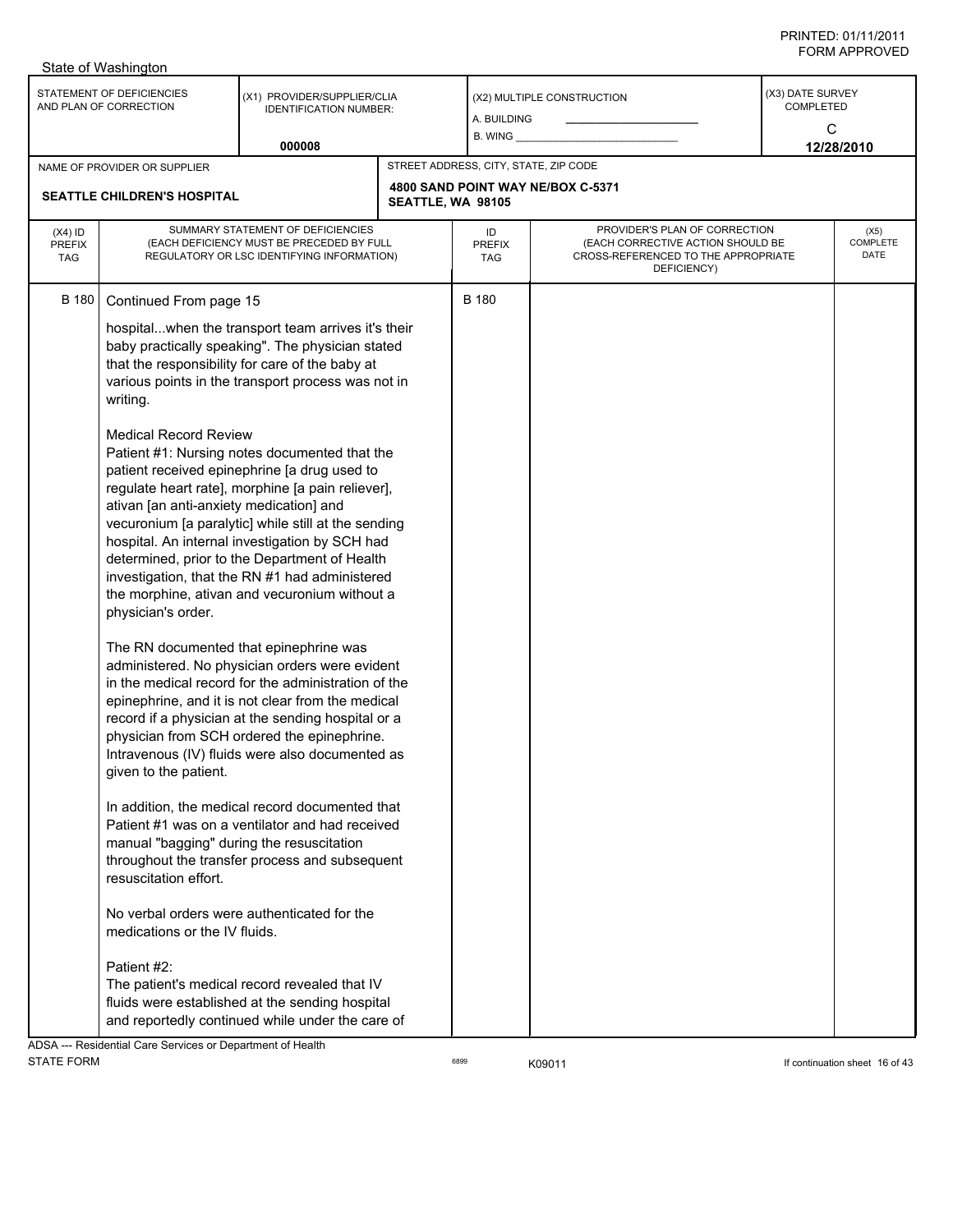|                                          | State of Washington                                                                                                                                                                                                                                                                                   |                                                                                                                                                                                                                                                                                                                                                                                                                                                                                                                                                                                                                                                                                                                                                                                                                                                                                                                                                                                                                                                                                                        |                                       |                                                                                                                          |                                      |                          |
|------------------------------------------|-------------------------------------------------------------------------------------------------------------------------------------------------------------------------------------------------------------------------------------------------------------------------------------------------------|--------------------------------------------------------------------------------------------------------------------------------------------------------------------------------------------------------------------------------------------------------------------------------------------------------------------------------------------------------------------------------------------------------------------------------------------------------------------------------------------------------------------------------------------------------------------------------------------------------------------------------------------------------------------------------------------------------------------------------------------------------------------------------------------------------------------------------------------------------------------------------------------------------------------------------------------------------------------------------------------------------------------------------------------------------------------------------------------------------|---------------------------------------|--------------------------------------------------------------------------------------------------------------------------|--------------------------------------|--------------------------|
|                                          | STATEMENT OF DEFICIENCIES<br>AND PLAN OF CORRECTION                                                                                                                                                                                                                                                   | (X1) PROVIDER/SUPPLIER/CLIA<br><b>IDENTIFICATION NUMBER:</b><br>000008                                                                                                                                                                                                                                                                                                                                                                                                                                                                                                                                                                                                                                                                                                                                                                                                                                                                                                                                                                                                                                 | A. BUILDING<br>$B.$ WING $\_\_$       | (X2) MULTIPLE CONSTRUCTION                                                                                               | (X3) DATE SURVEY<br><b>COMPLETED</b> | C<br>12/28/2010          |
|                                          | NAME OF PROVIDER OR SUPPLIER                                                                                                                                                                                                                                                                          |                                                                                                                                                                                                                                                                                                                                                                                                                                                                                                                                                                                                                                                                                                                                                                                                                                                                                                                                                                                                                                                                                                        | STREET ADDRESS, CITY, STATE, ZIP CODE |                                                                                                                          |                                      |                          |
|                                          | <b>SEATTLE CHILDREN'S HOSPITAL</b>                                                                                                                                                                                                                                                                    |                                                                                                                                                                                                                                                                                                                                                                                                                                                                                                                                                                                                                                                                                                                                                                                                                                                                                                                                                                                                                                                                                                        | SEATTLE, WA 98105                     | 4800 SAND POINT WAY NE/BOX C-5371                                                                                        |                                      |                          |
| $(X4)$ ID<br><b>PREFIX</b><br><b>TAG</b> |                                                                                                                                                                                                                                                                                                       | SUMMARY STATEMENT OF DEFICIENCIES<br>(EACH DEFICIENCY MUST BE PRECEDED BY FULL<br>REGULATORY OR LSC IDENTIFYING INFORMATION)                                                                                                                                                                                                                                                                                                                                                                                                                                                                                                                                                                                                                                                                                                                                                                                                                                                                                                                                                                           | ID<br><b>PREFIX</b><br>TAG            | PROVIDER'S PLAN OF CORRECTION<br>(EACH CORRECTIVE ACTION SHOULD BE<br>CROSS-REFERENCED TO THE APPROPRIATE<br>DEFICIENCY) |                                      | (X5)<br>COMPLETE<br>DATE |
| <b>B</b> 180                             | Continued From page 16<br>the SCH teammate medical record also<br>documented that the patient received<br>team.<br>Patient #3:<br>evident.<br>Patient #4:<br>evident in the medical record.<br>Patient #5:<br>at the rate of "80 cc/kg/D".<br>was to "cont. amp & gent" [ampicillin and<br>specified. | phenobarbital while under the care of the SCH<br>No physician verbal orders were authenticated.<br>The patient's medical record documented that IV<br>fluids, with added trophamine [an amino acid] had<br>been established by the sending hospital. The<br>established IV fluids and medication additive<br>were reportedly continued while the patient was<br>under the care of the SCH transport team.<br>No authenticated physician verbal orders were<br>Review of the patient's medical record indicated<br>that the patient had IV fluids established at the<br>sending hospital. The SCH plan of care indicated<br>that the patient was to receive the same IV fluids,<br>with an additive of trophamine [an amino acid].<br>No authenticated physician verbal orders were<br>The patient's medical record revealed that the<br>patient had had IV fluids established at the<br>sending hospital. The SCH plan of care indicated<br>that the patient was to receive the same IV fluids,<br>The plan of care also stated that the SCH team<br>gentamicin, both antibiotics], the dosage was not | <b>B</b> 180                          |                                                                                                                          |                                      |                          |
|                                          | ADSA --- Residential Care Services or Department of Health                                                                                                                                                                                                                                            |                                                                                                                                                                                                                                                                                                                                                                                                                                                                                                                                                                                                                                                                                                                                                                                                                                                                                                                                                                                                                                                                                                        |                                       |                                                                                                                          |                                      |                          |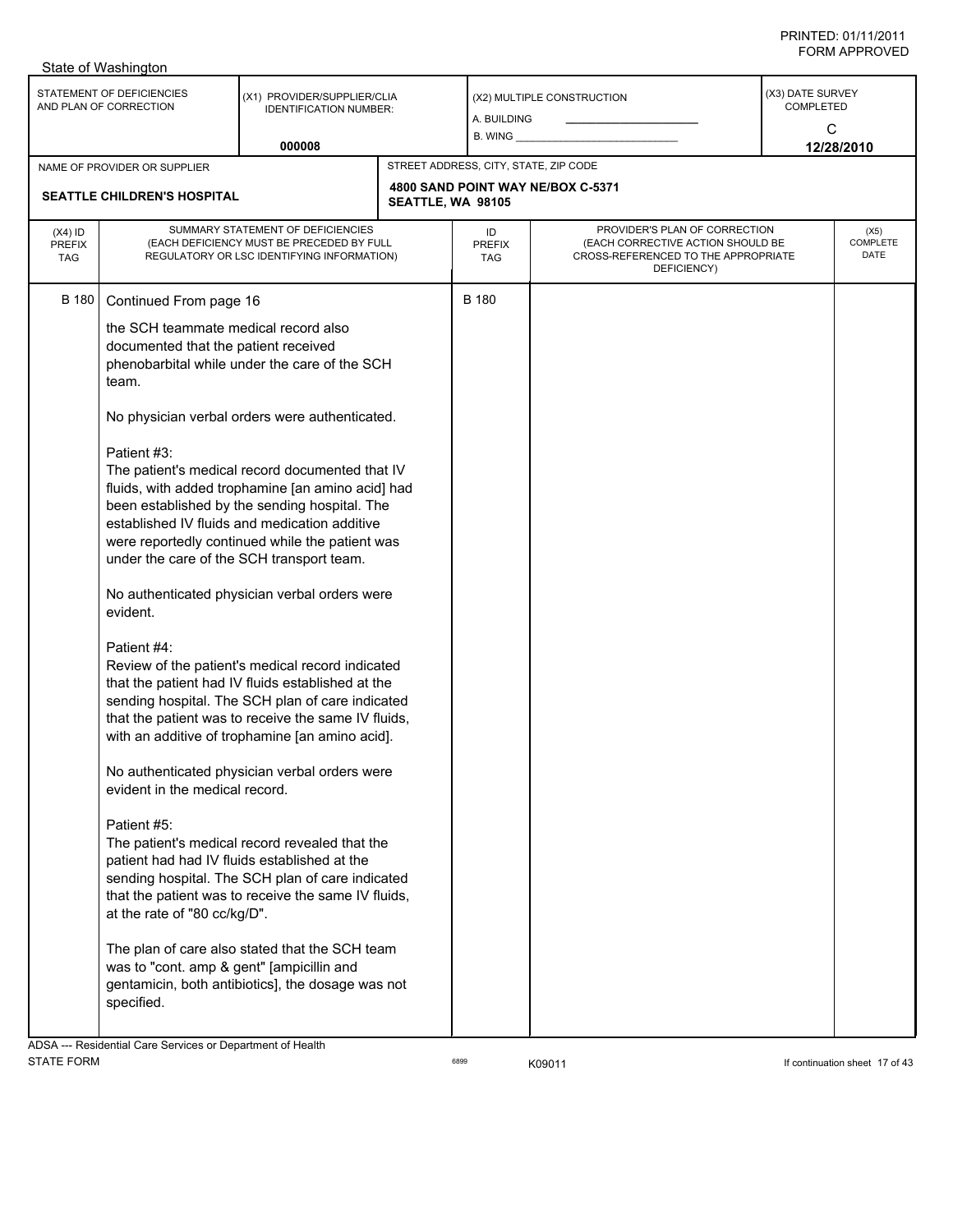| STATEMENT OF DEFICIENCIES<br>(X3) DATE SURVEY<br>(X1) PROVIDER/SUPPLIER/CLIA<br>(X2) MULTIPLE CONSTRUCTION<br>AND PLAN OF CORRECTION<br><b>COMPLETED</b><br><b>IDENTIFICATION NUMBER:</b><br>A. BUILDING<br>C<br><b>B. WING</b>                                                                                                                                                                                                                                                                                                                                                                                                                                                                                                                                                                                                                                                                                                                                                                                                                                                                                                                                                                                                                                                                                                                                                                                                                                                                                                                                                                                              |  |  |  |                          |
|------------------------------------------------------------------------------------------------------------------------------------------------------------------------------------------------------------------------------------------------------------------------------------------------------------------------------------------------------------------------------------------------------------------------------------------------------------------------------------------------------------------------------------------------------------------------------------------------------------------------------------------------------------------------------------------------------------------------------------------------------------------------------------------------------------------------------------------------------------------------------------------------------------------------------------------------------------------------------------------------------------------------------------------------------------------------------------------------------------------------------------------------------------------------------------------------------------------------------------------------------------------------------------------------------------------------------------------------------------------------------------------------------------------------------------------------------------------------------------------------------------------------------------------------------------------------------------------------------------------------------|--|--|--|--------------------------|
|                                                                                                                                                                                                                                                                                                                                                                                                                                                                                                                                                                                                                                                                                                                                                                                                                                                                                                                                                                                                                                                                                                                                                                                                                                                                                                                                                                                                                                                                                                                                                                                                                              |  |  |  |                          |
| 000008<br>12/28/2010                                                                                                                                                                                                                                                                                                                                                                                                                                                                                                                                                                                                                                                                                                                                                                                                                                                                                                                                                                                                                                                                                                                                                                                                                                                                                                                                                                                                                                                                                                                                                                                                         |  |  |  |                          |
| STREET ADDRESS, CITY, STATE, ZIP CODE<br>NAME OF PROVIDER OR SUPPLIER<br>4800 SAND POINT WAY NE/BOX C-5371<br><b>SEATTLE CHILDREN'S HOSPITAL</b><br>SEATTLE, WA 98105                                                                                                                                                                                                                                                                                                                                                                                                                                                                                                                                                                                                                                                                                                                                                                                                                                                                                                                                                                                                                                                                                                                                                                                                                                                                                                                                                                                                                                                        |  |  |  |                          |
| SUMMARY STATEMENT OF DEFICIENCIES<br>PROVIDER'S PLAN OF CORRECTION<br>$(X4)$ ID<br>ID<br>(EACH DEFICIENCY MUST BE PRECEDED BY FULL<br>(EACH CORRECTIVE ACTION SHOULD BE<br><b>PREFIX</b><br><b>PREFIX</b><br>CROSS-REFERENCED TO THE APPROPRIATE<br>REGULATORY OR LSC IDENTIFYING INFORMATION)<br><b>TAG</b><br>TAG<br>DEFICIENCY)                                                                                                                                                                                                                                                                                                                                                                                                                                                                                                                                                                                                                                                                                                                                                                                                                                                                                                                                                                                                                                                                                                                                                                                                                                                                                           |  |  |  | (X5)<br>COMPLETE<br>DATE |
| <b>B</b> 180<br>B 180<br>Continued From page 17<br>The medical record documented that both<br>antibiotics had been given at the sending hospital<br>on the previous day; however, there was no<br>documentation that the antibiotics had been<br>administered at the sending hospital since the<br>previous day.<br>No authenticated physician verbal orders were in<br>the medical record.<br>Patient #6<br>Review of the patient's medical record revealed<br>that IV fluids, with trophamine, had been<br>established at the sending hospital. The dose<br>was continued, and increased, while the patient<br>was under the care of the SCH transport team.<br>The medical record also documented that the<br>patient received "PGE 0.03 mcg/kg/min (mcg/ml)"<br>[unknown drug/nutrient] while under the care of<br>the SCH transport team.<br>No authenticated physician verbal orders were in<br>the medical record.<br>Patient #7:<br>The patient's medical record documented that the<br>patient had IV fluids established at the sending<br>hospital. While under the care of the SCH<br>transport team, the IV fluids were continued,<br>along with dopamine [a medication used to<br>regulate heart rate and blood pressure]. The<br>patient also received "NS" [normal saline] and<br>"alt" [unknown].<br>The SCH plan of care revealed that the physician<br>had ordered "TF = 80cal/Kg/D [tube feeding] as<br>well as "continue amp & gent". The medical<br>record documented that the patient had received<br>ampicillin and gentamycin [antibiotics] at the<br>sending hospital. Documentation indicated that |  |  |  |                          |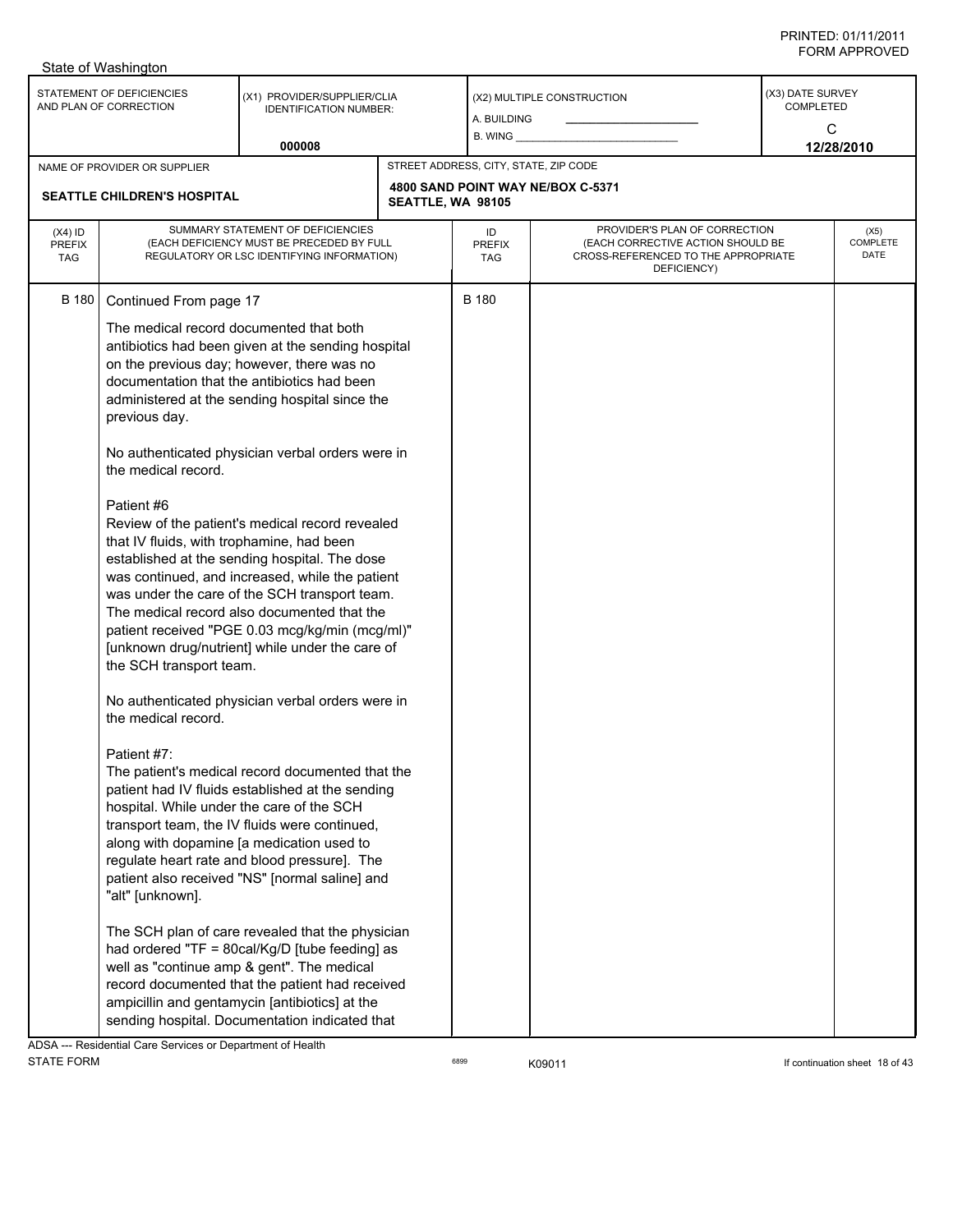|                                          | State of Washington                                                                                                                                                                                                                               |                                                                                                                                                                                                                                                                                                                                                                                                                     |                   |                                       |                                                                                                                          |                                           |                                 |
|------------------------------------------|---------------------------------------------------------------------------------------------------------------------------------------------------------------------------------------------------------------------------------------------------|---------------------------------------------------------------------------------------------------------------------------------------------------------------------------------------------------------------------------------------------------------------------------------------------------------------------------------------------------------------------------------------------------------------------|-------------------|---------------------------------------|--------------------------------------------------------------------------------------------------------------------------|-------------------------------------------|---------------------------------|
|                                          | STATEMENT OF DEFICIENCIES<br>AND PLAN OF CORRECTION                                                                                                                                                                                               | (X1) PROVIDER/SUPPLIER/CLIA<br><b>IDENTIFICATION NUMBER:</b>                                                                                                                                                                                                                                                                                                                                                        |                   | A. BUILDING                           | (X2) MULTIPLE CONSTRUCTION                                                                                               | (X3) DATE SURVEY<br><b>COMPLETED</b><br>C |                                 |
|                                          |                                                                                                                                                                                                                                                   | 000008                                                                                                                                                                                                                                                                                                                                                                                                              |                   | $B.$ WING $\_\_$                      |                                                                                                                          |                                           | 12/28/2010                      |
|                                          | NAME OF PROVIDER OR SUPPLIER                                                                                                                                                                                                                      |                                                                                                                                                                                                                                                                                                                                                                                                                     |                   | STREET ADDRESS, CITY, STATE, ZIP CODE |                                                                                                                          |                                           |                                 |
|                                          | SEATTLE CHILDREN'S HOSPITAL                                                                                                                                                                                                                       |                                                                                                                                                                                                                                                                                                                                                                                                                     | SEATTLE, WA 98105 |                                       | 4800 SAND POINT WAY NE/BOX C-5371                                                                                        |                                           |                                 |
| $(X4)$ ID<br><b>PREFIX</b><br><b>TAG</b> |                                                                                                                                                                                                                                                   | SUMMARY STATEMENT OF DEFICIENCIES<br>(EACH DEFICIENCY MUST BE PRECEDED BY FULL<br>REGULATORY OR LSC IDENTIFYING INFORMATION)                                                                                                                                                                                                                                                                                        |                   | ID<br><b>PREFIX</b><br><b>TAG</b>     | PROVIDER'S PLAN OF CORRECTION<br>(EACH CORRECTIVE ACTION SHOULD BE<br>CROSS-REFERENCED TO THE APPROPRIATE<br>DEFICIENCY) |                                           | (X5)<br><b>COMPLETE</b><br>DATE |
| <b>B</b> 180                             | Continued From page 18                                                                                                                                                                                                                            |                                                                                                                                                                                                                                                                                                                                                                                                                     |                   | <b>B</b> 180                          |                                                                                                                          |                                           |                                 |
|                                          | the antibiotics had been administered as<br>as a continuing dose.                                                                                                                                                                                 | one-time doses, and were not being administered                                                                                                                                                                                                                                                                                                                                                                     |                   |                                       |                                                                                                                          |                                           |                                 |
|                                          | or the 2 antibiotics.                                                                                                                                                                                                                             | No authenticated physician orders were evident<br>for the IV fluids, the dopamine, the tube feeding                                                                                                                                                                                                                                                                                                                 |                   |                                       |                                                                                                                          |                                           |                                 |
|                                          | Patient #8:<br>The medical record documented that the sending<br>hospital established IV fluids, and indicated that<br>the fluids had been continued while under the<br>care of the SCH transport team.<br>The medical record also documented the |                                                                                                                                                                                                                                                                                                                                                                                                                     |                   |                                       |                                                                                                                          |                                           |                                 |
|                                          | and Survanta [a surfactant administered<br>were one-time doses.                                                                                                                                                                                   | administration of ampicillin and gentamicin, both<br>antibiotics, both administered while the patient<br>was under the care of the SCH transport team.<br>The medical record also documented that the<br>patient received sodium acetate [a salt solution]<br>intra-tracheally] at the time the SCH transport<br>team arrived. It is not clear who administered the<br>sodium acetate or Survanta, or whether those |                   |                                       |                                                                                                                          |                                           |                                 |
|                                          | found on the record, and no authenticated<br>record.                                                                                                                                                                                              | The physician's verbal order was for "ampicillin,<br>gentamicin0.1mg/kg morphine, PRN, agitation".<br>No clarification of the incomplete orders was<br>physician verbal orders were on the medical                                                                                                                                                                                                                  |                   |                                       |                                                                                                                          |                                           |                                 |
|                                          | Patient #9:<br>continued while under the care of the SCH                                                                                                                                                                                          | The patient had IV fluids and parenteral nutrition<br>established at the sending hospital and reportedly<br>transport team. The patient also received insulin<br>intravenously. The physician's orders on the plan                                                                                                                                                                                                  |                   |                                       |                                                                                                                          |                                           |                                 |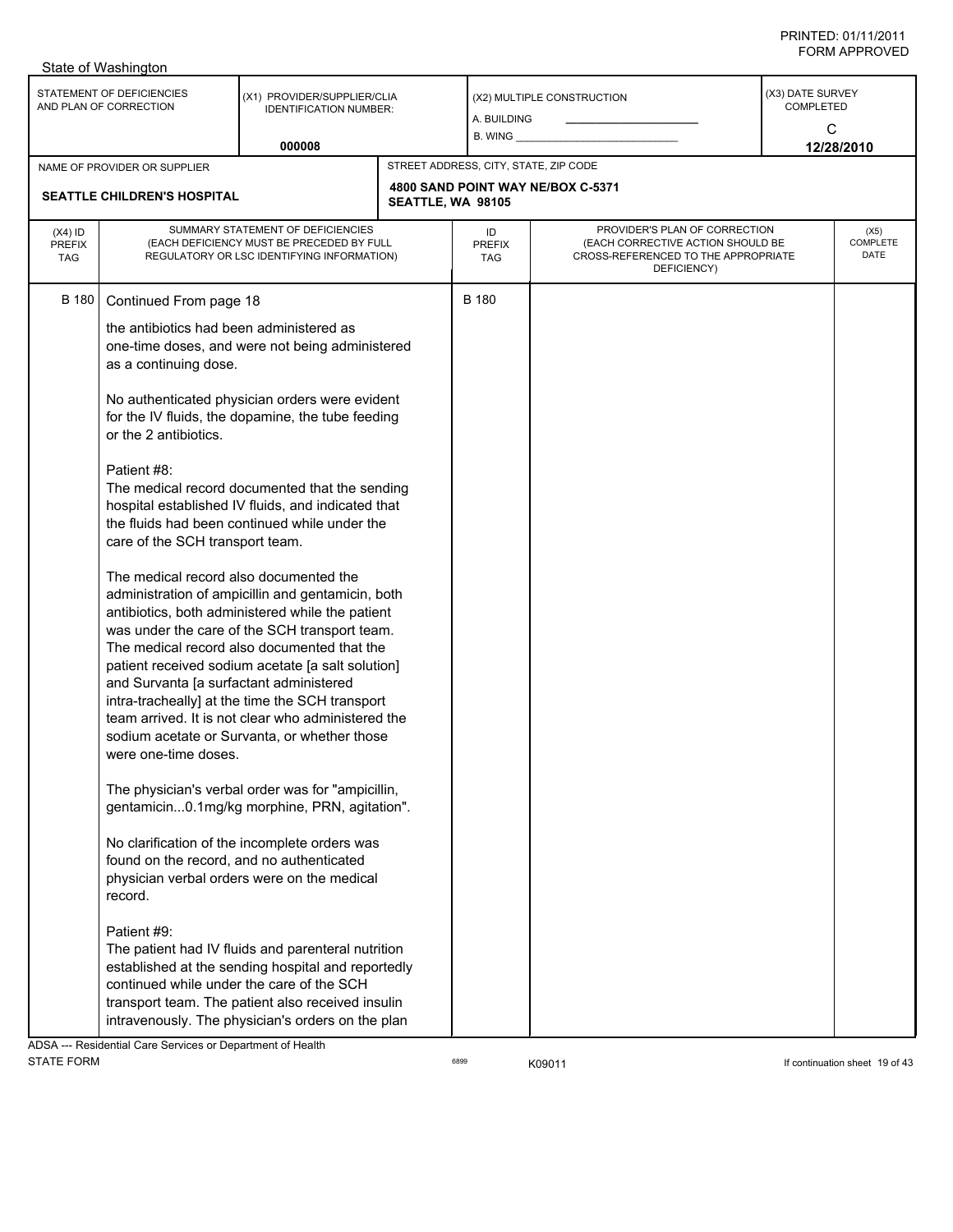|                                          | State of Washington                                                                                                                                                                                                            |                                                                                                                                                                                                                                                                                                                                                                                                                                                                                                                                                                                                                                                                                                                                                                                                                                                                                                                                                                                                                                                                                                                                                                                                                                |                   |                                       |                                                                                                                          |                                           |                          |
|------------------------------------------|--------------------------------------------------------------------------------------------------------------------------------------------------------------------------------------------------------------------------------|--------------------------------------------------------------------------------------------------------------------------------------------------------------------------------------------------------------------------------------------------------------------------------------------------------------------------------------------------------------------------------------------------------------------------------------------------------------------------------------------------------------------------------------------------------------------------------------------------------------------------------------------------------------------------------------------------------------------------------------------------------------------------------------------------------------------------------------------------------------------------------------------------------------------------------------------------------------------------------------------------------------------------------------------------------------------------------------------------------------------------------------------------------------------------------------------------------------------------------|-------------------|---------------------------------------|--------------------------------------------------------------------------------------------------------------------------|-------------------------------------------|--------------------------|
|                                          | STATEMENT OF DEFICIENCIES<br>AND PLAN OF CORRECTION                                                                                                                                                                            | (X1) PROVIDER/SUPPLIER/CLIA<br><b>IDENTIFICATION NUMBER:</b>                                                                                                                                                                                                                                                                                                                                                                                                                                                                                                                                                                                                                                                                                                                                                                                                                                                                                                                                                                                                                                                                                                                                                                   |                   | A. BUILDING<br>$B.$ WING $\_\_$       | (X2) MULTIPLE CONSTRUCTION                                                                                               | (X3) DATE SURVEY<br><b>COMPLETED</b><br>C |                          |
|                                          |                                                                                                                                                                                                                                | 000008                                                                                                                                                                                                                                                                                                                                                                                                                                                                                                                                                                                                                                                                                                                                                                                                                                                                                                                                                                                                                                                                                                                                                                                                                         |                   |                                       |                                                                                                                          |                                           | 12/28/2010               |
|                                          | NAME OF PROVIDER OR SUPPLIER                                                                                                                                                                                                   |                                                                                                                                                                                                                                                                                                                                                                                                                                                                                                                                                                                                                                                                                                                                                                                                                                                                                                                                                                                                                                                                                                                                                                                                                                |                   | STREET ADDRESS, CITY, STATE, ZIP CODE |                                                                                                                          |                                           |                          |
|                                          | <b>SEATTLE CHILDREN'S HOSPITAL</b>                                                                                                                                                                                             |                                                                                                                                                                                                                                                                                                                                                                                                                                                                                                                                                                                                                                                                                                                                                                                                                                                                                                                                                                                                                                                                                                                                                                                                                                | SEATTLE, WA 98105 |                                       | 4800 SAND POINT WAY NE/BOX C-5371                                                                                        |                                           |                          |
| $(X4)$ ID<br><b>PREFIX</b><br><b>TAG</b> |                                                                                                                                                                                                                                | SUMMARY STATEMENT OF DEFICIENCIES<br>(EACH DEFICIENCY MUST BE PRECEDED BY FULL<br>REGULATORY OR LSC IDENTIFYING INFORMATION)                                                                                                                                                                                                                                                                                                                                                                                                                                                                                                                                                                                                                                                                                                                                                                                                                                                                                                                                                                                                                                                                                                   |                   | ID<br><b>PREFIX</b><br>TAG            | PROVIDER'S PLAN OF CORRECTION<br>(EACH CORRECTIVE ACTION SHOULD BE<br>CROSS-REFERENCED TO THE APPROPRIATE<br>DEFICIENCY) |                                           | (X5)<br>COMPLETE<br>DATE |
| B 180                                    | Continued From page 19<br>of care noted that the patient had received<br>transport team.<br>Patient #10:<br>transport team.<br>the medical record.<br>Patient #11:<br>transport team.<br>heparin and fentanyl.<br>Patient #12: | ampicillin, gentamicin, and flagyl [an antibiotic]<br>while at the sending hospital, but the medication<br>record did not document that those medications<br>had been administered by the sending hospital.<br>No authenticated physician's verbal orders were<br>on the medical record relative to the fluids and<br>parenteral nutrition which were administered<br>while the patient was under the care of the SCH<br>Review of the medical record revealed that the<br>patient had IV fluids established at the sending<br>hospital. The fluids were reportedly continued<br>while the patient was under the care of the SCH<br>No authenticated physician verbal orders were on<br>Review of the patient's medical record revealed<br>that the patient had IV fluids and lipids [fat for<br>nutrition] established at the sending hospital, both<br>reportedly continued while under the care of the<br>SCH transport team. The patient also received<br>heparin [used to prevent blood clots] and fentanyl<br>[pain medication] while under the care of the SCH<br>No authenticated physician verbal orders were<br>found for any of the fluids, the lipids or for the<br>The patient's medical record revealed that the |                   | <b>B</b> 180                          |                                                                                                                          |                                           |                          |
|                                          |                                                                                                                                                                                                                                | patient had IV fluids established at the sending<br>hospital. The medical record also documented                                                                                                                                                                                                                                                                                                                                                                                                                                                                                                                                                                                                                                                                                                                                                                                                                                                                                                                                                                                                                                                                                                                               |                   |                                       |                                                                                                                          |                                           |                          |

ADSA --- Residential Care Services or Department of Health STATE FORM **EXAMPLE 10** 6899 **KOSE** 6899 **KOSE KOSE KOSE EXAMPLE 11 If continuation sheet 20 of 43**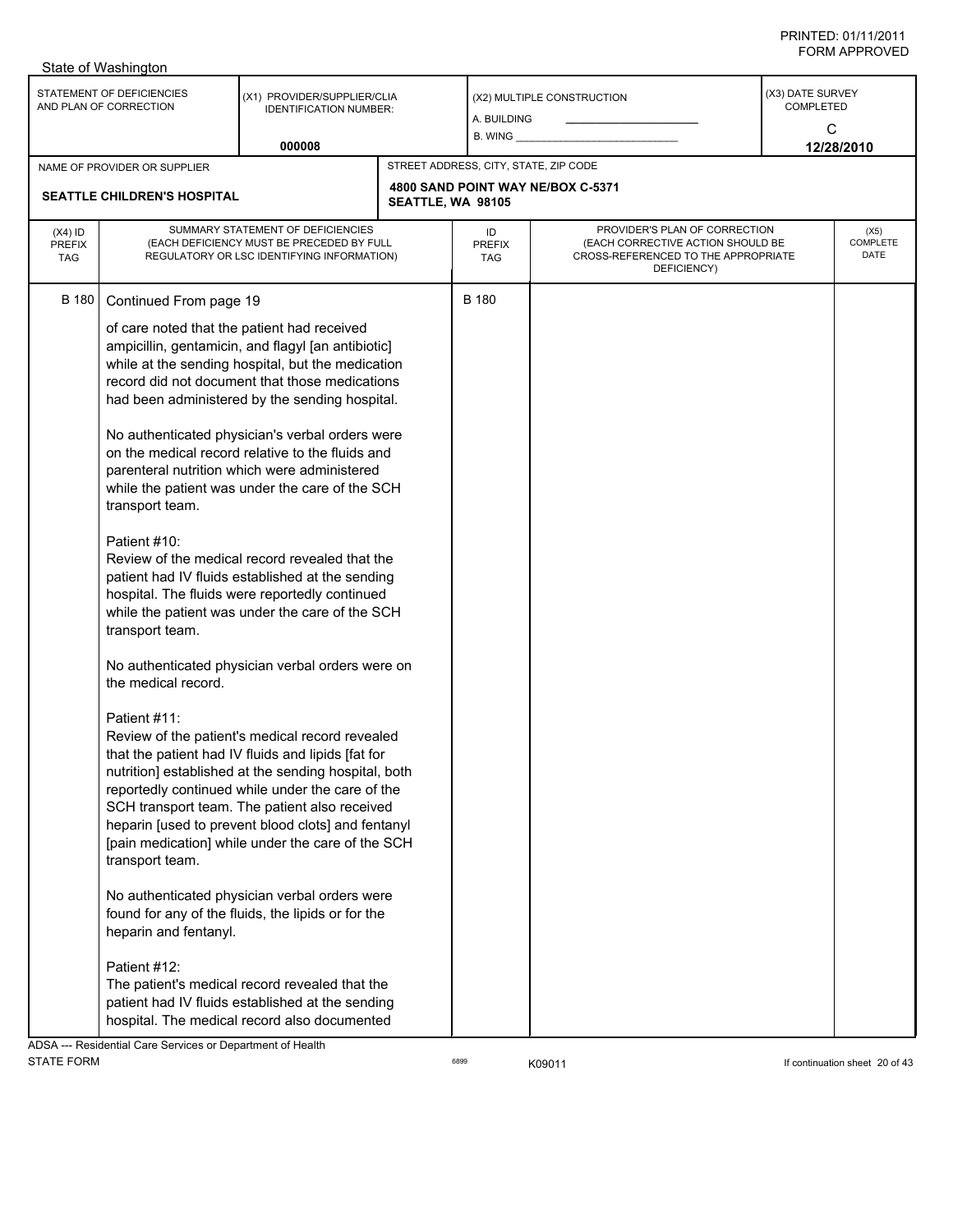|                                          | State of Washington                                                                                                                                                                                                                                                                                                                                                                                                                                              |                                                                                                                                                                                                                                                                                                                                                                                                                                                                                                                                                                                                                                                                                                                                                                                                                                                                                                                                                                                                                                                                                                                                             |                   |                                       |                                                                                                                          |                                           |                          |
|------------------------------------------|------------------------------------------------------------------------------------------------------------------------------------------------------------------------------------------------------------------------------------------------------------------------------------------------------------------------------------------------------------------------------------------------------------------------------------------------------------------|---------------------------------------------------------------------------------------------------------------------------------------------------------------------------------------------------------------------------------------------------------------------------------------------------------------------------------------------------------------------------------------------------------------------------------------------------------------------------------------------------------------------------------------------------------------------------------------------------------------------------------------------------------------------------------------------------------------------------------------------------------------------------------------------------------------------------------------------------------------------------------------------------------------------------------------------------------------------------------------------------------------------------------------------------------------------------------------------------------------------------------------------|-------------------|---------------------------------------|--------------------------------------------------------------------------------------------------------------------------|-------------------------------------------|--------------------------|
|                                          | STATEMENT OF DEFICIENCIES<br>AND PLAN OF CORRECTION                                                                                                                                                                                                                                                                                                                                                                                                              | (X1) PROVIDER/SUPPLIER/CLIA<br><b>IDENTIFICATION NUMBER:</b>                                                                                                                                                                                                                                                                                                                                                                                                                                                                                                                                                                                                                                                                                                                                                                                                                                                                                                                                                                                                                                                                                |                   | A. BUILDING<br>$B.$ WING $\_\_$       | (X2) MULTIPLE CONSTRUCTION                                                                                               | (X3) DATE SURVEY<br><b>COMPLETED</b><br>C |                          |
|                                          |                                                                                                                                                                                                                                                                                                                                                                                                                                                                  | 000008                                                                                                                                                                                                                                                                                                                                                                                                                                                                                                                                                                                                                                                                                                                                                                                                                                                                                                                                                                                                                                                                                                                                      |                   |                                       |                                                                                                                          |                                           | 12/28/2010               |
|                                          | NAME OF PROVIDER OR SUPPLIER<br><b>SEATTLE CHILDREN'S HOSPITAL</b>                                                                                                                                                                                                                                                                                                                                                                                               |                                                                                                                                                                                                                                                                                                                                                                                                                                                                                                                                                                                                                                                                                                                                                                                                                                                                                                                                                                                                                                                                                                                                             | SEATTLE, WA 98105 | STREET ADDRESS, CITY, STATE, ZIP CODE | 4800 SAND POINT WAY NE/BOX C-5371                                                                                        |                                           |                          |
| $(X4)$ ID<br><b>PREFIX</b><br><b>TAG</b> |                                                                                                                                                                                                                                                                                                                                                                                                                                                                  | SUMMARY STATEMENT OF DEFICIENCIES<br>(EACH DEFICIENCY MUST BE PRECEDED BY FULL<br>REGULATORY OR LSC IDENTIFYING INFORMATION)                                                                                                                                                                                                                                                                                                                                                                                                                                                                                                                                                                                                                                                                                                                                                                                                                                                                                                                                                                                                                |                   | ID<br><b>PREFIX</b><br>TAG            | PROVIDER'S PLAN OF CORRECTION<br>(EACH CORRECTIVE ACTION SHOULD BE<br>CROSS-REFERENCED TO THE APPROPRIATE<br>DEFICIENCY) |                                           | (X5)<br>COMPLETE<br>DATE |
| <b>B</b> 180                             | Continued From page 20<br>that the patient had received clindamycin<br>transport team. The physician's orders, as<br>gentamicin.<br>found in the record.<br>12 transport patient medical records and<br>been authenticated.<br>Documentation of the transport effort of<br>communication and how teams from both<br>emergency.<br>SCH transport team processes and<br>patient.<br>Reference citation written under Tag 0160<br>-Governance, Authenticated Orders | [antibiotic] IV while under the care of the SCH<br>documented on the plan of care, stated that<br>clindamycin was given at the sending hospital,<br>and the patient was to receive ampicillin and<br>gentamicin. No documentation was found in the<br>record that the patient received ampicillin or<br>No authenticated physician verbal orders were<br>The Senior Vice President/ Chief Nursing Officer<br>(SVP/CNO) and the Registered Nurse (RN#9)<br>liaison for transport services were interviewed<br>and the issue of authentication was discussed.<br>The SVP/CNO and the RN reviewed each of the<br>confirmed that none of the records contained<br>evidence that the physician's verbal orders had<br>9/17/2010 illustrated a lack of clarity regarding<br>scope of responsibility, scope of care, lines of<br>hospitals were supposed to interact during an<br>The lack of clear written guidelines describing<br>responsibilities may have contributed to confusion<br>regarding the care of Patient #1, while the patient<br>was still at the sending hospital, which may<br>potentially have contributed to the death of the |                   | B 180                                 |                                                                                                                          |                                           |                          |
|                                          | ADSA --- Residential Care Services or Department of Health                                                                                                                                                                                                                                                                                                                                                                                                       |                                                                                                                                                                                                                                                                                                                                                                                                                                                                                                                                                                                                                                                                                                                                                                                                                                                                                                                                                                                                                                                                                                                                             |                   |                                       |                                                                                                                          |                                           |                          |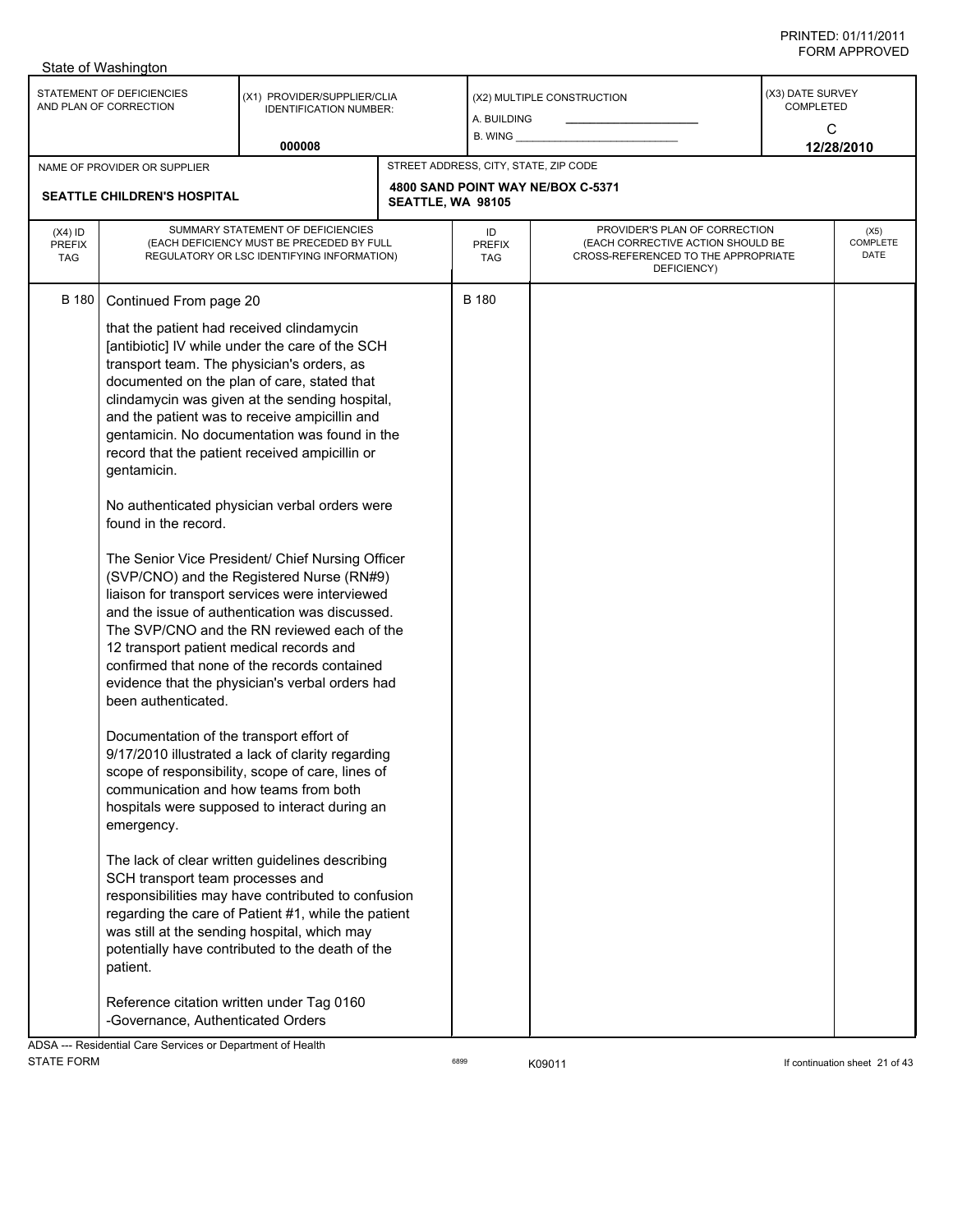|                                          | State of Washington                                                                                                                                         |                                                                                                                                                                                                                                                                                                                                                                                                                                                                                                                                                                                                                          |                                       |                                                                                                                          |                                      |                          |
|------------------------------------------|-------------------------------------------------------------------------------------------------------------------------------------------------------------|--------------------------------------------------------------------------------------------------------------------------------------------------------------------------------------------------------------------------------------------------------------------------------------------------------------------------------------------------------------------------------------------------------------------------------------------------------------------------------------------------------------------------------------------------------------------------------------------------------------------------|---------------------------------------|--------------------------------------------------------------------------------------------------------------------------|--------------------------------------|--------------------------|
|                                          | STATEMENT OF DEFICIENCIES<br>AND PLAN OF CORRECTION                                                                                                         | (X1) PROVIDER/SUPPLIER/CLIA<br><b>IDENTIFICATION NUMBER:</b><br>000008                                                                                                                                                                                                                                                                                                                                                                                                                                                                                                                                                   | a. Building                           | (X2) MULTIPLE CONSTRUCTION                                                                                               | (X3) DATE SURVEY<br><b>COMPLETED</b> | C<br>12/28/2010          |
|                                          | NAME OF PROVIDER OR SUPPLIER                                                                                                                                |                                                                                                                                                                                                                                                                                                                                                                                                                                                                                                                                                                                                                          | STREET ADDRESS, CITY, STATE, ZIP CODE |                                                                                                                          |                                      |                          |
|                                          | SEATTLE CHILDREN'S HOSPITAL                                                                                                                                 |                                                                                                                                                                                                                                                                                                                                                                                                                                                                                                                                                                                                                          | SEATTLE, WA 98105                     | 4800 SAND POINT WAY NE/BOX C-5371                                                                                        |                                      |                          |
| $(X4)$ ID<br><b>PREFIX</b><br><b>TAG</b> |                                                                                                                                                             | SUMMARY STATEMENT OF DEFICIENCIES<br>(EACH DEFICIENCY MUST BE PRECEDED BY FULL<br>REGULATORY OR LSC IDENTIFYING INFORMATION)                                                                                                                                                                                                                                                                                                                                                                                                                                                                                             | ID<br><b>PREFIX</b><br><b>TAG</b>     | PROVIDER'S PLAN OF CORRECTION<br>(EACH CORRECTIVE ACTION SHOULD BE<br>CROSS-REFERENCED TO THE APPROPRIATE<br>DEFICIENCY) |                                      | (X5)<br>COMPLETE<br>DATE |
| <b>B</b> 180                             | Continued From page 21<br>-Human Resource Management, Staff<br>Supervision<br>Accuracy                                                                      | Reference citation written under Tag 0620<br>Reference citation written under Tag 0750<br>-Information Management, Patient Records                                                                                                                                                                                                                                                                                                                                                                                                                                                                                       | <b>B</b> 180                          |                                                                                                                          |                                      |                          |
|                                          | Supervision<br>Hospitals must<br>(4) Assure supervision of staff;                                                                                           | B 620 WAC 246-320-156 Human Resource Mgmt-Staff                                                                                                                                                                                                                                                                                                                                                                                                                                                                                                                                                                          | B 620                                 |                                                                                                                          |                                      |                          |
|                                          | as evidenced by:<br>Surveyor: 19812<br>Based on interview and review of hospital<br>Findings include:<br>Patient #1<br>Neonatologist #1, a physician at the | This Washington Administrative Code is not met<br>documents, it was determined that the hospital<br>failed to ensure that a registered nurse (RN)<br>provided supervision to all RNs who provided<br>transport services. The hospital's failure to<br>provide direct observation or supervision to RNs<br>who provided transport services, while the RNs<br>were providing transport services, resulted in<br>confusion for the transport nurses and in the<br>potential for RN practice that was not consistent<br>with hospital policy, procedure and expectations,<br>with subsequent negative outcomes for patients. |                                       |                                                                                                                          |                                      |                          |
|                                          | ADSA --- Residential Care Services or Department of Health                                                                                                  | sending/referring hospital, stated on 10/4/2010<br>that s/he had provided medical care to Patient #1.<br>The physician stated that s/he was called to the<br>"code" [cardiopulmonary arrest] by the the<br>Neonatal Nurse at the sending/referring hospital.<br>At that time, the patient had been under the care<br>of the transport team for approximately 70                                                                                                                                                                                                                                                          |                                       |                                                                                                                          |                                      |                          |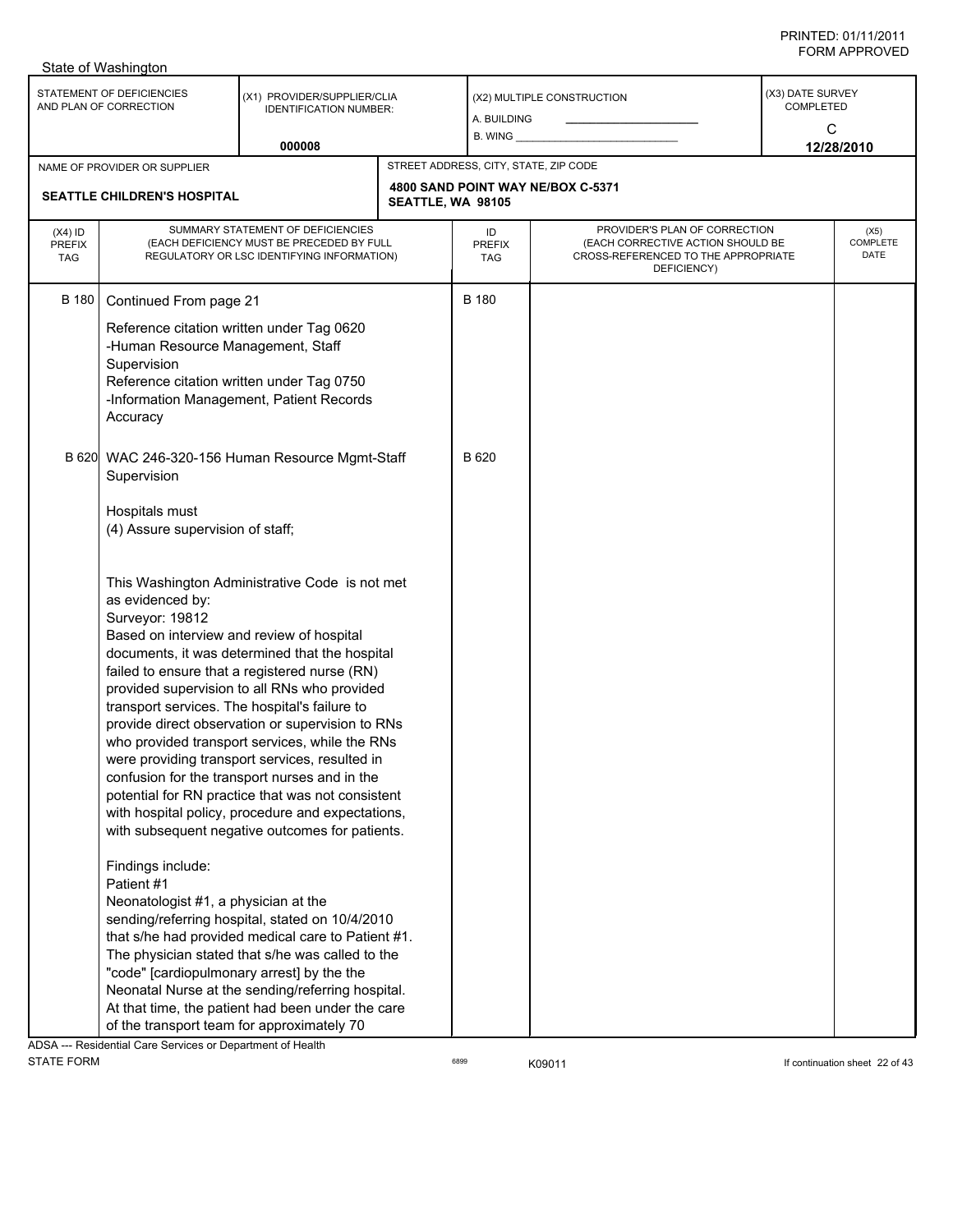| STATEMENT OF DEFICIENCIES<br>(X3) DATE SURVEY<br>(X1) PROVIDER/SUPPLIER/CLIA<br>(X2) MULTIPLE CONSTRUCTION<br>COMPLETED<br>AND PLAN OF CORRECTION<br><b>IDENTIFICATION NUMBER:</b><br>A. BUILDING<br>C<br>$B.$ WING $\_\_$<br>000008<br>12/28/2010<br>STREET ADDRESS, CITY, STATE, ZIP CODE<br>NAME OF PROVIDER OR SUPPLIER<br>4800 SAND POINT WAY NE/BOX C-5371<br>SEATTLE CHILDREN'S HOSPITAL<br>SEATTLE, WA 98105<br>PROVIDER'S PLAN OF CORRECTION<br>SUMMARY STATEMENT OF DEFICIENCIES<br>$(X4)$ ID<br>ID<br>(X5)<br>(EACH DEFICIENCY MUST BE PRECEDED BY FULL<br>(EACH CORRECTIVE ACTION SHOULD BE<br>COMPLETE<br><b>PREFIX</b><br><b>PREFIX</b><br>DATE<br>CROSS-REFERENCED TO THE APPROPRIATE<br>REGULATORY OR LSC IDENTIFYING INFORMATION)<br>TAG<br>TAG<br>DEFICIENCY)<br>B 620<br>B 620<br>Continued From page 22<br>minutes.<br>Neonatologist #1 stated that the patient had a<br>good airway, but it had been a difficult intubation;<br>s/he stated that s/he gave explicit instructions to<br>the transport team to not lose the airway [let the<br>endotracheal tube become dislodged] and to not<br>attempt to re-tape the airway tube.<br>The after the second dose of epinephrine [a drug<br>to regulate heart rate] had been given,<br>Neonatologist #1 stated that s/he asked the SCH<br>transport nurse if the baby had received any<br>medications other than the epinephrine. The<br>physician stated that the RN reported that s/he<br>had administered 3 medications, including ativan<br>[an anti-anxiety medication], morphine [a pain<br>reliever] and vecuronium [ a paralytic].<br>The physician stated that s/he was "shocked",<br>and clarified with the transport RN that the patient<br>had been given vecuronium. When asked why<br>the patient had been given the vecuronium, the<br>transport RN reportedly stated "it's within my<br>power to give these meds". The RN reportedly<br>stated that the patient had been agitated and s/he<br>retaped the airway to prevent the airway from<br>being dislodged.<br>The Neonatal Nurse at the sending/referring<br>hospital also was interviewed on 10/4/2010 and<br>stated that s/he had also observed the patient.<br>The Nurse stated that s/he had not observed any<br>thrashing of the patient, and believed that the<br>airway tube was secure. The Nurse stated that<br>s/he questioned the transport nurse about what<br>medications s/he was giving and why, and the<br>transport RN reportedly stated "because it's in my<br>power to do so" | State of Washington |  |  |  |  |
|------------------------------------------------------------------------------------------------------------------------------------------------------------------------------------------------------------------------------------------------------------------------------------------------------------------------------------------------------------------------------------------------------------------------------------------------------------------------------------------------------------------------------------------------------------------------------------------------------------------------------------------------------------------------------------------------------------------------------------------------------------------------------------------------------------------------------------------------------------------------------------------------------------------------------------------------------------------------------------------------------------------------------------------------------------------------------------------------------------------------------------------------------------------------------------------------------------------------------------------------------------------------------------------------------------------------------------------------------------------------------------------------------------------------------------------------------------------------------------------------------------------------------------------------------------------------------------------------------------------------------------------------------------------------------------------------------------------------------------------------------------------------------------------------------------------------------------------------------------------------------------------------------------------------------------------------------------------------------------------------------------------------------------------------------------------------------------------------------------------------------------------------------------------------------------------------------------------------------------------------------------------------------------------------------------------------------------------------------------------------------------------------------------------------------------------------------------------------------------------------------------------------------------------|---------------------|--|--|--|--|
|                                                                                                                                                                                                                                                                                                                                                                                                                                                                                                                                                                                                                                                                                                                                                                                                                                                                                                                                                                                                                                                                                                                                                                                                                                                                                                                                                                                                                                                                                                                                                                                                                                                                                                                                                                                                                                                                                                                                                                                                                                                                                                                                                                                                                                                                                                                                                                                                                                                                                                                                          |                     |  |  |  |  |
|                                                                                                                                                                                                                                                                                                                                                                                                                                                                                                                                                                                                                                                                                                                                                                                                                                                                                                                                                                                                                                                                                                                                                                                                                                                                                                                                                                                                                                                                                                                                                                                                                                                                                                                                                                                                                                                                                                                                                                                                                                                                                                                                                                                                                                                                                                                                                                                                                                                                                                                                          |                     |  |  |  |  |
|                                                                                                                                                                                                                                                                                                                                                                                                                                                                                                                                                                                                                                                                                                                                                                                                                                                                                                                                                                                                                                                                                                                                                                                                                                                                                                                                                                                                                                                                                                                                                                                                                                                                                                                                                                                                                                                                                                                                                                                                                                                                                                                                                                                                                                                                                                                                                                                                                                                                                                                                          |                     |  |  |  |  |
|                                                                                                                                                                                                                                                                                                                                                                                                                                                                                                                                                                                                                                                                                                                                                                                                                                                                                                                                                                                                                                                                                                                                                                                                                                                                                                                                                                                                                                                                                                                                                                                                                                                                                                                                                                                                                                                                                                                                                                                                                                                                                                                                                                                                                                                                                                                                                                                                                                                                                                                                          |                     |  |  |  |  |
|                                                                                                                                                                                                                                                                                                                                                                                                                                                                                                                                                                                                                                                                                                                                                                                                                                                                                                                                                                                                                                                                                                                                                                                                                                                                                                                                                                                                                                                                                                                                                                                                                                                                                                                                                                                                                                                                                                                                                                                                                                                                                                                                                                                                                                                                                                                                                                                                                                                                                                                                          |                     |  |  |  |  |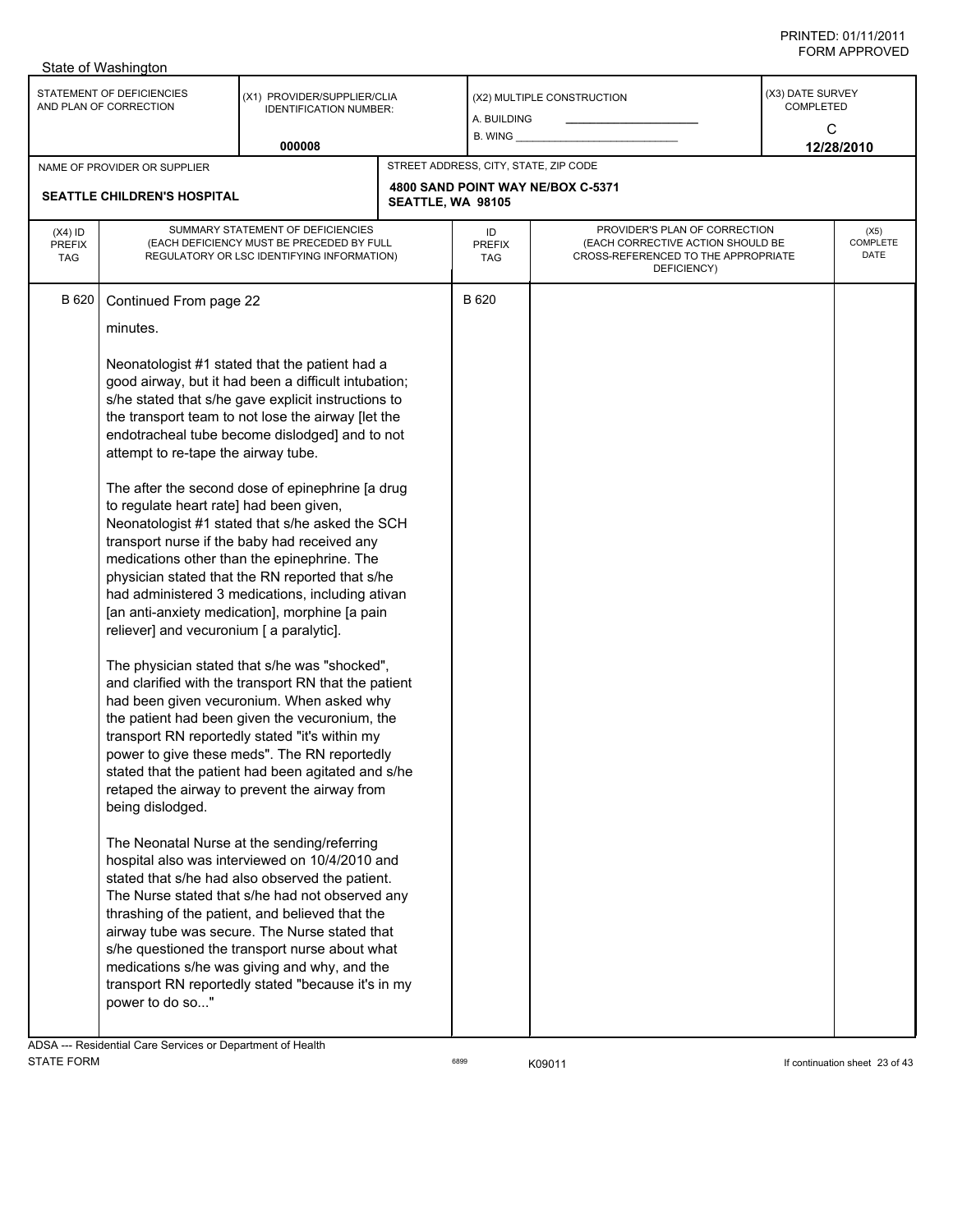| STATEMENT OF DEFICIENCIES<br>(X3) DATE SURVEY<br>(X1) PROVIDER/SUPPLIER/CLIA<br>(X2) MULTIPLE CONSTRUCTION<br>AND PLAN OF CORRECTION<br><b>COMPLETED</b><br><b>IDENTIFICATION NUMBER:</b><br>a. Building<br>C<br>$B.$ WING $\_\_$<br>000008<br>12/28/2010<br>STREET ADDRESS, CITY, STATE, ZIP CODE<br>NAME OF PROVIDER OR SUPPLIER<br>4800 SAND POINT WAY NE/BOX C-5371<br>SEATTLE CHILDREN'S HOSPITAL<br>SEATTLE, WA 98105<br>SUMMARY STATEMENT OF DEFICIENCIES<br>PROVIDER'S PLAN OF CORRECTION<br>$(X4)$ ID<br>(X5)<br>ID<br>(EACH DEFICIENCY MUST BE PRECEDED BY FULL<br>(EACH CORRECTIVE ACTION SHOULD BE<br>COMPLETE<br><b>PREFIX</b><br><b>PREFIX</b><br>DATE<br>CROSS-REFERENCED TO THE APPROPRIATE<br>REGULATORY OR LSC IDENTIFYING INFORMATION)<br><b>TAG</b><br><b>TAG</b><br>DEFICIENCY)<br>B 620<br>B 620<br>Continued From page 23<br>On 11/4, a phone interview was conducted with<br>respiratory therapist (RT) #1, who was on the<br>transport team that cared for Patient #1. The RT<br>stated that Neonatologist #2 "made it clear" that it<br>was a difficult intubation and clearly said "do not<br>lose the airway". The RT stated that s/he was not<br>comfortable with how secure the airway was<br>taped, and that while the tube may have been<br>secure in the eyes of the sending/referring<br>hospital team, s/he was not sure the tube would<br>be secure with transport "in a bumpy<br>ambulance". The RT stated that s/he did not<br>re-tape the airway tube, but held the tube in place<br>by hand.<br>RT# 1 stated that s/he knew RN# 1 was going to<br>administered medications but did not observe the<br>administration of the medications. The RT stated<br>that RN #1 said the patient needed to be sedated<br>because the patient was agitated, and the RT<br>stated s/he also observed the patient to be<br>agitated.<br>Emergency Medical Technician (EMT) #1 was<br>also interviewed about her/his observations<br>during the transport team's efforts at the<br>sending/referring hospital. The EMT stated that<br>s/he retrieved the medications and needles from<br>the "box' for the RN to administer. The EMT | State of Washington |  |  |  |  |  |
|---------------------------------------------------------------------------------------------------------------------------------------------------------------------------------------------------------------------------------------------------------------------------------------------------------------------------------------------------------------------------------------------------------------------------------------------------------------------------------------------------------------------------------------------------------------------------------------------------------------------------------------------------------------------------------------------------------------------------------------------------------------------------------------------------------------------------------------------------------------------------------------------------------------------------------------------------------------------------------------------------------------------------------------------------------------------------------------------------------------------------------------------------------------------------------------------------------------------------------------------------------------------------------------------------------------------------------------------------------------------------------------------------------------------------------------------------------------------------------------------------------------------------------------------------------------------------------------------------------------------------------------------------------------------------------------------------------------------------------------------------------------------------------------------------------------------------------------------------------------------------------------------------------------------------------------------------------------------------------------------------------------------------------------------------------------------------------------------------------------------------------------------------------------|---------------------|--|--|--|--|--|
|                                                                                                                                                                                                                                                                                                                                                                                                                                                                                                                                                                                                                                                                                                                                                                                                                                                                                                                                                                                                                                                                                                                                                                                                                                                                                                                                                                                                                                                                                                                                                                                                                                                                                                                                                                                                                                                                                                                                                                                                                                                                                                                                                               |                     |  |  |  |  |  |
|                                                                                                                                                                                                                                                                                                                                                                                                                                                                                                                                                                                                                                                                                                                                                                                                                                                                                                                                                                                                                                                                                                                                                                                                                                                                                                                                                                                                                                                                                                                                                                                                                                                                                                                                                                                                                                                                                                                                                                                                                                                                                                                                                               |                     |  |  |  |  |  |
|                                                                                                                                                                                                                                                                                                                                                                                                                                                                                                                                                                                                                                                                                                                                                                                                                                                                                                                                                                                                                                                                                                                                                                                                                                                                                                                                                                                                                                                                                                                                                                                                                                                                                                                                                                                                                                                                                                                                                                                                                                                                                                                                                               |                     |  |  |  |  |  |
|                                                                                                                                                                                                                                                                                                                                                                                                                                                                                                                                                                                                                                                                                                                                                                                                                                                                                                                                                                                                                                                                                                                                                                                                                                                                                                                                                                                                                                                                                                                                                                                                                                                                                                                                                                                                                                                                                                                                                                                                                                                                                                                                                               |                     |  |  |  |  |  |
| stated that the RN appeared to feel that<br>administering the medications was within her/his<br>scope of practice and s/he believed that the RN<br>had "standing orders". The EMT stated that the<br>RN told Neonatologist #2 that giving the<br>medications was within her/his scope of practice.<br>Review of the patient's medical record and<br>interview with physicians and staff at the<br>sending/referring and receiving hospitals revealed<br>that the resuscitation efforts were eventually                                                                                                                                                                                                                                                                                                                                                                                                                                                                                                                                                                                                                                                                                                                                                                                                                                                                                                                                                                                                                                                                                                                                                                                                                                                                                                                                                                                                                                                                                                                                                                                                                                                        |                     |  |  |  |  |  |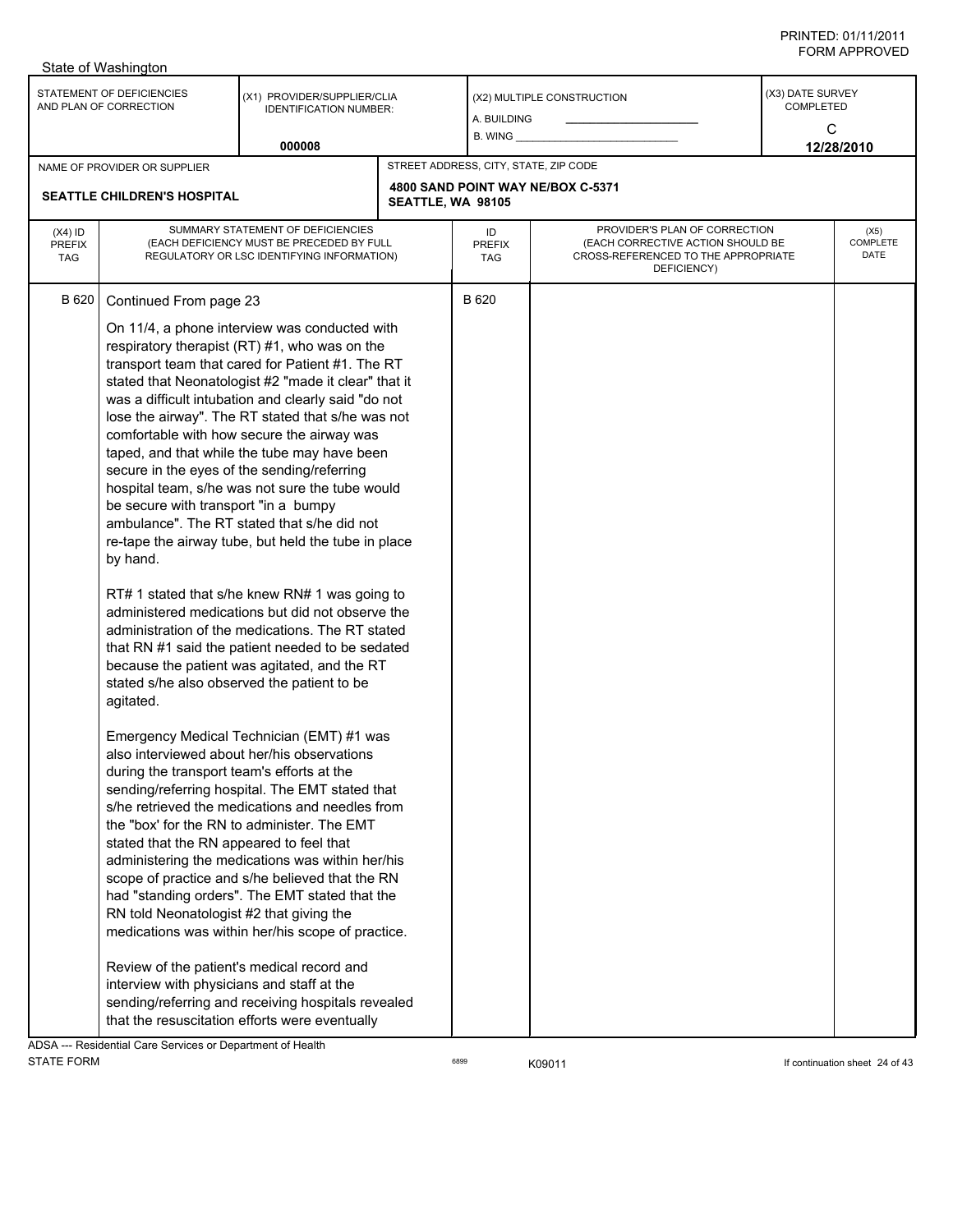|                                          | State of Washington                                                                                                                                                                                                                                                                                                                                                                                                                                                                             |                                                                                                                                                                                                                                                                                                                                                                                                                                                                                                                                                                                                                                                                                                                                                                                                                                                                                                                                                                                                                                                                                                                                                                              |                   |                                       |                                                                                                                          |                                           |                          |
|------------------------------------------|-------------------------------------------------------------------------------------------------------------------------------------------------------------------------------------------------------------------------------------------------------------------------------------------------------------------------------------------------------------------------------------------------------------------------------------------------------------------------------------------------|------------------------------------------------------------------------------------------------------------------------------------------------------------------------------------------------------------------------------------------------------------------------------------------------------------------------------------------------------------------------------------------------------------------------------------------------------------------------------------------------------------------------------------------------------------------------------------------------------------------------------------------------------------------------------------------------------------------------------------------------------------------------------------------------------------------------------------------------------------------------------------------------------------------------------------------------------------------------------------------------------------------------------------------------------------------------------------------------------------------------------------------------------------------------------|-------------------|---------------------------------------|--------------------------------------------------------------------------------------------------------------------------|-------------------------------------------|--------------------------|
|                                          | STATEMENT OF DEFICIENCIES<br>AND PLAN OF CORRECTION                                                                                                                                                                                                                                                                                                                                                                                                                                             | (X1) PROVIDER/SUPPLIER/CLIA<br><b>IDENTIFICATION NUMBER:</b><br>000008                                                                                                                                                                                                                                                                                                                                                                                                                                                                                                                                                                                                                                                                                                                                                                                                                                                                                                                                                                                                                                                                                                       |                   | A. BUILDING<br>$B.$ WING $\_\_$       | (X2) MULTIPLE CONSTRUCTION                                                                                               | (X3) DATE SURVEY<br><b>COMPLETED</b><br>C | 12/28/2010               |
|                                          |                                                                                                                                                                                                                                                                                                                                                                                                                                                                                                 |                                                                                                                                                                                                                                                                                                                                                                                                                                                                                                                                                                                                                                                                                                                                                                                                                                                                                                                                                                                                                                                                                                                                                                              |                   | STREET ADDRESS, CITY, STATE, ZIP CODE |                                                                                                                          |                                           |                          |
|                                          | NAME OF PROVIDER OR SUPPLIER<br><b>SEATTLE CHILDREN'S HOSPITAL</b>                                                                                                                                                                                                                                                                                                                                                                                                                              |                                                                                                                                                                                                                                                                                                                                                                                                                                                                                                                                                                                                                                                                                                                                                                                                                                                                                                                                                                                                                                                                                                                                                                              | SEATTLE, WA 98105 |                                       | 4800 SAND POINT WAY NE/BOX C-5371                                                                                        |                                           |                          |
| $(X4)$ ID<br><b>PREFIX</b><br><b>TAG</b> |                                                                                                                                                                                                                                                                                                                                                                                                                                                                                                 | SUMMARY STATEMENT OF DEFICIENCIES<br>(EACH DEFICIENCY MUST BE PRECEDED BY FULL<br>REGULATORY OR LSC IDENTIFYING INFORMATION)                                                                                                                                                                                                                                                                                                                                                                                                                                                                                                                                                                                                                                                                                                                                                                                                                                                                                                                                                                                                                                                 |                   | ID<br><b>PREFIX</b><br>TAG            | PROVIDER'S PLAN OF CORRECTION<br>(EACH CORRECTIVE ACTION SHOULD BE<br>CROSS-REFERENCED TO THE APPROPRIATE<br>DEFICIENCY) |                                           | (X5)<br>COMPLETE<br>DATE |
| B 620                                    | Continued From page 24<br>sending/referring hospital.<br>Neonatologist #1 stated that her/his main<br>RN were:<br>-the advice of the physician at the<br>physician during the code and would not<br>sending/referring hospital<br>worked quickly and collaboratively with the<br>is not as professional".<br>occurred with Patient #1 "wouldn't have<br>fellow or attending physician on the team.<br>services worked in the hospital's Neonatal<br>specific, specially-trained RNs assigned to | discontinued and the patient died while still at the<br>concerns with the actions of the transport team<br>sending/referring hospital "was not respected"<br>-the RN was on the phone with the Med Con<br>relinquish the phone to the Neonatologist at the<br>-disregarded the orders of Neonatologist #1<br>Neonatologist #1 stated that whenever possible,<br>s/he chose to use a transport team other than<br>that of SCH because the other transport team<br>had medical personnel on the team and that team<br>sending/referring hospital and the SCH team "just<br>The Neonatologist also stated that the events that<br>happened with a more experienced and better<br>trained staff"and that, while the team was<br>adequate in some circumstances, it was not<br>comparable to those transport teams which had a<br>Training and Supervision of Transport Team RNs<br>On 10/13/2010, the Senior Vice President/Chief<br>Nursing Officer (SVP/CNO) was interviewed<br>about the supervision process for the RNs who<br>worked on the hospital's transport team. The<br>SVP/CNO that the RNs who provided transport<br>Intensive Care Unit (NICU), and each shift had |                   | B 620                                 |                                                                                                                          |                                           |                          |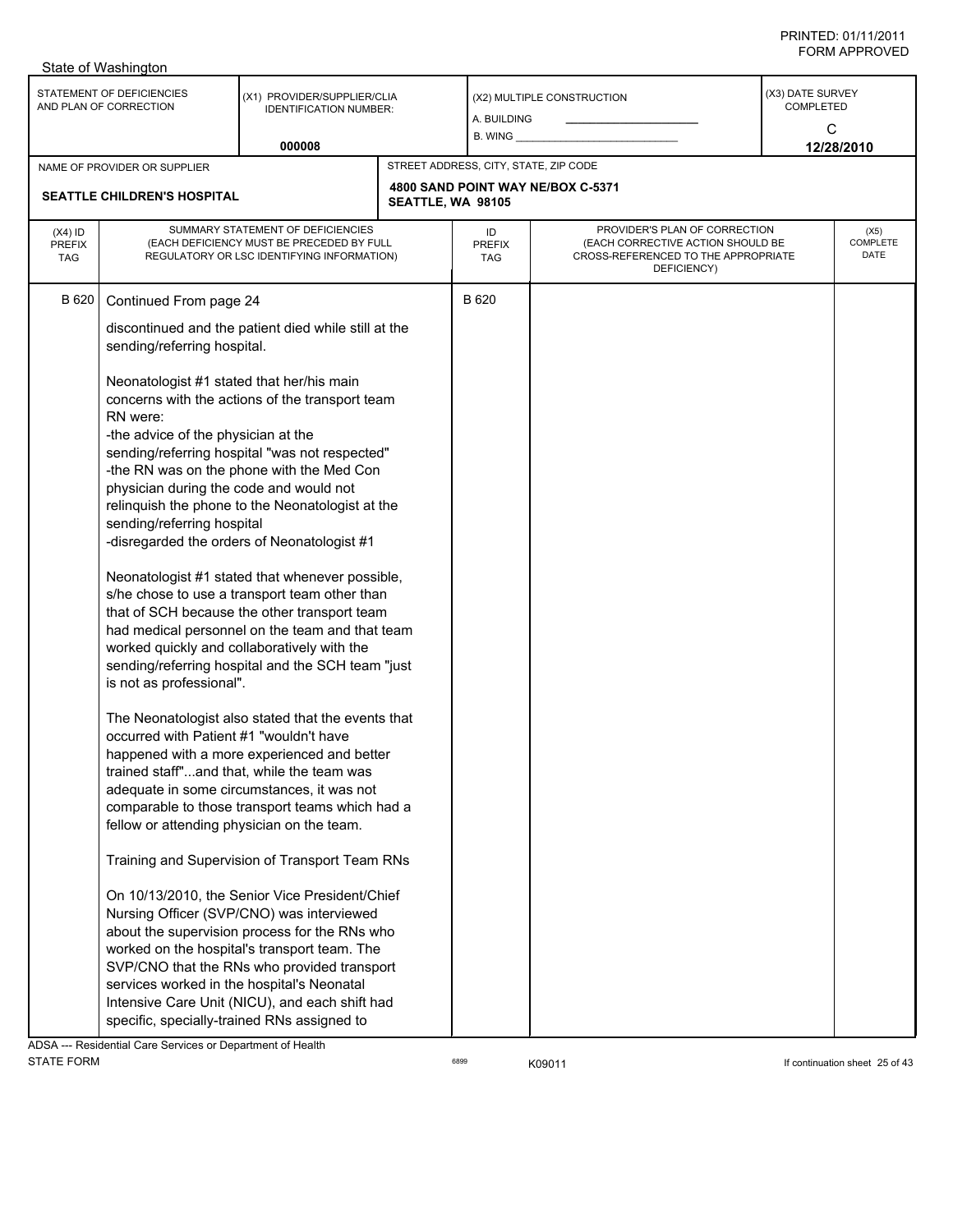|                                          | State of Washington                                                                                                                                                                                                                                                                                   |                                                                                                                                                                                                                                                                                                                                                                                                                                                                                                                                                                                                                                                                                                                                                                                                                                                                                                                                                                                                                                                                                                                                                                                                                                                                                                                                                                                       |                   |                                       |                                                                                                                          |                                           |                          |
|------------------------------------------|-------------------------------------------------------------------------------------------------------------------------------------------------------------------------------------------------------------------------------------------------------------------------------------------------------|---------------------------------------------------------------------------------------------------------------------------------------------------------------------------------------------------------------------------------------------------------------------------------------------------------------------------------------------------------------------------------------------------------------------------------------------------------------------------------------------------------------------------------------------------------------------------------------------------------------------------------------------------------------------------------------------------------------------------------------------------------------------------------------------------------------------------------------------------------------------------------------------------------------------------------------------------------------------------------------------------------------------------------------------------------------------------------------------------------------------------------------------------------------------------------------------------------------------------------------------------------------------------------------------------------------------------------------------------------------------------------------|-------------------|---------------------------------------|--------------------------------------------------------------------------------------------------------------------------|-------------------------------------------|--------------------------|
|                                          | STATEMENT OF DEFICIENCIES<br>AND PLAN OF CORRECTION                                                                                                                                                                                                                                                   | (X1) PROVIDER/SUPPLIER/CLIA<br><b>IDENTIFICATION NUMBER:</b>                                                                                                                                                                                                                                                                                                                                                                                                                                                                                                                                                                                                                                                                                                                                                                                                                                                                                                                                                                                                                                                                                                                                                                                                                                                                                                                          |                   | A. BUILDING                           | (X2) MULTIPLE CONSTRUCTION                                                                                               | (X3) DATE SURVEY<br><b>COMPLETED</b><br>C |                          |
|                                          |                                                                                                                                                                                                                                                                                                       | 000008                                                                                                                                                                                                                                                                                                                                                                                                                                                                                                                                                                                                                                                                                                                                                                                                                                                                                                                                                                                                                                                                                                                                                                                                                                                                                                                                                                                |                   | <b>B. WING</b>                        |                                                                                                                          |                                           | 12/28/2010               |
|                                          | NAME OF PROVIDER OR SUPPLIER                                                                                                                                                                                                                                                                          |                                                                                                                                                                                                                                                                                                                                                                                                                                                                                                                                                                                                                                                                                                                                                                                                                                                                                                                                                                                                                                                                                                                                                                                                                                                                                                                                                                                       |                   | STREET ADDRESS, CITY, STATE, ZIP CODE |                                                                                                                          |                                           |                          |
|                                          | <b>SEATTLE CHILDREN'S HOSPITAL</b>                                                                                                                                                                                                                                                                    |                                                                                                                                                                                                                                                                                                                                                                                                                                                                                                                                                                                                                                                                                                                                                                                                                                                                                                                                                                                                                                                                                                                                                                                                                                                                                                                                                                                       | SEATTLE, WA 98105 |                                       | 4800 SAND POINT WAY NE/BOX C-5371                                                                                        |                                           |                          |
| $(X4)$ ID<br><b>PREFIX</b><br><b>TAG</b> |                                                                                                                                                                                                                                                                                                       | SUMMARY STATEMENT OF DEFICIENCIES<br>(EACH DEFICIENCY MUST BE PRECEDED BY FULL<br>REGULATORY OR LSC IDENTIFYING INFORMATION)                                                                                                                                                                                                                                                                                                                                                                                                                                                                                                                                                                                                                                                                                                                                                                                                                                                                                                                                                                                                                                                                                                                                                                                                                                                          |                   | ID<br><b>PREFIX</b><br>TAG            | PROVIDER'S PLAN OF CORRECTION<br>(EACH CORRECTIVE ACTION SHOULD BE<br>CROSS-REFERENCED TO THE APPROPRIATE<br>DEFICIENCY) |                                           | (X5)<br>COMPLETE<br>DATE |
| B 620                                    | Continued From page 25<br>transport services.<br>competencies for transport services. The<br>nurse's skills, for example, performing<br>not occur during actual transport services.<br>the field.<br>Act.<br>During the conversation, the acting Nurse<br>Educator stated that during the orientation | S/he stated that the RNs were required to pass<br>the NICU competencies as well as additional<br>SVP/CNO also stated that direct supervision of<br>the RNs was accomplished by the supervision of<br>practice that occurred in the NICU, as well as by<br>observing the nurses during the verification of the<br>intubations. The SVP/CNO confirmed that after<br>the initial orientation period, direct supervision did<br>On 10/13/2010, a joint interview was held with the<br>SVP/CNO; the Medical Director of Emergency<br>Department Services and Chief of Emergency<br>Medicine; the acting NICU Nurse Educator; the<br>Respiratory Therapist who was the Program<br>Manager for transport services and the Medical<br>Director for Transport Services. Discussion<br>involved multiple issues, and included how RNs<br>who provide transport services are supervised in<br>When asked to describe how supervision of<br>transport RNs was accomplished, the Program<br>Manager, a Respiratory Therapist, stated that<br>s/he provided first-line supervision to the RNs.<br>Upon further discussion, the Program Manager<br>acknowledged that supervising RN nursing<br>practice was not within the scope of practice of a<br>respiratory therapist and discussion was held<br>regarding the Washington State Nurse Practice<br>process for the RNs, a "ride along" was done. |                   | B 620                                 |                                                                                                                          |                                           |                          |
|                                          | ADSA  Pesidential Care Services or Department of Health                                                                                                                                                                                                                                               | When the RN felt able, and competencies had                                                                                                                                                                                                                                                                                                                                                                                                                                                                                                                                                                                                                                                                                                                                                                                                                                                                                                                                                                                                                                                                                                                                                                                                                                                                                                                                           |                   |                                       |                                                                                                                          |                                           |                          |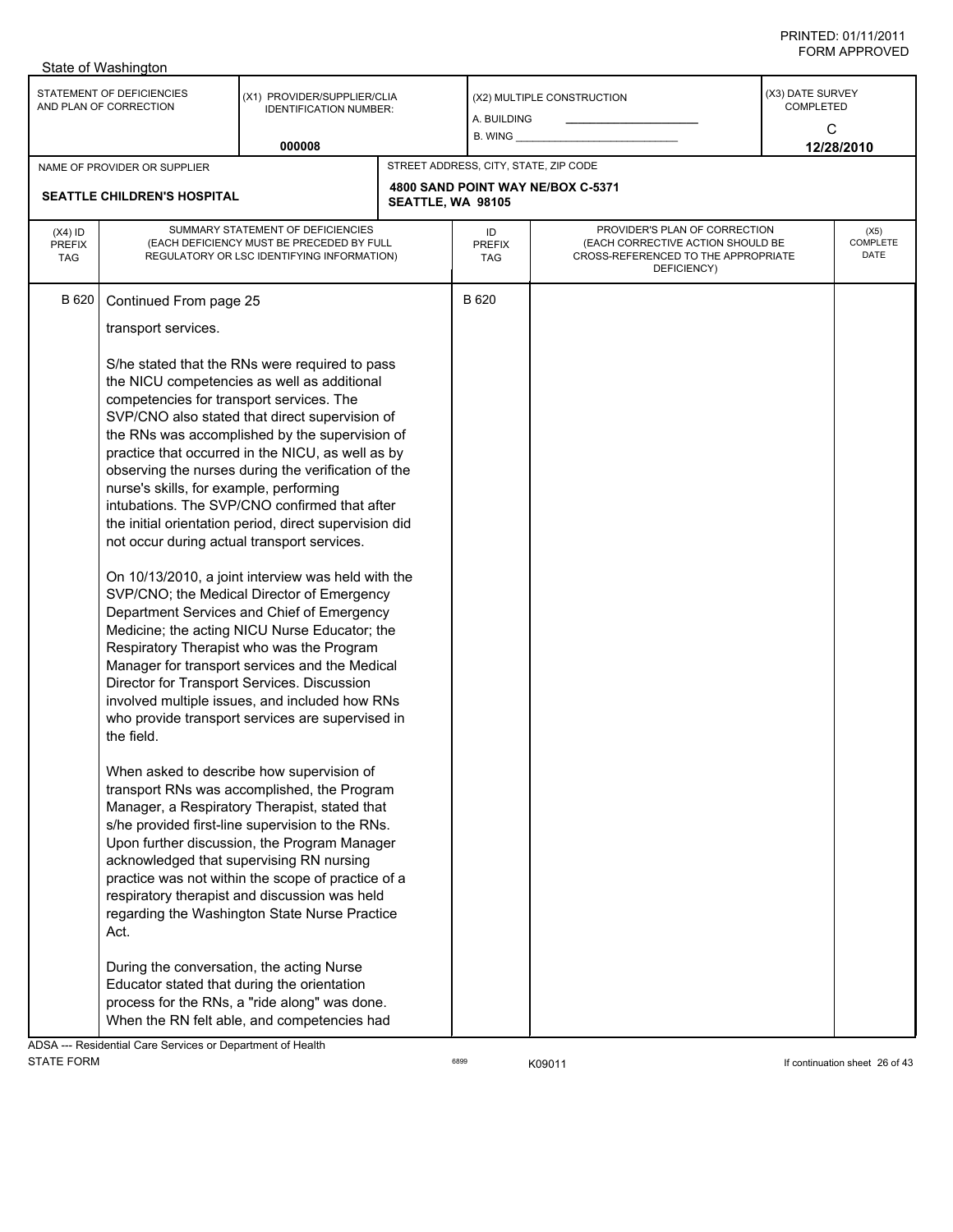| STATEMENT OF DEFICIENCIES<br>(X3) DATE SURVEY<br>(X1) PROVIDER/SUPPLIER/CLIA<br>(X2) MULTIPLE CONSTRUCTION<br>AND PLAN OF CORRECTION<br><b>COMPLETED</b><br><b>IDENTIFICATION NUMBER:</b><br>a. Building<br>C<br>000008<br>12/28/2010<br>STREET ADDRESS, CITY, STATE, ZIP CODE<br>NAME OF PROVIDER OR SUPPLIER<br>4800 SAND POINT WAY NE/BOX C-5371<br>SEATTLE CHILDREN'S HOSPITAL<br>SEATTLE, WA 98105<br>SUMMARY STATEMENT OF DEFICIENCIES<br>PROVIDER'S PLAN OF CORRECTION<br>$(X4)$ ID<br>(X5)<br>ID<br>COMPLETE<br>(EACH DEFICIENCY MUST BE PRECEDED BY FULL<br>(EACH CORRECTIVE ACTION SHOULD BE<br><b>PREFIX</b><br><b>PREFIX</b><br>DATE<br>REGULATORY OR LSC IDENTIFYING INFORMATION)<br>CROSS-REFERENCED TO THE APPROPRIATE<br><b>TAG</b><br><b>TAG</b><br>DEFICIENCY)<br>B 620<br>B 620<br>Continued From page 26<br>been verified, the RN then practiced<br>independently without direct observation,<br>including no supervision on an intermittent basis,<br>while performing transport duties.<br>The Medical Director for Transport Services<br>stated that the hospital also provided continuing<br>education and verification of competencies to<br>assure nurse competency in the field. S/he also<br>stated that the RNs had direct observation during<br>orientation, as well as during their<br>regularly-assigned work in the NICU.<br>During the conversation, the investigator noted<br>that RN practice in an unfamiliar environment,<br>such as that of the sending/referring hospital,<br>could be a different experience for the NICU RNs<br>than practicing in the NICU in which the RN<br>usually worked. Also noted was that practice<br>under what could be stressful and urgent<br>conditions, such as an emergency during a<br>transfer, might not necessarily reflect practice<br>that was observed during observation of the RN<br>in the NICU or in a skills laboratory setting.<br>On 12/7/2010, an Emergency Medical<br>Technician, who was one of the dedicated EMTs<br>assigned to the transport team, stated that the<br>nurses seemed to be out in the field without<br>support and they "don't have anyone to bounce<br>things off of except the RTs [respiratory<br>therapists]".<br><b>Transport Nurse Interviews</b><br>On December 2 and 3, 2010, transport team RNs<br>#2 through #8 were interviewed and asked who<br>their supervisor was while they were on the<br>transport team and out in the field.<br>ADSA --- Residential Care Services or Department of Health | State of Washington |  |  |  |
|----------------------------------------------------------------------------------------------------------------------------------------------------------------------------------------------------------------------------------------------------------------------------------------------------------------------------------------------------------------------------------------------------------------------------------------------------------------------------------------------------------------------------------------------------------------------------------------------------------------------------------------------------------------------------------------------------------------------------------------------------------------------------------------------------------------------------------------------------------------------------------------------------------------------------------------------------------------------------------------------------------------------------------------------------------------------------------------------------------------------------------------------------------------------------------------------------------------------------------------------------------------------------------------------------------------------------------------------------------------------------------------------------------------------------------------------------------------------------------------------------------------------------------------------------------------------------------------------------------------------------------------------------------------------------------------------------------------------------------------------------------------------------------------------------------------------------------------------------------------------------------------------------------------------------------------------------------------------------------------------------------------------------------------------------------------------------------------------------------------------------------------------------------------------------------------------------------------------------------------------------------------------------------------------------------------------------------------------------------------------------------------------------------------------------------------------------------------------------------------------------------------------------|---------------------|--|--|--|
|                                                                                                                                                                                                                                                                                                                                                                                                                                                                                                                                                                                                                                                                                                                                                                                                                                                                                                                                                                                                                                                                                                                                                                                                                                                                                                                                                                                                                                                                                                                                                                                                                                                                                                                                                                                                                                                                                                                                                                                                                                                                                                                                                                                                                                                                                                                                                                                                                                                                                                                            |                     |  |  |  |
|                                                                                                                                                                                                                                                                                                                                                                                                                                                                                                                                                                                                                                                                                                                                                                                                                                                                                                                                                                                                                                                                                                                                                                                                                                                                                                                                                                                                                                                                                                                                                                                                                                                                                                                                                                                                                                                                                                                                                                                                                                                                                                                                                                                                                                                                                                                                                                                                                                                                                                                            |                     |  |  |  |
|                                                                                                                                                                                                                                                                                                                                                                                                                                                                                                                                                                                                                                                                                                                                                                                                                                                                                                                                                                                                                                                                                                                                                                                                                                                                                                                                                                                                                                                                                                                                                                                                                                                                                                                                                                                                                                                                                                                                                                                                                                                                                                                                                                                                                                                                                                                                                                                                                                                                                                                            |                     |  |  |  |
|                                                                                                                                                                                                                                                                                                                                                                                                                                                                                                                                                                                                                                                                                                                                                                                                                                                                                                                                                                                                                                                                                                                                                                                                                                                                                                                                                                                                                                                                                                                                                                                                                                                                                                                                                                                                                                                                                                                                                                                                                                                                                                                                                                                                                                                                                                                                                                                                                                                                                                                            |                     |  |  |  |
|                                                                                                                                                                                                                                                                                                                                                                                                                                                                                                                                                                                                                                                                                                                                                                                                                                                                                                                                                                                                                                                                                                                                                                                                                                                                                                                                                                                                                                                                                                                                                                                                                                                                                                                                                                                                                                                                                                                                                                                                                                                                                                                                                                                                                                                                                                                                                                                                                                                                                                                            |                     |  |  |  |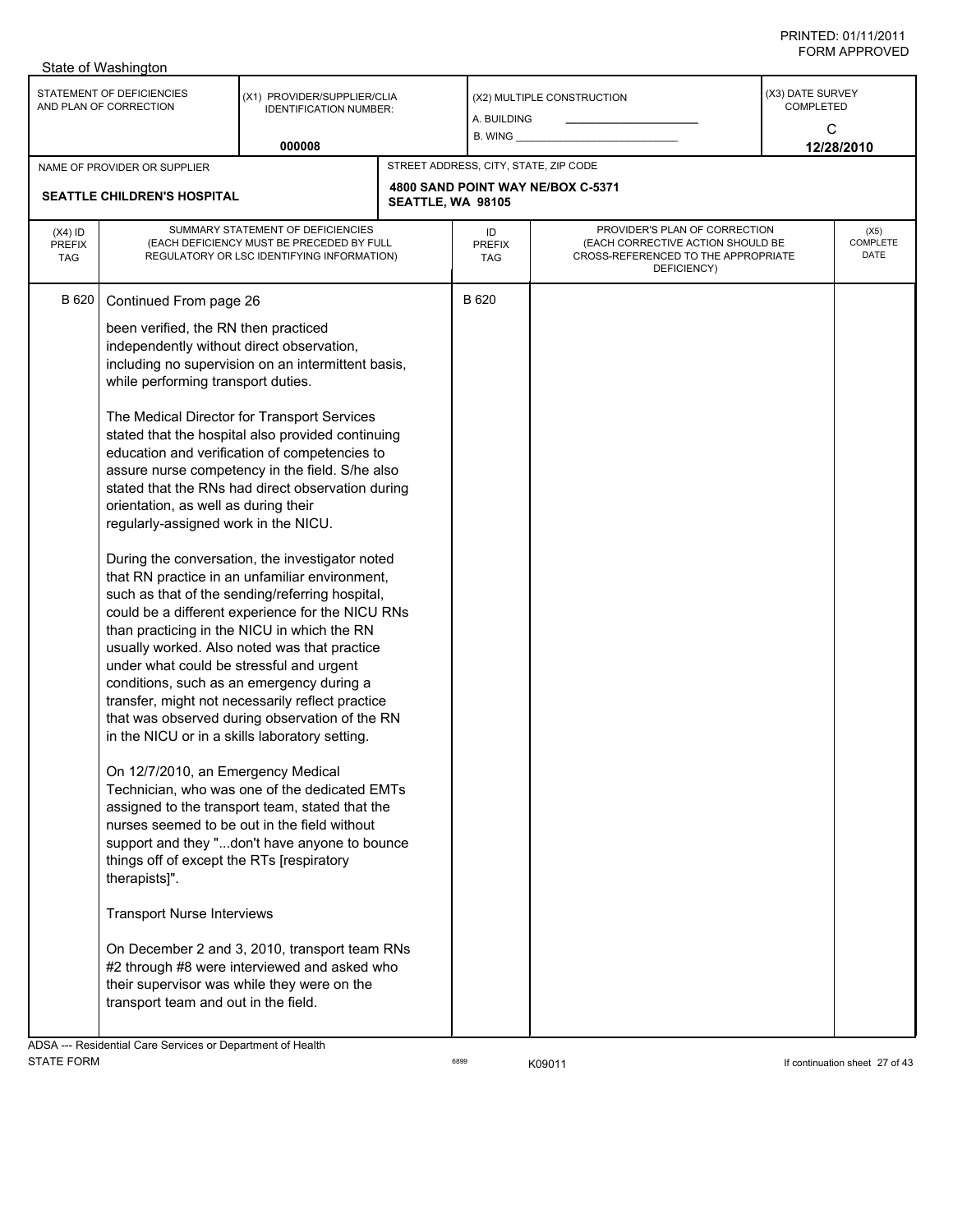|                                          | State of Washington                                                                                                                                                                                                                                                                                                                                                                                                                                |                                                                                                                                                                                                                                                                                                                                                                                                                                                                                                                                                                                                                                                                                                                                                                                                                                                                                                                          |                   |                                       |                                                                                                                          |                                    |                          |
|------------------------------------------|----------------------------------------------------------------------------------------------------------------------------------------------------------------------------------------------------------------------------------------------------------------------------------------------------------------------------------------------------------------------------------------------------------------------------------------------------|--------------------------------------------------------------------------------------------------------------------------------------------------------------------------------------------------------------------------------------------------------------------------------------------------------------------------------------------------------------------------------------------------------------------------------------------------------------------------------------------------------------------------------------------------------------------------------------------------------------------------------------------------------------------------------------------------------------------------------------------------------------------------------------------------------------------------------------------------------------------------------------------------------------------------|-------------------|---------------------------------------|--------------------------------------------------------------------------------------------------------------------------|------------------------------------|--------------------------|
|                                          | STATEMENT OF DEFICIENCIES<br>AND PLAN OF CORRECTION                                                                                                                                                                                                                                                                                                                                                                                                | (X1) PROVIDER/SUPPLIER/CLIA<br><b>IDENTIFICATION NUMBER:</b>                                                                                                                                                                                                                                                                                                                                                                                                                                                                                                                                                                                                                                                                                                                                                                                                                                                             |                   | A. BUILDING<br>B. WING _              | (X2) MULTIPLE CONSTRUCTION                                                                                               | (X3) DATE SURVEY<br>COMPLETED<br>C |                          |
|                                          |                                                                                                                                                                                                                                                                                                                                                                                                                                                    | 000008                                                                                                                                                                                                                                                                                                                                                                                                                                                                                                                                                                                                                                                                                                                                                                                                                                                                                                                   |                   |                                       |                                                                                                                          |                                    | 12/28/2010               |
|                                          | NAME OF PROVIDER OR SUPPLIER                                                                                                                                                                                                                                                                                                                                                                                                                       |                                                                                                                                                                                                                                                                                                                                                                                                                                                                                                                                                                                                                                                                                                                                                                                                                                                                                                                          |                   | STREET ADDRESS, CITY, STATE, ZIP CODE |                                                                                                                          |                                    |                          |
|                                          | SEATTLE CHILDREN'S HOSPITAL                                                                                                                                                                                                                                                                                                                                                                                                                        |                                                                                                                                                                                                                                                                                                                                                                                                                                                                                                                                                                                                                                                                                                                                                                                                                                                                                                                          | SEATTLE, WA 98105 |                                       | 4800 SAND POINT WAY NE/BOX C-5371                                                                                        |                                    |                          |
| $(X4)$ ID<br><b>PREFIX</b><br><b>TAG</b> |                                                                                                                                                                                                                                                                                                                                                                                                                                                    | SUMMARY STATEMENT OF DEFICIENCIES<br>(EACH DEFICIENCY MUST BE PRECEDED BY FULL<br>REGULATORY OR LSC IDENTIFYING INFORMATION)                                                                                                                                                                                                                                                                                                                                                                                                                                                                                                                                                                                                                                                                                                                                                                                             |                   | ID<br><b>PREFIX</b><br>TAG            | PROVIDER'S PLAN OF CORRECTION<br>(EACH CORRECTIVE ACTION SHOULD BE<br>CROSS-REFERENCED TO THE APPROPRIATE<br>DEFICIENCY) |                                    | (X5)<br>COMPLETE<br>DATE |
| B 620                                    | Continued From page 27<br>The responses were:<br>RN #2 stated that the Transport Program<br>Intensive Care Unit] manager was her/his<br>full-time supervisor.<br>in the field on transports.<br>supervisor.<br>the Intensive Care Units].<br>followed the Med Con directions.<br>accountable to Med Con, but there was no<br>nursing supervisor.<br>did not know.<br>Hospital Failure to Supervise Practice of<br><b>Medication Administration</b> | Services Manager (a respiratory therapist) was<br>her/his supervisor, and that the NICU [Neonatal<br>RN #3 stated that [the Director of the Intensive<br>Care Units] was her/his supervisor while s/he was<br>RN #4 stated that Med Con was the supervisor<br>for transport, but that there was no nursing<br>RN #5 stated that Med Con was the supervisor,<br>but the nursing supervisor was [the Director of<br>RN #6 stated that Med Con was the supervisor.<br>When asked who the nursing supervisor/contact<br>was, the RN stated that there was no nursing<br>supervisor for the RNs on transport, and that s/he<br>RN #7 state that while on transports, s/he was<br>RN #8 stated that Med Con "directs care", and<br>also named two other physicians who were on<br>the "supervisor team". When asked who the<br>nursing supervisor was, the RN stated that s/he<br>Transport Team RNs Field Practice, Including |                   | B 620                                 |                                                                                                                          |                                    |                          |
|                                          | ADSA --- Residential Care Services or Department of Health                                                                                                                                                                                                                                                                                                                                                                                         |                                                                                                                                                                                                                                                                                                                                                                                                                                                                                                                                                                                                                                                                                                                                                                                                                                                                                                                          |                   |                                       |                                                                                                                          |                                    |                          |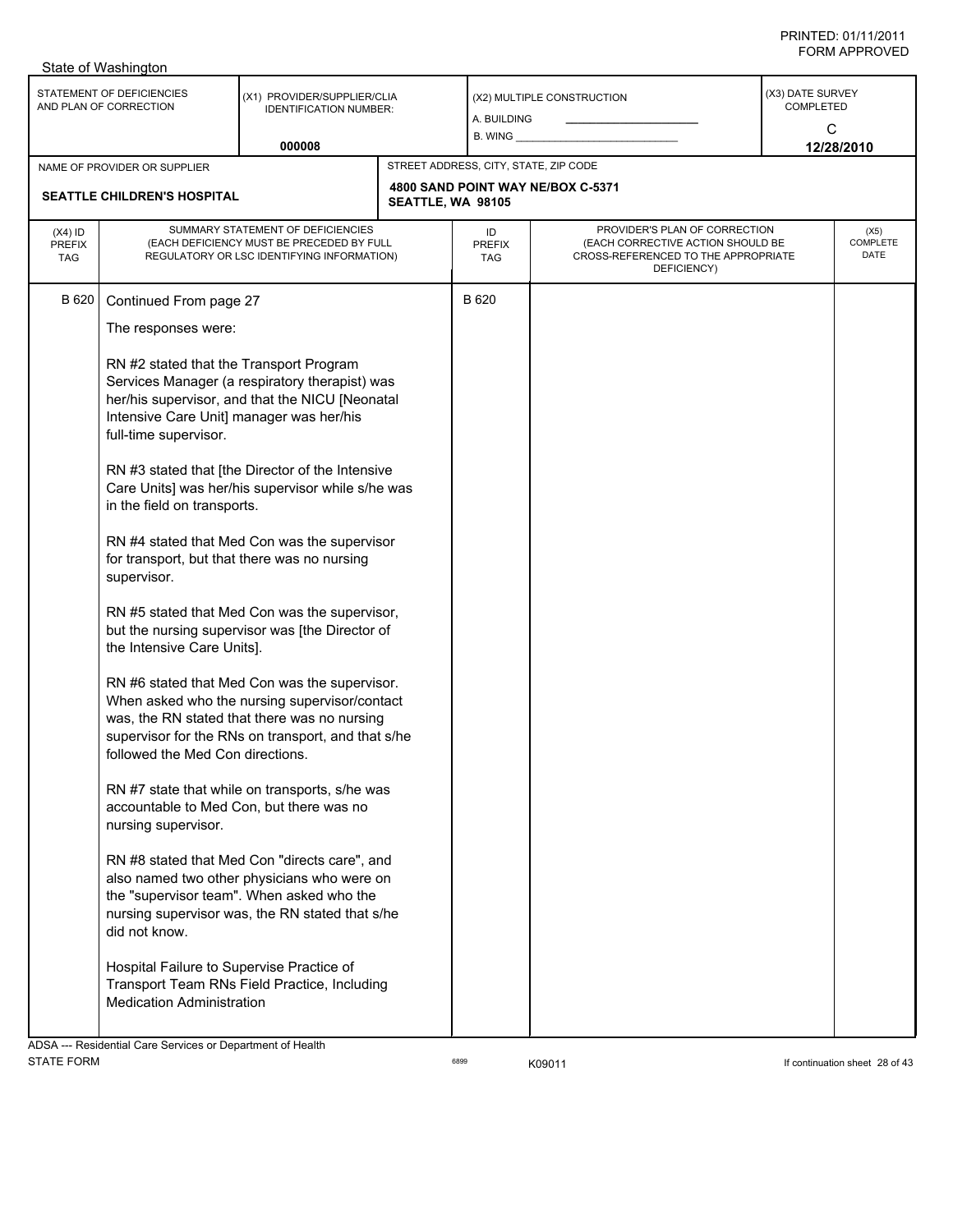|                                          | State of Washington                                                                                                                                                                                                                                                                                                                                                                                                                                                                                                                                                                               |                                                                                                                                                                                                                                                                                                                                                                                                                                                                                                                                                                                                                                                                                                                                                                                                                                                                                                  |                   |                                       |                                                                                                                          |                                           |                          |
|------------------------------------------|---------------------------------------------------------------------------------------------------------------------------------------------------------------------------------------------------------------------------------------------------------------------------------------------------------------------------------------------------------------------------------------------------------------------------------------------------------------------------------------------------------------------------------------------------------------------------------------------------|--------------------------------------------------------------------------------------------------------------------------------------------------------------------------------------------------------------------------------------------------------------------------------------------------------------------------------------------------------------------------------------------------------------------------------------------------------------------------------------------------------------------------------------------------------------------------------------------------------------------------------------------------------------------------------------------------------------------------------------------------------------------------------------------------------------------------------------------------------------------------------------------------|-------------------|---------------------------------------|--------------------------------------------------------------------------------------------------------------------------|-------------------------------------------|--------------------------|
|                                          | STATEMENT OF DEFICIENCIES<br>AND PLAN OF CORRECTION                                                                                                                                                                                                                                                                                                                                                                                                                                                                                                                                               | (X1) PROVIDER/SUPPLIER/CLIA<br><b>IDENTIFICATION NUMBER:</b><br>000008                                                                                                                                                                                                                                                                                                                                                                                                                                                                                                                                                                                                                                                                                                                                                                                                                           |                   | A. BUILDING<br>B. WING                | (X2) MULTIPLE CONSTRUCTION                                                                                               | (X3) DATE SURVEY<br><b>COMPLETED</b><br>C | 12/28/2010               |
|                                          | NAME OF PROVIDER OR SUPPLIER                                                                                                                                                                                                                                                                                                                                                                                                                                                                                                                                                                      |                                                                                                                                                                                                                                                                                                                                                                                                                                                                                                                                                                                                                                                                                                                                                                                                                                                                                                  |                   | STREET ADDRESS, CITY, STATE, ZIP CODE |                                                                                                                          |                                           |                          |
|                                          | <b>SEATTLE CHILDREN'S HOSPITAL</b>                                                                                                                                                                                                                                                                                                                                                                                                                                                                                                                                                                |                                                                                                                                                                                                                                                                                                                                                                                                                                                                                                                                                                                                                                                                                                                                                                                                                                                                                                  | SEATTLE, WA 98105 |                                       | 4800 SAND POINT WAY NE/BOX C-5371                                                                                        |                                           |                          |
| $(X4)$ ID<br><b>PREFIX</b><br><b>TAG</b> | SUMMARY STATEMENT OF DEFICIENCIES<br>(EACH DEFICIENCY MUST BE PRECEDED BY FULL<br>REGULATORY OR LSC IDENTIFYING INFORMATION)                                                                                                                                                                                                                                                                                                                                                                                                                                                                      |                                                                                                                                                                                                                                                                                                                                                                                                                                                                                                                                                                                                                                                                                                                                                                                                                                                                                                  |                   | ID<br><b>PREFIX</b><br><b>TAG</b>     | PROVIDER'S PLAN OF CORRECTION<br>(EACH CORRECTIVE ACTION SHOULD BE<br>CROSS-REFERENCED TO THE APPROPRIATE<br>DEFICIENCY) |                                           | (X5)<br>COMPLETE<br>DATE |
| B 620                                    | Continued From page 28<br>without a physician's order for same.<br>The responses were:<br>RN #2 stated that s/he did not administer<br>medications without an order.<br>medications without an order.<br>RN #4 stated that s/he did not administer<br>other transport RNs who did so.<br>RN #5 stated that s/he did not administer<br>medications without an order.<br>s/he had been told in orientation, that if a<br>later.<br>as a transport team preceptor and as the<br>know how any RN could have gotten the<br>medications without an order.<br>S/he also stated that it "could be okay in | All of the above RNs were also asked if it was<br>their practice to administer medications and/or<br>deliver treatments while in the field on transport,<br>RN #3 also stated that s/he did not administer<br>medications without an order, but had heard of<br>RN #6 stated that on 3 occasions s/he had given<br>medications without an order, but believed that<br>under the conditions that were present, her/his<br>actions had been appropriate. RN #6 stated that<br>life-threatening situation was present, it was<br>acceptable to give medications and get an order<br>RN #7 stated that s/he had not given medications<br>without an order. The RN, who was also identified<br>preceptor for RN #1, stated that s/he did not<br>impression that it was acceptable for RNs to give<br>RN #8 stated that s/he always called Med Con for<br>orders, and did not know what other RNs did. |                   | B 620                                 |                                                                                                                          |                                           |                          |
|                                          | emergency situations" to give medications                                                                                                                                                                                                                                                                                                                                                                                                                                                                                                                                                         |                                                                                                                                                                                                                                                                                                                                                                                                                                                                                                                                                                                                                                                                                                                                                                                                                                                                                                  |                   |                                       |                                                                                                                          |                                           |                          |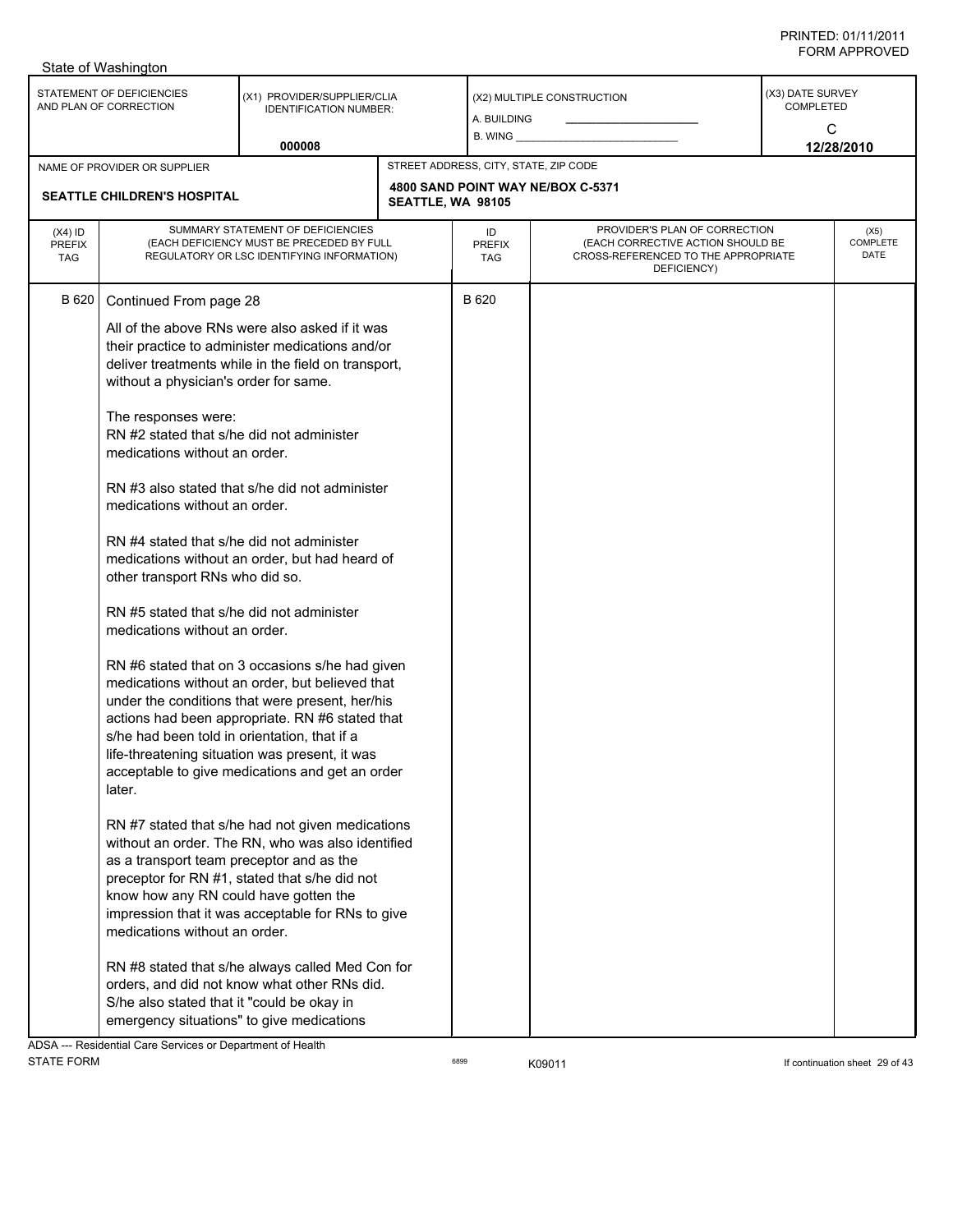|                                          | State of Washington                                                                                                                                                                                                                                                                                                                                                                                                                                                                                                                                                                                                                                                                                                                                                                                                                                                                                                                                                                                                                                                                                                                                                                                                                                                                                                                                                                                                                                                                |                                                                                                                                                                                                                                                               |                   |                                       |                                                                                                                          |                                           |                          |  |
|------------------------------------------|------------------------------------------------------------------------------------------------------------------------------------------------------------------------------------------------------------------------------------------------------------------------------------------------------------------------------------------------------------------------------------------------------------------------------------------------------------------------------------------------------------------------------------------------------------------------------------------------------------------------------------------------------------------------------------------------------------------------------------------------------------------------------------------------------------------------------------------------------------------------------------------------------------------------------------------------------------------------------------------------------------------------------------------------------------------------------------------------------------------------------------------------------------------------------------------------------------------------------------------------------------------------------------------------------------------------------------------------------------------------------------------------------------------------------------------------------------------------------------|---------------------------------------------------------------------------------------------------------------------------------------------------------------------------------------------------------------------------------------------------------------|-------------------|---------------------------------------|--------------------------------------------------------------------------------------------------------------------------|-------------------------------------------|--------------------------|--|
|                                          | STATEMENT OF DEFICIENCIES<br>AND PLAN OF CORRECTION                                                                                                                                                                                                                                                                                                                                                                                                                                                                                                                                                                                                                                                                                                                                                                                                                                                                                                                                                                                                                                                                                                                                                                                                                                                                                                                                                                                                                                | (X1) PROVIDER/SUPPLIER/CLIA<br><b>IDENTIFICATION NUMBER:</b>                                                                                                                                                                                                  |                   | A. BUILDING<br>B. WING                | (X2) MULTIPLE CONSTRUCTION                                                                                               | (X3) DATE SURVEY<br><b>COMPLETED</b><br>C |                          |  |
|                                          |                                                                                                                                                                                                                                                                                                                                                                                                                                                                                                                                                                                                                                                                                                                                                                                                                                                                                                                                                                                                                                                                                                                                                                                                                                                                                                                                                                                                                                                                                    | 000008                                                                                                                                                                                                                                                        |                   |                                       |                                                                                                                          |                                           | 12/28/2010               |  |
|                                          | NAME OF PROVIDER OR SUPPLIER                                                                                                                                                                                                                                                                                                                                                                                                                                                                                                                                                                                                                                                                                                                                                                                                                                                                                                                                                                                                                                                                                                                                                                                                                                                                                                                                                                                                                                                       |                                                                                                                                                                                                                                                               |                   | STREET ADDRESS, CITY, STATE, ZIP CODE |                                                                                                                          |                                           |                          |  |
|                                          | <b>SEATTLE CHILDREN'S HOSPITAL</b>                                                                                                                                                                                                                                                                                                                                                                                                                                                                                                                                                                                                                                                                                                                                                                                                                                                                                                                                                                                                                                                                                                                                                                                                                                                                                                                                                                                                                                                 |                                                                                                                                                                                                                                                               | SEATTLE, WA 98105 |                                       | 4800 SAND POINT WAY NE/BOX C-5371                                                                                        |                                           |                          |  |
| $(X4)$ ID<br><b>PREFIX</b><br><b>TAG</b> | SUMMARY STATEMENT OF DEFICIENCIES<br>(EACH DEFICIENCY MUST BE PRECEDED BY FULL<br>REGULATORY OR LSC IDENTIFYING INFORMATION)<br>B 620<br>Continued From page 29                                                                                                                                                                                                                                                                                                                                                                                                                                                                                                                                                                                                                                                                                                                                                                                                                                                                                                                                                                                                                                                                                                                                                                                                                                                                                                                    |                                                                                                                                                                                                                                                               |                   | ID<br><b>PREFIX</b><br><b>TAG</b>     | PROVIDER'S PLAN OF CORRECTION<br>(EACH CORRECTIVE ACTION SHOULD BE<br>CROSS-REFERENCED TO THE APPROPRIATE<br>DEFICIENCY) |                                           | (X5)<br>COMPLETE<br>DATE |  |
|                                          | where to find those guidelines.<br>Washington State Nurse Practice Act<br>part:                                                                                                                                                                                                                                                                                                                                                                                                                                                                                                                                                                                                                                                                                                                                                                                                                                                                                                                                                                                                                                                                                                                                                                                                                                                                                                                                                                                                    | without an order, and that it was "a given" that<br>nurses could give medications in an emergency<br>without orders. The RN stated that s/he thought it<br>was written "in the guidelines", but was not sure<br>The Washington State Nurse Practice states in |                   |                                       |                                                                                                                          |                                           |                          |  |
|                                          | WAC 246-840-700 Agency filings affecting this<br>section <registerfiling.aspx?cite=246-840-700><br/>Standards of nursing conduct or practice.<br/>(1) The purpose of defining standards of nursing<br/>conduct or practice through WAC 246-840-700<br/><http: apps.leg.wa.gov="" default.aspx?cite="24&lt;br" wac="">6-840-700&gt; and 246-840-710<br/><http: apps.leg.wa.gov="" default.aspx?cite="24&lt;br" wac="">6-840-710&gt; is to identify responsibilities of the<br/>professional registered nurse and the licensed<br/>practical nurse in health care settings and as<br/>provided in the Nursing Practice Act, chapter<br/>18.79<br/><http: apps.leg.wa.gov="" default.aspx?cite="1&lt;br" rcw="">8.79 &gt; RCW. Violation of these standards may be<br/>grounds for disciplinary action under chapter<br/>18.130<br/><http: apps.leg.wa.gov="" default.aspx?cite="1&lt;br" rcw="">8.130&gt; RCW. Each individual, upon entering the<br/>practice of nursing, assumes a measure of<br/>responsibility and public trust and the<br/>corresponding obligation to adhere to the<br/>professional and ethical standards of nursing<br/>practice. The nurse shall be responsible and<br/>accountable for the quality of nursing care given<br/>to clients. This responsibility cannot be avoided<br/>by accepting the orders or directions of another<br/>person. The standards of nursing conduct or</http:></http:></http:></http:></registerfiling.aspx?cite=246-840-700> |                                                                                                                                                                                                                                                               |                   |                                       |                                                                                                                          |                                           |                          |  |
|                                          | practice include, but are not limited to the<br>following;                                                                                                                                                                                                                                                                                                                                                                                                                                                                                                                                                                                                                                                                                                                                                                                                                                                                                                                                                                                                                                                                                                                                                                                                                                                                                                                                                                                                                         |                                                                                                                                                                                                                                                               |                   |                                       |                                                                                                                          |                                           |                          |  |

ADSA --- Residential Care Services or Department of Health<br>STATE FORM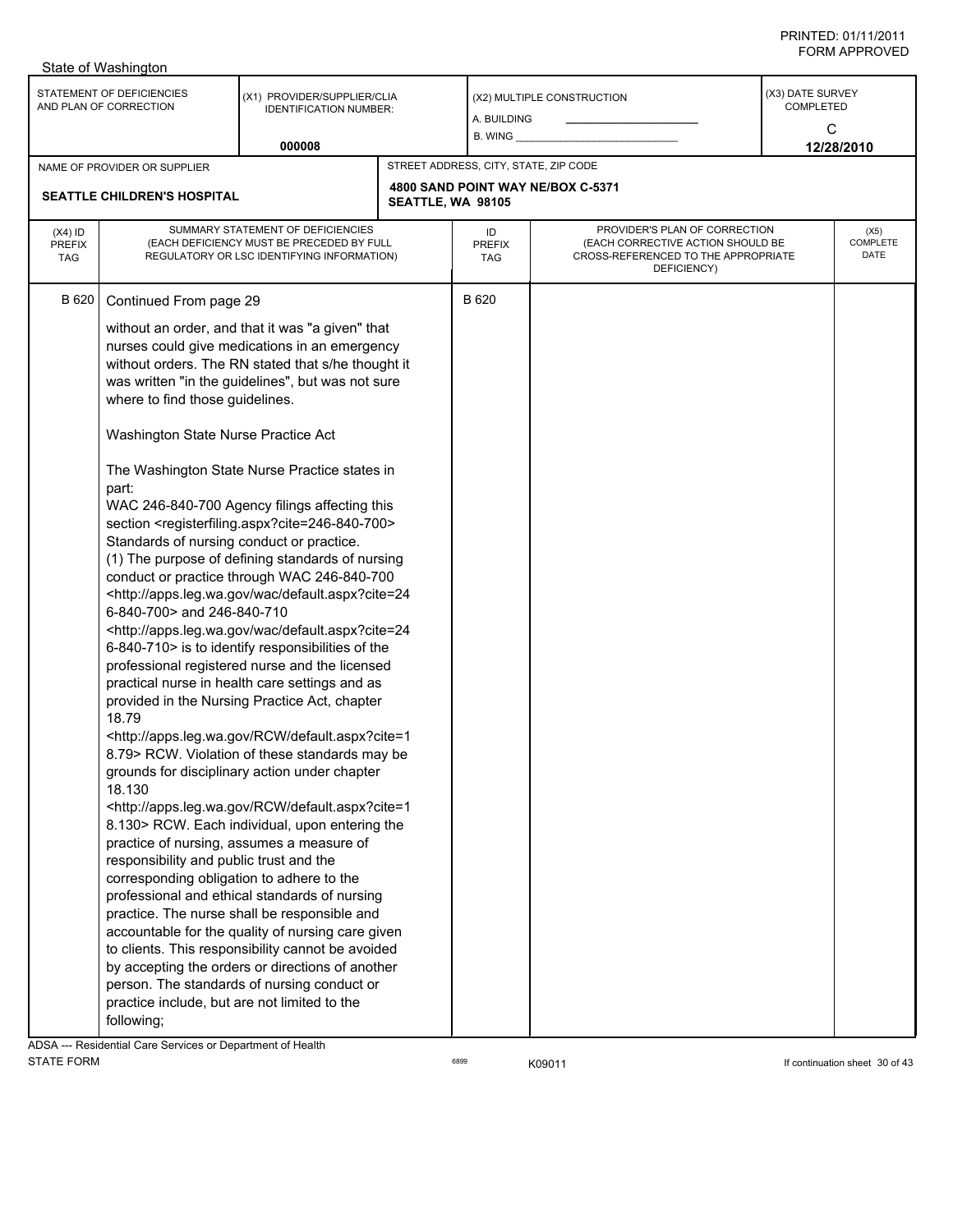|                                          | State of Washington                                                                                                                                                                                                                                                                                                                                                                                                                                                                                         |                                                                                                                                                                                                                                                                                                                                                                                                                                                                                                                                                                                                                                                                                                                                                                                                                                                                                                                                                                                                                                                                                                                                                                                           |                   |                                       |                                                                                                                          |                                    |                                 |
|------------------------------------------|-------------------------------------------------------------------------------------------------------------------------------------------------------------------------------------------------------------------------------------------------------------------------------------------------------------------------------------------------------------------------------------------------------------------------------------------------------------------------------------------------------------|-------------------------------------------------------------------------------------------------------------------------------------------------------------------------------------------------------------------------------------------------------------------------------------------------------------------------------------------------------------------------------------------------------------------------------------------------------------------------------------------------------------------------------------------------------------------------------------------------------------------------------------------------------------------------------------------------------------------------------------------------------------------------------------------------------------------------------------------------------------------------------------------------------------------------------------------------------------------------------------------------------------------------------------------------------------------------------------------------------------------------------------------------------------------------------------------|-------------------|---------------------------------------|--------------------------------------------------------------------------------------------------------------------------|------------------------------------|---------------------------------|
|                                          | STATEMENT OF DEFICIENCIES<br>AND PLAN OF CORRECTION                                                                                                                                                                                                                                                                                                                                                                                                                                                         | (X1) PROVIDER/SUPPLIER/CLIA<br><b>IDENTIFICATION NUMBER:</b><br>000008                                                                                                                                                                                                                                                                                                                                                                                                                                                                                                                                                                                                                                                                                                                                                                                                                                                                                                                                                                                                                                                                                                                    |                   | A. BUILDING<br>B. WING                | (X2) MULTIPLE CONSTRUCTION                                                                                               | (X3) DATE SURVEY<br>COMPLETED<br>C | 12/28/2010                      |
|                                          |                                                                                                                                                                                                                                                                                                                                                                                                                                                                                                             |                                                                                                                                                                                                                                                                                                                                                                                                                                                                                                                                                                                                                                                                                                                                                                                                                                                                                                                                                                                                                                                                                                                                                                                           |                   | STREET ADDRESS, CITY, STATE, ZIP CODE |                                                                                                                          |                                    |                                 |
|                                          | NAME OF PROVIDER OR SUPPLIER<br><b>SEATTLE CHILDREN'S HOSPITAL</b>                                                                                                                                                                                                                                                                                                                                                                                                                                          |                                                                                                                                                                                                                                                                                                                                                                                                                                                                                                                                                                                                                                                                                                                                                                                                                                                                                                                                                                                                                                                                                                                                                                                           | SEATTLE, WA 98105 |                                       | 4800 SAND POINT WAY NE/BOX C-5371                                                                                        |                                    |                                 |
| $(X4)$ ID<br><b>PREFIX</b><br><b>TAG</b> | SUMMARY STATEMENT OF DEFICIENCIES<br>(EACH DEFICIENCY MUST BE PRECEDED BY FULL<br>REGULATORY OR LSC IDENTIFYING INFORMATION)                                                                                                                                                                                                                                                                                                                                                                                |                                                                                                                                                                                                                                                                                                                                                                                                                                                                                                                                                                                                                                                                                                                                                                                                                                                                                                                                                                                                                                                                                                                                                                                           |                   | ID<br><b>PREFIX</b><br>TAG            | PROVIDER'S PLAN OF CORRECTION<br>(EACH CORRECTIVE ACTION SHOULD BE<br>CROSS-REFERENCED TO THE APPROPRIATE<br>DEFICIENCY) |                                    | (X5)<br><b>COMPLETE</b><br>DATE |
| B 620                                    | Continued From page 30<br>(2) The nursing process is defined as a<br>preceding phases.<br>(a) Registered Nurse:<br>practical nurses include the following:<br>(D) Implementation: The registered nurse<br>clients receiving nursing service by:<br>others in accordance with their education,<br>defined in WAC 246-840-010<br>$6 - 840 - 010$ > (10);<br>246-840-010<br>6-840-010>(10);<br>the functions have been delegated;<br>licensed and other paraprofessional staff;<br>(4) Other responsibilities: | systematic problem solving approach to nursing<br>care which has the goal of facilitating an optimal<br>level of functioning and health for the client,<br>recognizing diversity. It consists of a series of<br>phases: Assessment and planning, intervention<br>and evaluation with each phase building upon the<br>Minimum standards for registered nurses include<br>the following: Minimum standards for licensed<br>implements the plan of care by initiating nursing<br>interventions through giving direct care and<br>supervising other members of the care team; and<br>(ii) Standard II Delegation and Supervision: The<br>registered nurse is accountable for the safety of<br>(A) Delegating selected nursing functions to<br>credentials, and demonstrated competence as<br><http: apps.leg.wa.gov="" default.aspx?cite="24&lt;br" wac="">(B) Supervising others to whom he/she has<br/>delegated nursing functions as defined in WAC<br/><http: apps.leg.wa.gov="" default.aspx?cite="24&lt;br" wac="">(B) The licensed practical nurse in delegating<br/>functions shall supervise the persons to whom<br/>(C) Evaluating the outcomes of care provided by</http:></http:> |                   | B 620                                 |                                                                                                                          |                                    |                                 |
| <b>ADCA</b>                              | Pesidential Care Services or Department of Health                                                                                                                                                                                                                                                                                                                                                                                                                                                           |                                                                                                                                                                                                                                                                                                                                                                                                                                                                                                                                                                                                                                                                                                                                                                                                                                                                                                                                                                                                                                                                                                                                                                                           |                   |                                       |                                                                                                                          |                                    |                                 |

ADSA --- Residential Care Services or Department of Health STATE FORM **EXAMPLE 10** FORM **6899 CONSUMING A REGISTER STATE FORM** If continuation sheet 31 of 43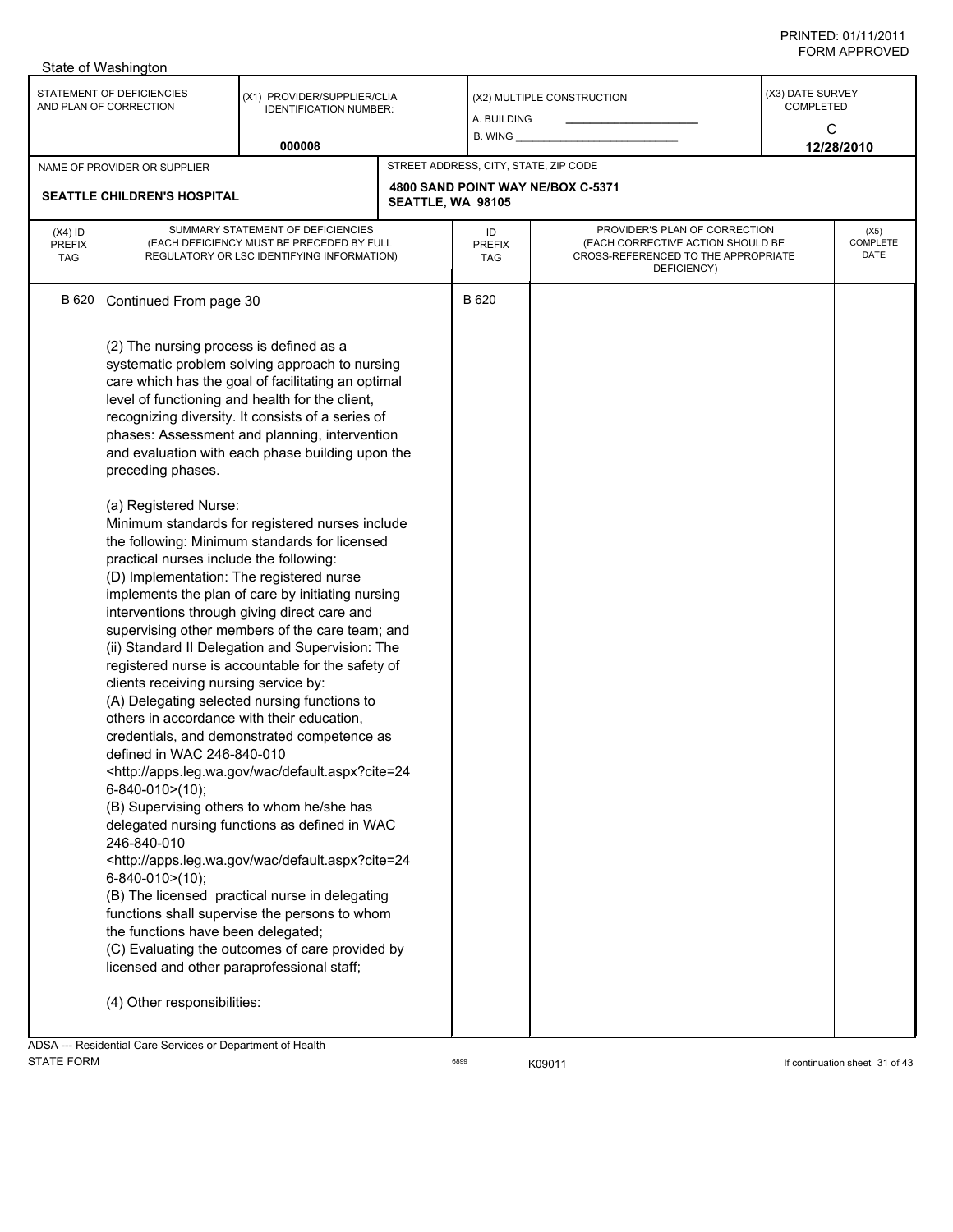| STATEMENT OF DEFICIENCIES<br>(X3) DATE SURVEY<br>(X1) PROVIDER/SUPPLIER/CLIA<br>(X2) MULTIPLE CONSTRUCTION<br><b>COMPLETED</b><br>AND PLAN OF CORRECTION<br><b>IDENTIFICATION NUMBER:</b><br>A. BUILDING<br>C<br>$B.$ WING $\_$<br>000008<br>12/28/2010<br>STREET ADDRESS, CITY, STATE, ZIP CODE<br>NAME OF PROVIDER OR SUPPLIER<br>4800 SAND POINT WAY NE/BOX C-5371<br>SEATTLE CHILDREN'S HOSPITAL<br>SEATTLE, WA 98105<br>PROVIDER'S PLAN OF CORRECTION<br>SUMMARY STATEMENT OF DEFICIENCIES<br>$(X4)$ ID<br>ID<br>(EACH DEFICIENCY MUST BE PRECEDED BY FULL<br>(EACH CORRECTIVE ACTION SHOULD BE<br><b>PREFIX</b><br><b>PREFIX</b><br>CROSS-REFERENCED TO THE APPROPRIATE<br>REGULATORY OR LSC IDENTIFYING INFORMATION)<br><b>TAG</b><br>TAG<br>DEFICIENCY)<br><b>B</b> 620<br>B 620<br>Continued From page 31<br>(a) The registered nurse shall have knowledge<br>and understanding of the laws and rules<br>regulating nursing and shall function within the<br>legal scope of nursing practice;<br>(b) The registered nurse and the licensed<br>practical nurse shall be responsible and<br>accountable for his or her practice based upon<br>and limited to the scope of his/her education,<br>demonstrated competence, and nursing<br>experience consistent with the scope of practice<br>set forth in this document; and<br>(c) The registered nurseshall obtain instruction,<br>supervision, and consultation as necessary<br>before implementing new or unfamiliar<br>techniques or procedures which are in his/her<br>scope of practice.<br>(d) The registered nurse shall be responsible<br>for maintaining current knowledge in his/her field<br>of practice<br>Nursing leadership failed to adequately educate<br>transport RNs to their scope of practice and<br>responsibility when acting as transport nurses,<br>and subsequently failed to supervise the RNs<br>while the RNs performed their duties as transport<br>nurses.<br><b>B</b> 750<br>B 750 WAC 246-320-166 Information Mgmt-Patient<br>Records Accuracy<br>Hospitals must:<br>(4) Create medical records that:<br>(e) Have accurately written, signed, dated, and<br>timed entries; | State of Washington |  |  |                          |
|---------------------------------------------------------------------------------------------------------------------------------------------------------------------------------------------------------------------------------------------------------------------------------------------------------------------------------------------------------------------------------------------------------------------------------------------------------------------------------------------------------------------------------------------------------------------------------------------------------------------------------------------------------------------------------------------------------------------------------------------------------------------------------------------------------------------------------------------------------------------------------------------------------------------------------------------------------------------------------------------------------------------------------------------------------------------------------------------------------------------------------------------------------------------------------------------------------------------------------------------------------------------------------------------------------------------------------------------------------------------------------------------------------------------------------------------------------------------------------------------------------------------------------------------------------------------------------------------------------------------------------------------------------------------------------------------------------------------------------------------------------------------------------------------------------------------------------------------------------------------------------------------------------------------------------------------------------------------------------------------------------------------------------------------------------------------------------------------------------------------------------------------------------------------|---------------------|--|--|--------------------------|
|                                                                                                                                                                                                                                                                                                                                                                                                                                                                                                                                                                                                                                                                                                                                                                                                                                                                                                                                                                                                                                                                                                                                                                                                                                                                                                                                                                                                                                                                                                                                                                                                                                                                                                                                                                                                                                                                                                                                                                                                                                                                                                                                                                     |                     |  |  |                          |
|                                                                                                                                                                                                                                                                                                                                                                                                                                                                                                                                                                                                                                                                                                                                                                                                                                                                                                                                                                                                                                                                                                                                                                                                                                                                                                                                                                                                                                                                                                                                                                                                                                                                                                                                                                                                                                                                                                                                                                                                                                                                                                                                                                     |                     |  |  |                          |
|                                                                                                                                                                                                                                                                                                                                                                                                                                                                                                                                                                                                                                                                                                                                                                                                                                                                                                                                                                                                                                                                                                                                                                                                                                                                                                                                                                                                                                                                                                                                                                                                                                                                                                                                                                                                                                                                                                                                                                                                                                                                                                                                                                     |                     |  |  |                          |
|                                                                                                                                                                                                                                                                                                                                                                                                                                                                                                                                                                                                                                                                                                                                                                                                                                                                                                                                                                                                                                                                                                                                                                                                                                                                                                                                                                                                                                                                                                                                                                                                                                                                                                                                                                                                                                                                                                                                                                                                                                                                                                                                                                     |                     |  |  |                          |
|                                                                                                                                                                                                                                                                                                                                                                                                                                                                                                                                                                                                                                                                                                                                                                                                                                                                                                                                                                                                                                                                                                                                                                                                                                                                                                                                                                                                                                                                                                                                                                                                                                                                                                                                                                                                                                                                                                                                                                                                                                                                                                                                                                     |                     |  |  | (X5)<br>COMPLETE<br>DATE |
|                                                                                                                                                                                                                                                                                                                                                                                                                                                                                                                                                                                                                                                                                                                                                                                                                                                                                                                                                                                                                                                                                                                                                                                                                                                                                                                                                                                                                                                                                                                                                                                                                                                                                                                                                                                                                                                                                                                                                                                                                                                                                                                                                                     |                     |  |  |                          |
| This Washington Administrative Code is not met<br>ADSA --- Residential Care Services or Department of Health                                                                                                                                                                                                                                                                                                                                                                                                                                                                                                                                                                                                                                                                                                                                                                                                                                                                                                                                                                                                                                                                                                                                                                                                                                                                                                                                                                                                                                                                                                                                                                                                                                                                                                                                                                                                                                                                                                                                                                                                                                                        |                     |  |  |                          |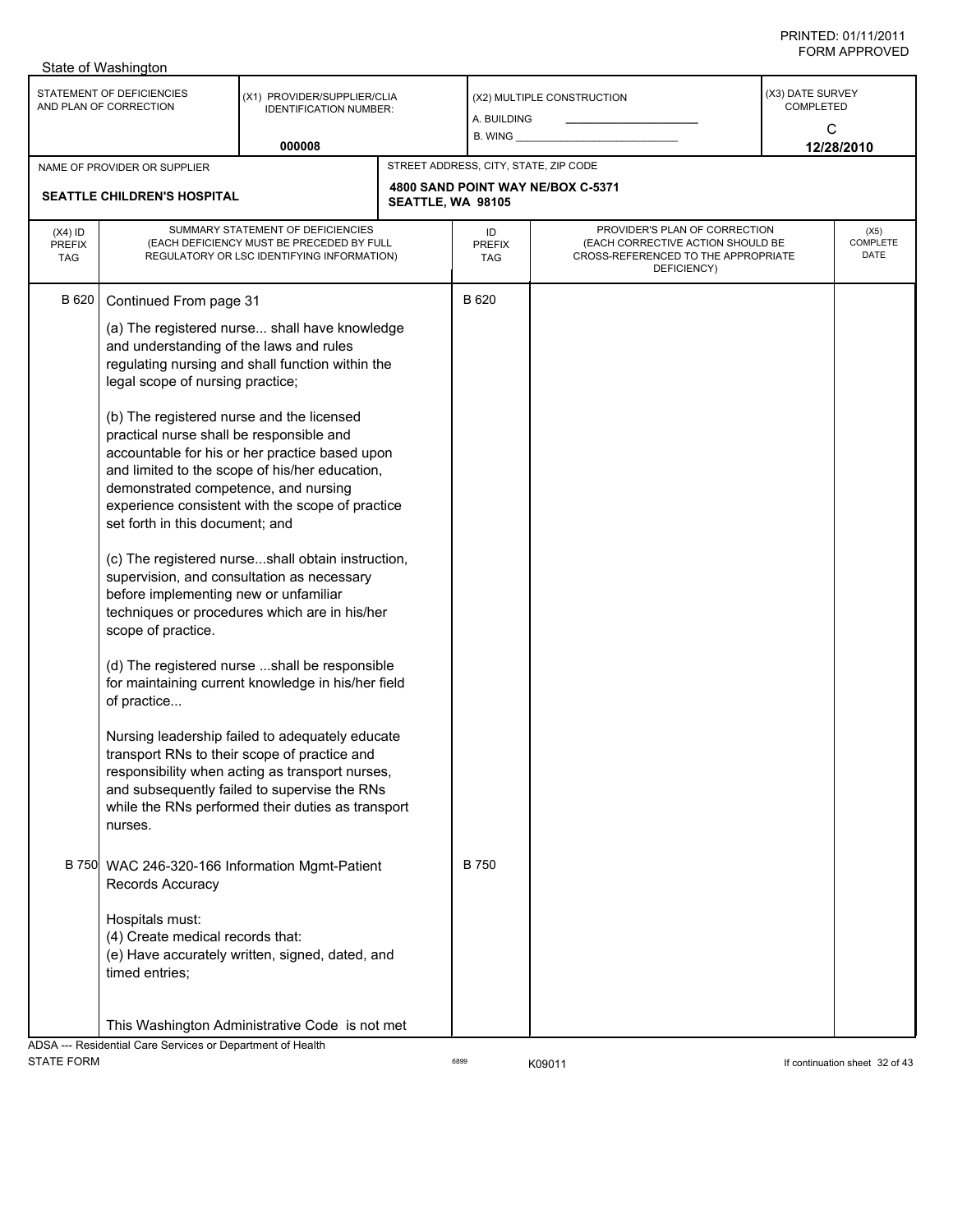|                                          | State of Washington                                                                                                                                                                                                                                                                                 |                                                                                                                                                                                                                                                                                                                                                                                                                                                                                                                                                                                                                                                                                                                                                                                                                                                                                                                                                                                                                                                                                                                                                                                                                                                                                                                                                  |                   |                                       |                                                                                                                          |                                      |                          |
|------------------------------------------|-----------------------------------------------------------------------------------------------------------------------------------------------------------------------------------------------------------------------------------------------------------------------------------------------------|--------------------------------------------------------------------------------------------------------------------------------------------------------------------------------------------------------------------------------------------------------------------------------------------------------------------------------------------------------------------------------------------------------------------------------------------------------------------------------------------------------------------------------------------------------------------------------------------------------------------------------------------------------------------------------------------------------------------------------------------------------------------------------------------------------------------------------------------------------------------------------------------------------------------------------------------------------------------------------------------------------------------------------------------------------------------------------------------------------------------------------------------------------------------------------------------------------------------------------------------------------------------------------------------------------------------------------------------------|-------------------|---------------------------------------|--------------------------------------------------------------------------------------------------------------------------|--------------------------------------|--------------------------|
|                                          | STATEMENT OF DEFICIENCIES<br>AND PLAN OF CORRECTION                                                                                                                                                                                                                                                 | (X1) PROVIDER/SUPPLIER/CLIA<br><b>IDENTIFICATION NUMBER:</b>                                                                                                                                                                                                                                                                                                                                                                                                                                                                                                                                                                                                                                                                                                                                                                                                                                                                                                                                                                                                                                                                                                                                                                                                                                                                                     |                   | A. BUILDING<br>$B.$ WING $\_$         | (X2) MULTIPLE CONSTRUCTION                                                                                               | (X3) DATE SURVEY<br><b>COMPLETED</b> | C                        |
|                                          |                                                                                                                                                                                                                                                                                                     | 000008                                                                                                                                                                                                                                                                                                                                                                                                                                                                                                                                                                                                                                                                                                                                                                                                                                                                                                                                                                                                                                                                                                                                                                                                                                                                                                                                           |                   |                                       |                                                                                                                          |                                      | 12/28/2010               |
|                                          | NAME OF PROVIDER OR SUPPLIER                                                                                                                                                                                                                                                                        |                                                                                                                                                                                                                                                                                                                                                                                                                                                                                                                                                                                                                                                                                                                                                                                                                                                                                                                                                                                                                                                                                                                                                                                                                                                                                                                                                  |                   | STREET ADDRESS, CITY, STATE, ZIP CODE |                                                                                                                          |                                      |                          |
|                                          | <b>SEATTLE CHILDREN'S HOSPITAL</b>                                                                                                                                                                                                                                                                  |                                                                                                                                                                                                                                                                                                                                                                                                                                                                                                                                                                                                                                                                                                                                                                                                                                                                                                                                                                                                                                                                                                                                                                                                                                                                                                                                                  | SEATTLE, WA 98105 |                                       | 4800 SAND POINT WAY NE/BOX C-5371                                                                                        |                                      |                          |
| $(X4)$ ID<br><b>PREFIX</b><br><b>TAG</b> |                                                                                                                                                                                                                                                                                                     | SUMMARY STATEMENT OF DEFICIENCIES<br>(EACH DEFICIENCY MUST BE PRECEDED BY FULL<br>REGULATORY OR LSC IDENTIFYING INFORMATION)                                                                                                                                                                                                                                                                                                                                                                                                                                                                                                                                                                                                                                                                                                                                                                                                                                                                                                                                                                                                                                                                                                                                                                                                                     |                   | ID<br><b>PREFIX</b><br>TAG            | PROVIDER'S PLAN OF CORRECTION<br>(EACH CORRECTIVE ACTION SHOULD BE<br>CROSS-REFERENCED TO THE APPROPRIATE<br>DEFICIENCY) |                                      | (X5)<br>COMPLETE<br>DATE |
| <b>B750</b>                              | Continued From page 32<br>as evidenced by:<br>Surveyor: 19812<br>information to practitioners.<br>Findings include:<br>intravenous fluids and lipids) as well as<br>physicians' orders. The records were also<br>Registered Nurse and the Respiratory<br>records.<br>Physician Order Authentication | Based on interviews and review of medical<br>records, it was determined that the hospital failed<br>to ensure that medical records for 12 of 12<br>transport patients were complete, accurately<br>written, signed, dated and timed. The hospital's<br>failure to do so created medical records for<br>transport patients that were incomplete and<br>inaccurate, with the potential to deliver misleading<br>Twelve (12) records were reviewed for patients<br>who had received services from the Seattle<br>Children's Hospital (SCH) transport service. The<br>records were selected for review from a list of<br>patients who the hospital reported as having<br>received transport services in September, 2010.<br>Included in the review was the medical record of<br>Patient #1, who was identified in the complaint.<br>All 12 records were reviewed for evidence that a<br>physician had authenticated the orders. as<br>evidenced by her/his signature on the medical<br>record. Medical records were also reviewed for<br>evidence that medications, biologicals (including<br>respiratory therapy, were administered per<br>reviewed for evidence that the other members of<br>the Seattle Children's Hospital transport team, the<br>Therapist, had created complete and accurate<br>Twelve (12) records were reviewed for patients |                   | <b>B750</b>                           |                                                                                                                          |                                      |                          |
|                                          | ADSA --- Residential Care Services or Department of Health                                                                                                                                                                                                                                          |                                                                                                                                                                                                                                                                                                                                                                                                                                                                                                                                                                                                                                                                                                                                                                                                                                                                                                                                                                                                                                                                                                                                                                                                                                                                                                                                                  |                   |                                       |                                                                                                                          |                                      |                          |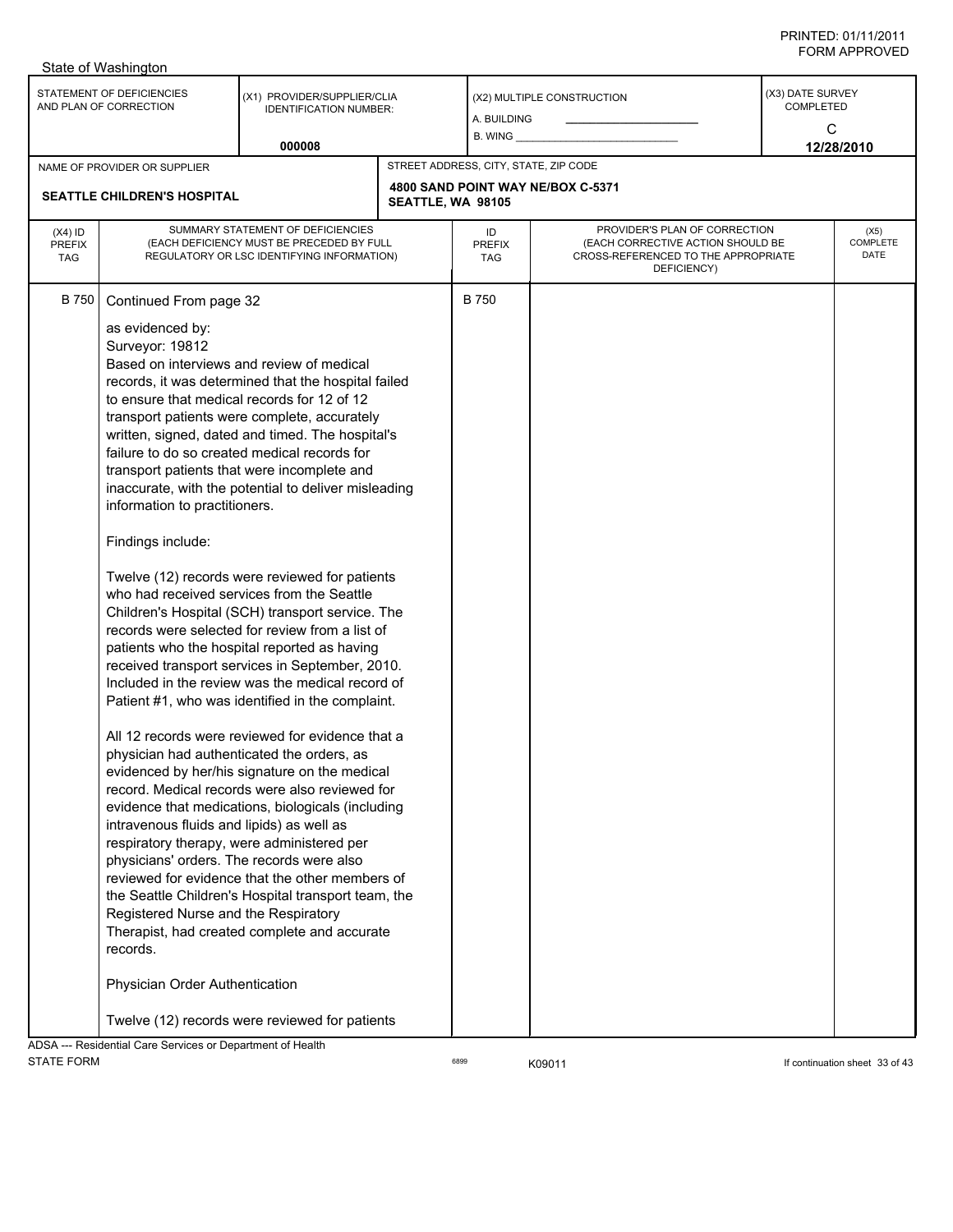|                                          | State of Washington                                                                                                                                                                                                                                                                                                                                                                |                                                                                                                                                                                                                                                                                                                                                                                                                                                                                                                                                                                                                                                                                                                                                                                                                                                                                                                                                                                                                                                                                                                                                                                                                                                                                                                                                   |                   |                                       |                                                                                                                          |                                           |                                 |
|------------------------------------------|------------------------------------------------------------------------------------------------------------------------------------------------------------------------------------------------------------------------------------------------------------------------------------------------------------------------------------------------------------------------------------|---------------------------------------------------------------------------------------------------------------------------------------------------------------------------------------------------------------------------------------------------------------------------------------------------------------------------------------------------------------------------------------------------------------------------------------------------------------------------------------------------------------------------------------------------------------------------------------------------------------------------------------------------------------------------------------------------------------------------------------------------------------------------------------------------------------------------------------------------------------------------------------------------------------------------------------------------------------------------------------------------------------------------------------------------------------------------------------------------------------------------------------------------------------------------------------------------------------------------------------------------------------------------------------------------------------------------------------------------|-------------------|---------------------------------------|--------------------------------------------------------------------------------------------------------------------------|-------------------------------------------|---------------------------------|
|                                          | STATEMENT OF DEFICIENCIES<br>AND PLAN OF CORRECTION                                                                                                                                                                                                                                                                                                                                | (X1) PROVIDER/SUPPLIER/CLIA<br><b>IDENTIFICATION NUMBER:</b>                                                                                                                                                                                                                                                                                                                                                                                                                                                                                                                                                                                                                                                                                                                                                                                                                                                                                                                                                                                                                                                                                                                                                                                                                                                                                      |                   | A. BUILDING<br>$B.$ WING $\_$         | (X2) MULTIPLE CONSTRUCTION                                                                                               | (X3) DATE SURVEY<br><b>COMPLETED</b><br>C |                                 |
|                                          |                                                                                                                                                                                                                                                                                                                                                                                    | 000008                                                                                                                                                                                                                                                                                                                                                                                                                                                                                                                                                                                                                                                                                                                                                                                                                                                                                                                                                                                                                                                                                                                                                                                                                                                                                                                                            |                   |                                       |                                                                                                                          |                                           | 12/28/2010                      |
|                                          | NAME OF PROVIDER OR SUPPLIER                                                                                                                                                                                                                                                                                                                                                       |                                                                                                                                                                                                                                                                                                                                                                                                                                                                                                                                                                                                                                                                                                                                                                                                                                                                                                                                                                                                                                                                                                                                                                                                                                                                                                                                                   |                   | STREET ADDRESS, CITY, STATE, ZIP CODE |                                                                                                                          |                                           |                                 |
|                                          | <b>SEATTLE CHILDREN'S HOSPITAL</b>                                                                                                                                                                                                                                                                                                                                                 |                                                                                                                                                                                                                                                                                                                                                                                                                                                                                                                                                                                                                                                                                                                                                                                                                                                                                                                                                                                                                                                                                                                                                                                                                                                                                                                                                   | SEATTLE, WA 98105 |                                       | 4800 SAND POINT WAY NE/BOX C-5371                                                                                        |                                           |                                 |
| $(X4)$ ID<br><b>PREFIX</b><br><b>TAG</b> |                                                                                                                                                                                                                                                                                                                                                                                    | SUMMARY STATEMENT OF DEFICIENCIES<br>(EACH DEFICIENCY MUST BE PRECEDED BY FULL<br>REGULATORY OR LSC IDENTIFYING INFORMATION)                                                                                                                                                                                                                                                                                                                                                                                                                                                                                                                                                                                                                                                                                                                                                                                                                                                                                                                                                                                                                                                                                                                                                                                                                      |                   | ID<br><b>PREFIX</b><br>TAG            | PROVIDER'S PLAN OF CORRECTION<br>(EACH CORRECTIVE ACTION SHOULD BE<br>CROSS-REFERENCED TO THE APPROPRIATE<br>DEFICIENCY) |                                           | (X5)<br><b>COMPLETE</b><br>DATE |
| B 750                                    | Continued From page 33<br>physician had authenticated the orders, as<br>have authenticated physician orders, as<br>evidenced by the signature of the ordering<br>physician.<br>drugs and/or biologicals and/or respiratory<br>incomplete and inaccurate medical record.<br>ativan [an anti-anxiety medication] and<br>physician's order.<br>The RN documented that epinephrine was | who had received services from the Seattle<br>Children's Hospital (SCH) transport service. The<br>records were selected for review from a list of<br>patients who the hospital reported as having<br>received transport services in September, 2010.<br>Included in the review was the medical record of<br>Patient #1, who was identified in the complaint.<br>All 12 records were reviewed for evidence that a<br>evidenced by her/his signature on the medical<br>record. Medical records were also reviewed for<br>evidence that medications and biologicals were<br>administered per physicians' orders. The review<br>revealed that 12 of 12 records reviewed did not<br>Twelve (12) of 12 records reviewed did not<br>contain authenticated physician verbal orders for<br>therapy which the medical records documented<br>as administered to the patients. The lack of<br>authenticated physical orders resulted in an<br>Patient #1: Nursing notes documented that the<br>patient received epinephrine [a drug used to<br>regulate heart rate], morphine [a pain reliever],<br>vecuronium [a paralytic] while still at the sending<br>hospital. An internal investigation by SCH had<br>determined, prior to the Department of Health<br>investigation, that the RN #1 had administered<br>the morphine, ativan and vecuronium without a |                   | <b>B</b> 750                          |                                                                                                                          |                                           |                                 |
|                                          | <b>Depidential Care Consigned or Department of Llooth</b>                                                                                                                                                                                                                                                                                                                          | administered. No physician orders were evident                                                                                                                                                                                                                                                                                                                                                                                                                                                                                                                                                                                                                                                                                                                                                                                                                                                                                                                                                                                                                                                                                                                                                                                                                                                                                                    |                   |                                       |                                                                                                                          |                                           |                                 |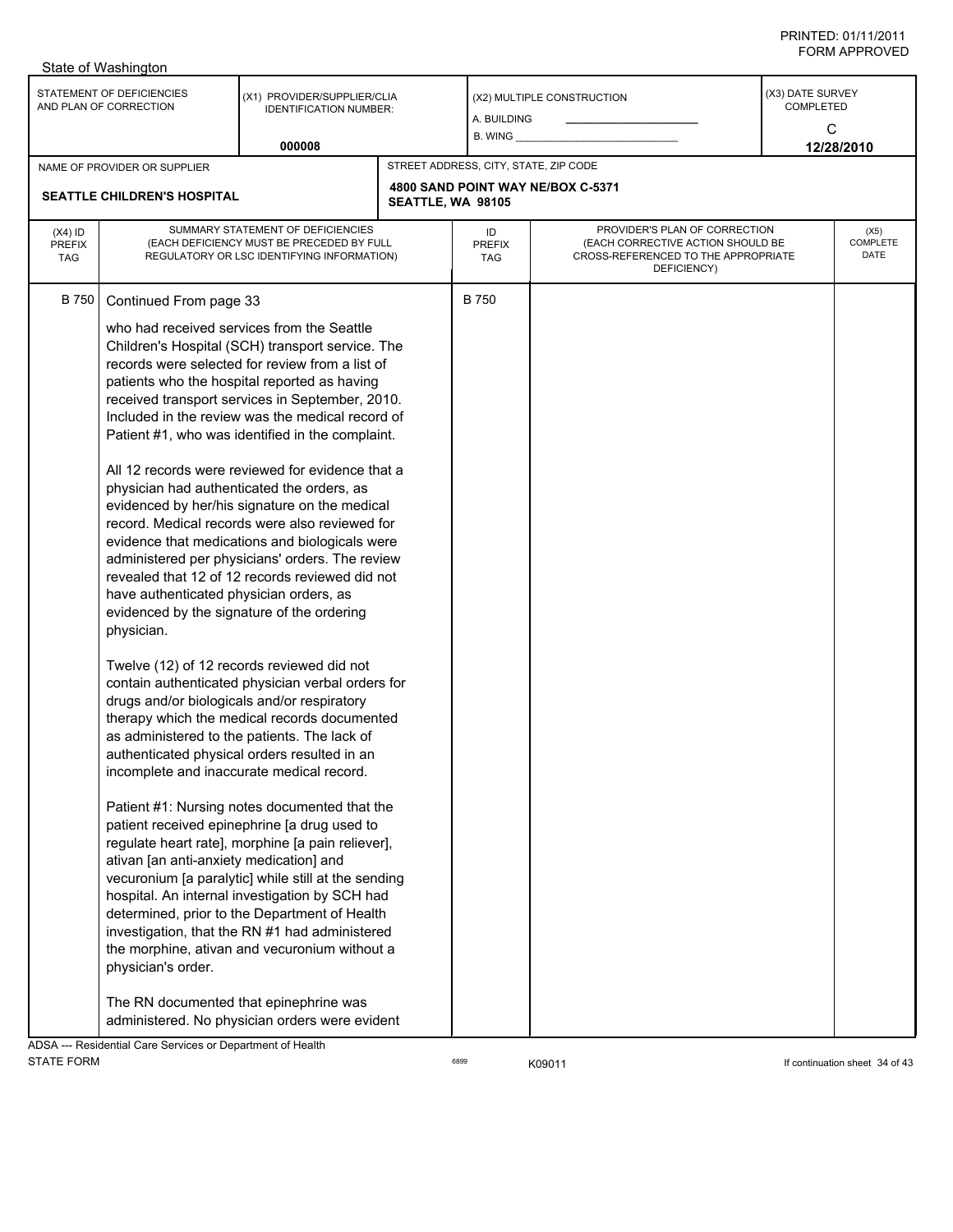| STATEMENT OF DEFICIENCIES<br>(X3) DATE SURVEY<br>(X1) PROVIDER/SUPPLIER/CLIA<br>(X2) MULTIPLE CONSTRUCTION<br>AND PLAN OF CORRECTION<br><b>COMPLETED</b><br><b>IDENTIFICATION NUMBER:</b><br>A. BUILDING<br>C<br>$B.$ WING $\_\_$<br>000008<br>12/28/2010<br>STREET ADDRESS, CITY, STATE, ZIP CODE<br>NAME OF PROVIDER OR SUPPLIER<br>4800 SAND POINT WAY NE/BOX C-5371<br><b>SEATTLE CHILDREN'S HOSPITAL</b><br>SEATTLE, WA 98105<br>SUMMARY STATEMENT OF DEFICIENCIES<br>PROVIDER'S PLAN OF CORRECTION<br>$(X4)$ ID<br>ID<br>(X5)<br><b>COMPLETE</b><br>(EACH DEFICIENCY MUST BE PRECEDED BY FULL<br>(EACH CORRECTIVE ACTION SHOULD BE<br><b>PREFIX</b><br><b>PREFIX</b><br>DATE<br>REGULATORY OR LSC IDENTIFYING INFORMATION)<br>CROSS-REFERENCED TO THE APPROPRIATE<br><b>TAG</b><br>TAG<br>DEFICIENCY)<br><b>B750</b><br>B 750<br>Continued From page 34<br>in the medical record for the administration of the<br>epinephrine, and it is not clear from the medical<br>record if a physician at the sending hospital or a<br>physician from SCH ordered the epinephrine.<br>Intravenous (IV) fluids were also documented as<br>given to the patient.<br>Interview with Neonatologist #1, on 10/4/2010,<br>revealed that s/he had ordered that the<br>epinephrine be given, but that the SCH transport<br>RN was on the phone with the Med Con<br>physician; therefore, the medication was<br>administered by the sending/referring hospital<br>staff.<br>In addition, the medical record documented that<br>Patient #1 was on a ventilator and had received<br>manual "bagging" during the resuscitation<br>throughout the transfer process and subsequent<br>resuscitation effort.<br>No verbal orders were authenticated for the<br>medications, the IV fluids or the ventilator<br>settings.<br>Patient #2:<br>The patient's medical record revealed that IV<br>fluids were established at the sending hospital<br>and reportedly continued while under the care of<br>the SCH teammate medical record also<br>documented that the patient received<br>phenobarbital while under the care of the SCH<br>team.<br>No physician verbal orders were authenticated.<br>Patient #3:<br>The patient's medical record documented that IV<br>fluids, with added trophamine [an amino acid] had<br>been established by the sending hospital. The | State of Washington |  |  |  |  |
|--------------------------------------------------------------------------------------------------------------------------------------------------------------------------------------------------------------------------------------------------------------------------------------------------------------------------------------------------------------------------------------------------------------------------------------------------------------------------------------------------------------------------------------------------------------------------------------------------------------------------------------------------------------------------------------------------------------------------------------------------------------------------------------------------------------------------------------------------------------------------------------------------------------------------------------------------------------------------------------------------------------------------------------------------------------------------------------------------------------------------------------------------------------------------------------------------------------------------------------------------------------------------------------------------------------------------------------------------------------------------------------------------------------------------------------------------------------------------------------------------------------------------------------------------------------------------------------------------------------------------------------------------------------------------------------------------------------------------------------------------------------------------------------------------------------------------------------------------------------------------------------------------------------------------------------------------------------------------------------------------------------------------------------------------------------------------------------------------------------------------------------------------------------------------------------------------------------------------------------------------------------------------------------------------------------------------------------------------|---------------------|--|--|--|--|
|                                                                                                                                                                                                                                                                                                                                                                                                                                                                                                                                                                                                                                                                                                                                                                                                                                                                                                                                                                                                                                                                                                                                                                                                                                                                                                                                                                                                                                                                                                                                                                                                                                                                                                                                                                                                                                                                                                                                                                                                                                                                                                                                                                                                                                                                                                                                                  |                     |  |  |  |  |
|                                                                                                                                                                                                                                                                                                                                                                                                                                                                                                                                                                                                                                                                                                                                                                                                                                                                                                                                                                                                                                                                                                                                                                                                                                                                                                                                                                                                                                                                                                                                                                                                                                                                                                                                                                                                                                                                                                                                                                                                                                                                                                                                                                                                                                                                                                                                                  |                     |  |  |  |  |
|                                                                                                                                                                                                                                                                                                                                                                                                                                                                                                                                                                                                                                                                                                                                                                                                                                                                                                                                                                                                                                                                                                                                                                                                                                                                                                                                                                                                                                                                                                                                                                                                                                                                                                                                                                                                                                                                                                                                                                                                                                                                                                                                                                                                                                                                                                                                                  |                     |  |  |  |  |
|                                                                                                                                                                                                                                                                                                                                                                                                                                                                                                                                                                                                                                                                                                                                                                                                                                                                                                                                                                                                                                                                                                                                                                                                                                                                                                                                                                                                                                                                                                                                                                                                                                                                                                                                                                                                                                                                                                                                                                                                                                                                                                                                                                                                                                                                                                                                                  |                     |  |  |  |  |
|                                                                                                                                                                                                                                                                                                                                                                                                                                                                                                                                                                                                                                                                                                                                                                                                                                                                                                                                                                                                                                                                                                                                                                                                                                                                                                                                                                                                                                                                                                                                                                                                                                                                                                                                                                                                                                                                                                                                                                                                                                                                                                                                                                                                                                                                                                                                                  |                     |  |  |  |  |

ADSA --- Residential Care Services or Department of Health STATE FORM **EXAMPLE 19** CONTINUES TO RESPAND TO RESPAND TO RESPAND TO RESPAND TO RESPAND THE CONTINUATION Sheet 35 of 43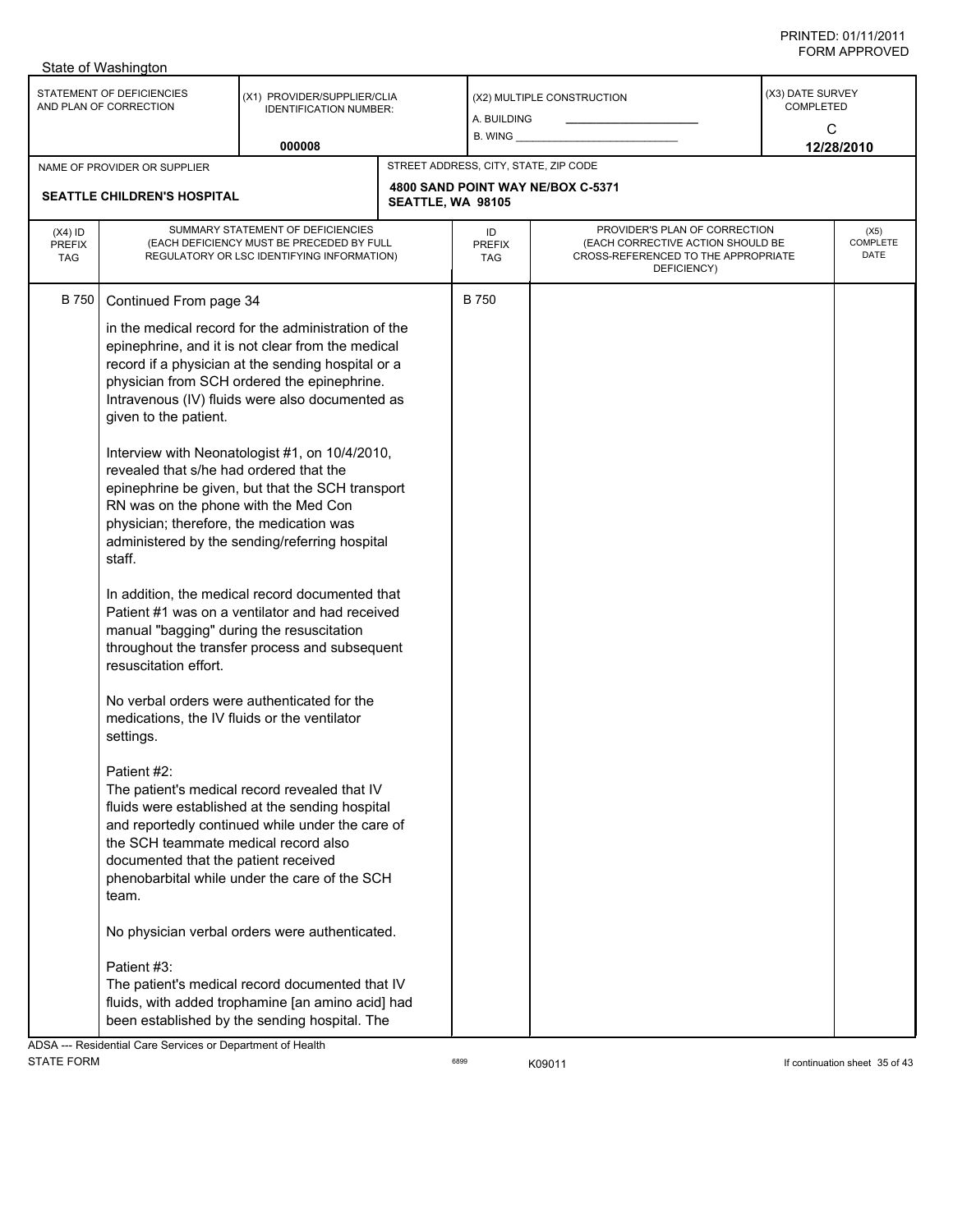|                                          | State of Washington                                                                                                                                                                                                                                                                                                           |                                                                                                                                                                                                                                                                                                                                                                                                                                                                                                                                                                                                                                                                                                                                                                                                                                                                                                                                                                                                                                                        |                   |                                       |                                                                                                                          |                                           |                          |  |
|------------------------------------------|-------------------------------------------------------------------------------------------------------------------------------------------------------------------------------------------------------------------------------------------------------------------------------------------------------------------------------|--------------------------------------------------------------------------------------------------------------------------------------------------------------------------------------------------------------------------------------------------------------------------------------------------------------------------------------------------------------------------------------------------------------------------------------------------------------------------------------------------------------------------------------------------------------------------------------------------------------------------------------------------------------------------------------------------------------------------------------------------------------------------------------------------------------------------------------------------------------------------------------------------------------------------------------------------------------------------------------------------------------------------------------------------------|-------------------|---------------------------------------|--------------------------------------------------------------------------------------------------------------------------|-------------------------------------------|--------------------------|--|
|                                          | STATEMENT OF DEFICIENCIES<br>AND PLAN OF CORRECTION                                                                                                                                                                                                                                                                           | (X1) PROVIDER/SUPPLIER/CLIA<br><b>IDENTIFICATION NUMBER:</b>                                                                                                                                                                                                                                                                                                                                                                                                                                                                                                                                                                                                                                                                                                                                                                                                                                                                                                                                                                                           |                   | A. BUILDING<br>$B.$ WING $\_\_$       | (X2) MULTIPLE CONSTRUCTION                                                                                               | (X3) DATE SURVEY<br><b>COMPLETED</b><br>C |                          |  |
|                                          |                                                                                                                                                                                                                                                                                                                               | 000008                                                                                                                                                                                                                                                                                                                                                                                                                                                                                                                                                                                                                                                                                                                                                                                                                                                                                                                                                                                                                                                 |                   |                                       |                                                                                                                          |                                           | 12/28/2010               |  |
|                                          | NAME OF PROVIDER OR SUPPLIER                                                                                                                                                                                                                                                                                                  |                                                                                                                                                                                                                                                                                                                                                                                                                                                                                                                                                                                                                                                                                                                                                                                                                                                                                                                                                                                                                                                        |                   | STREET ADDRESS, CITY, STATE, ZIP CODE |                                                                                                                          |                                           |                          |  |
|                                          | SEATTLE CHILDREN'S HOSPITAL                                                                                                                                                                                                                                                                                                   |                                                                                                                                                                                                                                                                                                                                                                                                                                                                                                                                                                                                                                                                                                                                                                                                                                                                                                                                                                                                                                                        | SEATTLE, WA 98105 |                                       | 4800 SAND POINT WAY NE/BOX C-5371                                                                                        |                                           |                          |  |
| $(X4)$ ID<br><b>PREFIX</b><br><b>TAG</b> |                                                                                                                                                                                                                                                                                                                               | SUMMARY STATEMENT OF DEFICIENCIES<br>(EACH DEFICIENCY MUST BE PRECEDED BY FULL<br>REGULATORY OR LSC IDENTIFYING INFORMATION)                                                                                                                                                                                                                                                                                                                                                                                                                                                                                                                                                                                                                                                                                                                                                                                                                                                                                                                           |                   | ID<br><b>PREFIX</b><br>TAG            | PROVIDER'S PLAN OF CORRECTION<br>(EACH CORRECTIVE ACTION SHOULD BE<br>CROSS-REFERENCED TO THE APPROPRIATE<br>DEFICIENCY) |                                           | (X5)<br>COMPLETE<br>DATE |  |
| <b>B</b> 750                             | Continued From page 35<br>under the care of the SCH transport team.<br>evident.<br>Patient #4:<br>evident in the medical record.<br>Patient #5:<br>at the rate of "80 cc/kg/D".<br>was to "cont. amp & gent" [ampicillin and<br>specified.<br>The medical record documented that both<br>previous day.<br>the medical record. | established IV fluids and medication additive<br>were reportedly continued while the patient was<br>No authenticated physician verbal orders were<br>Review of the patient's medical record indicated<br>that the patient had IV fluids established at the<br>sending hospital. The SCH plan of care indicated<br>that the patient was to receive the same IV fluids,<br>with an additive of trophamine [an amino acid].<br>No authenticated physician verbal orders were<br>The patient's medical record revealed that the<br>patient had had IV fluids established at the<br>sending hospital. The SCH plan of care indicated<br>that the patient was to receive the same IV fluids,<br>The plan of care also stated that the SCH team<br>gentamicin, both antibiotics], the dosage was not<br>antibiotics had been given at the sending hospital<br>on the previous day; however, there was no<br>documentation that the antibiotics had been<br>administered at the sending hospital since the<br>No authenticated physician verbal orders were in |                   | <b>B750</b>                           |                                                                                                                          |                                           |                          |  |
|                                          | Patient #6<br>ADSA --- Residential Care Services or Department of Health                                                                                                                                                                                                                                                      |                                                                                                                                                                                                                                                                                                                                                                                                                                                                                                                                                                                                                                                                                                                                                                                                                                                                                                                                                                                                                                                        |                   |                                       |                                                                                                                          |                                           |                          |  |

STATE FORM **EXAMPLE 19** CONTINUES TO RESPAND TO RESPAND THE STATE FORM **If continuation sheet 36 of 43**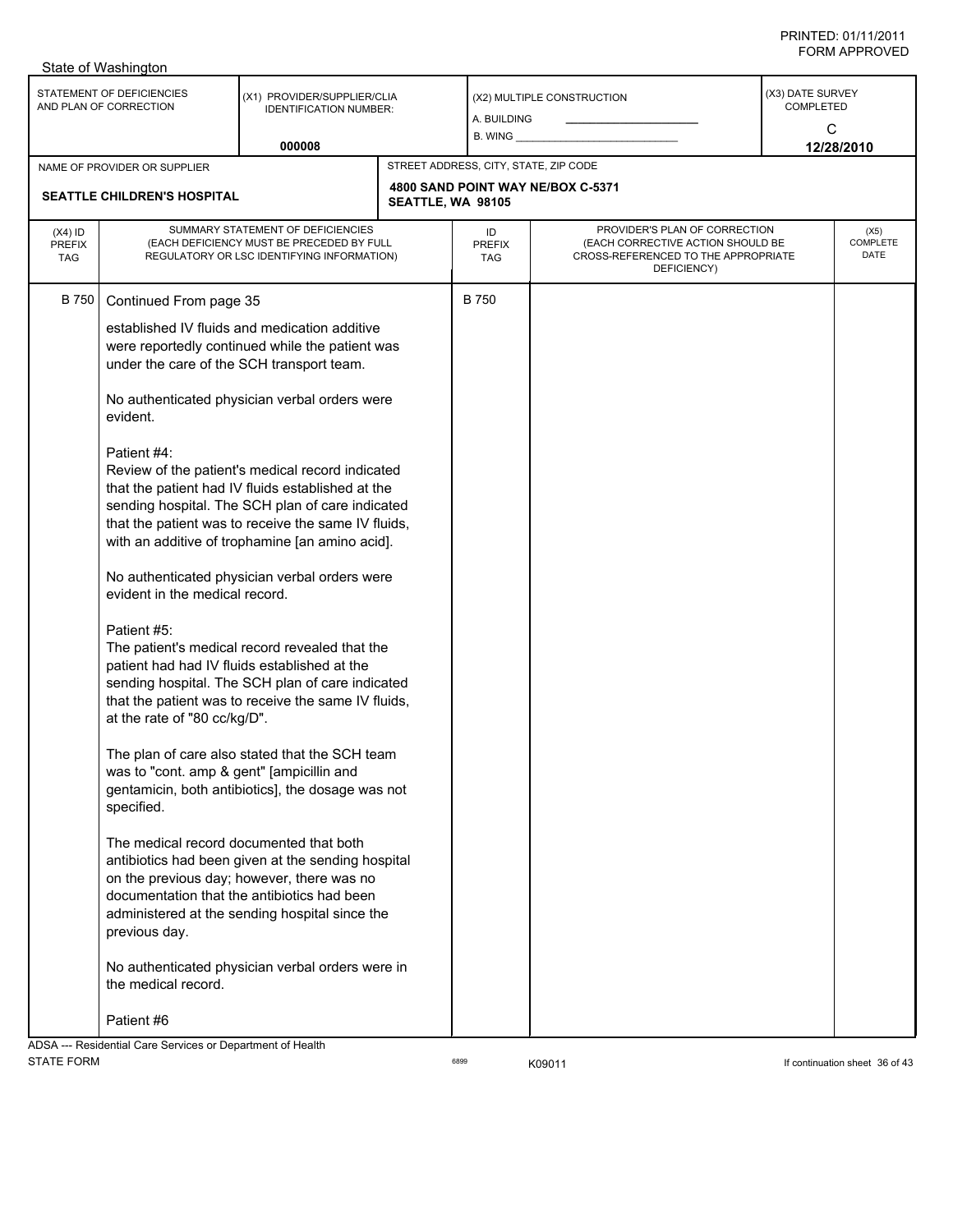|                                                                    | State of Washington                                                                                                                                                                                                                                                                                                |                                                                                                                                                                                                                                                                                                                                                                                                                                                                                                                                                                                                                                                                                                                                                                                                                                                                                                                                                                                                                                                                                                                                                                                                                                              |                   |                                                               |                                                                                                                          |                                                         |  |  |
|--------------------------------------------------------------------|--------------------------------------------------------------------------------------------------------------------------------------------------------------------------------------------------------------------------------------------------------------------------------------------------------------------|----------------------------------------------------------------------------------------------------------------------------------------------------------------------------------------------------------------------------------------------------------------------------------------------------------------------------------------------------------------------------------------------------------------------------------------------------------------------------------------------------------------------------------------------------------------------------------------------------------------------------------------------------------------------------------------------------------------------------------------------------------------------------------------------------------------------------------------------------------------------------------------------------------------------------------------------------------------------------------------------------------------------------------------------------------------------------------------------------------------------------------------------------------------------------------------------------------------------------------------------|-------------------|---------------------------------------------------------------|--------------------------------------------------------------------------------------------------------------------------|---------------------------------------------------------|--|--|
| STATEMENT OF DEFICIENCIES<br>AND PLAN OF CORRECTION                |                                                                                                                                                                                                                                                                                                                    | (X1) PROVIDER/SUPPLIER/CLIA<br><b>IDENTIFICATION NUMBER:</b>                                                                                                                                                                                                                                                                                                                                                                                                                                                                                                                                                                                                                                                                                                                                                                                                                                                                                                                                                                                                                                                                                                                                                                                 |                   | (X2) MULTIPLE CONSTRUCTION<br>A. BUILDING<br>$B.$ WING $\_\_$ |                                                                                                                          | (X3) DATE SURVEY<br><b>COMPLETED</b><br>C<br>12/28/2010 |  |  |
|                                                                    |                                                                                                                                                                                                                                                                                                                    | 000008                                                                                                                                                                                                                                                                                                                                                                                                                                                                                                                                                                                                                                                                                                                                                                                                                                                                                                                                                                                                                                                                                                                                                                                                                                       |                   |                                                               |                                                                                                                          |                                                         |  |  |
| NAME OF PROVIDER OR SUPPLIER<br><b>SEATTLE CHILDREN'S HOSPITAL</b> |                                                                                                                                                                                                                                                                                                                    |                                                                                                                                                                                                                                                                                                                                                                                                                                                                                                                                                                                                                                                                                                                                                                                                                                                                                                                                                                                                                                                                                                                                                                                                                                              | SEATTLE, WA 98105 | STREET ADDRESS, CITY, STATE, ZIP CODE                         | 4800 SAND POINT WAY NE/BOX C-5371                                                                                        |                                                         |  |  |
| $(X4)$ ID<br><b>PREFIX</b><br><b>TAG</b>                           | SUMMARY STATEMENT OF DEFICIENCIES<br>(EACH DEFICIENCY MUST BE PRECEDED BY FULL<br>REGULATORY OR LSC IDENTIFYING INFORMATION)                                                                                                                                                                                       |                                                                                                                                                                                                                                                                                                                                                                                                                                                                                                                                                                                                                                                                                                                                                                                                                                                                                                                                                                                                                                                                                                                                                                                                                                              |                   | ID<br><b>PREFIX</b><br>TAG                                    | PROVIDER'S PLAN OF CORRECTION<br>(EACH CORRECTIVE ACTION SHOULD BE<br>CROSS-REFERENCED TO THE APPROPRIATE<br>DEFICIENCY) | (X5)<br>COMPLETE<br>DATE                                |  |  |
| <b>B</b> 750                                                       | Continued From page 36<br>that IV fluids, with trophamine, had been<br>the SCH transport team.<br>the medical record.<br>Patient #7:<br>hospital. While under the care of the SCH<br>"alt" [unknown].<br>the antibiotics had been administered as<br>as a continuing dose.<br>or the 2 antibiotics.<br>Patient #8: | Review of the patient's medical record revealed<br>established at the sending hospital. The dose<br>was continued, and increased, while the patient<br>was under the care of the SCH transport team.<br>The medical record also documented that the<br>patient received "PGE 0.03 mcg/kg/min (mcg/ml)"<br>[unknown drug/nutrient] while under the care of<br>No authenticated physician verbal orders were in<br>The patient's medical record documented that the<br>patient had IV fluids established at the sending<br>transport team, the IV fluids were continued,<br>along with dopamine [a medication used to<br>regulate heart rate and blood pressure]. The<br>patient also received "NS" [normal saline] and<br>The SCH plan of care revealed that the physician<br>had ordered "TF = 80cal/Kg/D [tube feeding] as<br>well as "continue amp & gent". The medical<br>record documented that the patient had received<br>ampicillin and gentamycin [antibiotics] at the<br>sending hospital. Documentation indicated that<br>one-time doses, and were not being administered<br>No authenticated physician orders were evident<br>for the IV fluids, the dopamine, the tube feeding<br>The medical record documented that the sending |                   | <b>B750</b>                                                   |                                                                                                                          |                                                         |  |  |
|                                                                    | ADSA --- Residential Care Services or Department of Health                                                                                                                                                                                                                                                         |                                                                                                                                                                                                                                                                                                                                                                                                                                                                                                                                                                                                                                                                                                                                                                                                                                                                                                                                                                                                                                                                                                                                                                                                                                              |                   |                                                               |                                                                                                                          |                                                         |  |  |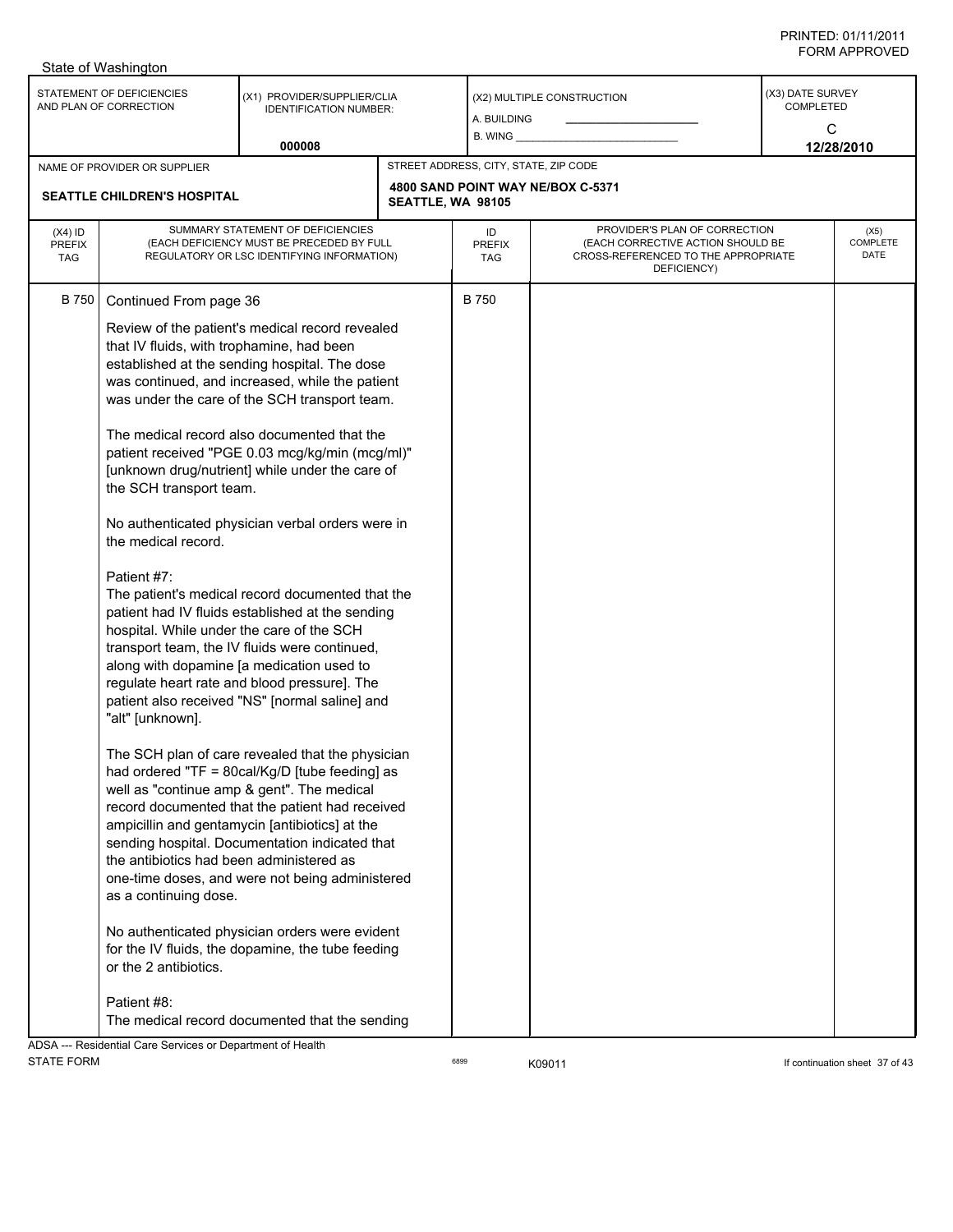| STATEMENT OF DEFICIENCIES<br>(X3) DATE SURVEY<br>(X1) PROVIDER/SUPPLIER/CLIA<br>(X2) MULTIPLE CONSTRUCTION<br>AND PLAN OF CORRECTION<br><b>COMPLETED</b><br><b>IDENTIFICATION NUMBER:</b><br>A. BUILDING<br>C<br>B. WING _<br>000008<br>12/28/2010<br>STREET ADDRESS, CITY, STATE, ZIP CODE<br>NAME OF PROVIDER OR SUPPLIER<br>4800 SAND POINT WAY NE/BOX C-5371<br><b>SEATTLE CHILDREN'S HOSPITAL</b><br>SEATTLE, WA 98105<br>PROVIDER'S PLAN OF CORRECTION<br>SUMMARY STATEMENT OF DEFICIENCIES<br>$(X4)$ ID<br>ID<br>(X5)<br><b>COMPLETE</b><br>(EACH DEFICIENCY MUST BE PRECEDED BY FULL<br>(EACH CORRECTIVE ACTION SHOULD BE<br><b>PREFIX</b><br><b>PREFIX</b><br>DATE<br>CROSS-REFERENCED TO THE APPROPRIATE<br>REGULATORY OR LSC IDENTIFYING INFORMATION)<br><b>TAG</b><br><b>TAG</b><br>DEFICIENCY)<br><b>B750</b><br>B 750<br>Continued From page 37<br>hospital established IV fluids, and indicated that<br>the fluids had been continued while under the<br>care of the SCH transport team.<br>The medical record also documented the<br>administration of ampicillin and gentamicin, both<br>antibiotics, both administered while the patient<br>was under the care of the SCH transport team.<br>The medical record also documented that the<br>patient received sodium acetate [a salt solution]<br>and Survanta [a surfactant administered<br>intra-tracheally] at the time the SCH transport<br>team arrived. It is not clear who administered the<br>sodium acetate or Survanta, or whether those<br>were one-time doses.<br>The physician's verbal order was for "ampicillin,<br>gentamicin0.1mg/kg morphine, PRN, agitation".<br>No clarification of the incomplete orders was<br>found on the record, and no authenticated<br>physician verbal orders were on the medical<br>record.<br>The patient was also on a ventilator during the<br>transport process. No authenticated physician's<br>verbal orders were found on the record for the<br>ventilator settings.<br>Patient #9:<br>The patient had IV fluids and parenteral nutrition |  | State of Washington                                                                                  |  |  |  |  |  |  |  |  |
|----------------------------------------------------------------------------------------------------------------------------------------------------------------------------------------------------------------------------------------------------------------------------------------------------------------------------------------------------------------------------------------------------------------------------------------------------------------------------------------------------------------------------------------------------------------------------------------------------------------------------------------------------------------------------------------------------------------------------------------------------------------------------------------------------------------------------------------------------------------------------------------------------------------------------------------------------------------------------------------------------------------------------------------------------------------------------------------------------------------------------------------------------------------------------------------------------------------------------------------------------------------------------------------------------------------------------------------------------------------------------------------------------------------------------------------------------------------------------------------------------------------------------------------------------------------------------------------------------------------------------------------------------------------------------------------------------------------------------------------------------------------------------------------------------------------------------------------------------------------------------------------------------------------------------------------------------------------------------------------------------------------------------------------------------------------|--|------------------------------------------------------------------------------------------------------|--|--|--|--|--|--|--|--|
|                                                                                                                                                                                                                                                                                                                                                                                                                                                                                                                                                                                                                                                                                                                                                                                                                                                                                                                                                                                                                                                                                                                                                                                                                                                                                                                                                                                                                                                                                                                                                                                                                                                                                                                                                                                                                                                                                                                                                                                                                                                                |  |                                                                                                      |  |  |  |  |  |  |  |  |
|                                                                                                                                                                                                                                                                                                                                                                                                                                                                                                                                                                                                                                                                                                                                                                                                                                                                                                                                                                                                                                                                                                                                                                                                                                                                                                                                                                                                                                                                                                                                                                                                                                                                                                                                                                                                                                                                                                                                                                                                                                                                |  |                                                                                                      |  |  |  |  |  |  |  |  |
|                                                                                                                                                                                                                                                                                                                                                                                                                                                                                                                                                                                                                                                                                                                                                                                                                                                                                                                                                                                                                                                                                                                                                                                                                                                                                                                                                                                                                                                                                                                                                                                                                                                                                                                                                                                                                                                                                                                                                                                                                                                                |  |                                                                                                      |  |  |  |  |  |  |  |  |
|                                                                                                                                                                                                                                                                                                                                                                                                                                                                                                                                                                                                                                                                                                                                                                                                                                                                                                                                                                                                                                                                                                                                                                                                                                                                                                                                                                                                                                                                                                                                                                                                                                                                                                                                                                                                                                                                                                                                                                                                                                                                |  |                                                                                                      |  |  |  |  |  |  |  |  |
| continued while under the care of the SCH<br>transport team. The patient also received insulin<br>intravenously. The physician's orders on the plan<br>of care noted that the patient had received<br>ampicillin, gentamicin, and flagyl [an antibiotic]<br>while at the sending hospital, but the medication                                                                                                                                                                                                                                                                                                                                                                                                                                                                                                                                                                                                                                                                                                                                                                                                                                                                                                                                                                                                                                                                                                                                                                                                                                                                                                                                                                                                                                                                                                                                                                                                                                                                                                                                                  |  | established at the sending hospital and reportedly<br>record did not document that those medications |  |  |  |  |  |  |  |  |

ADSA --- Residential Care Services or Department of Health<br>STATE FORM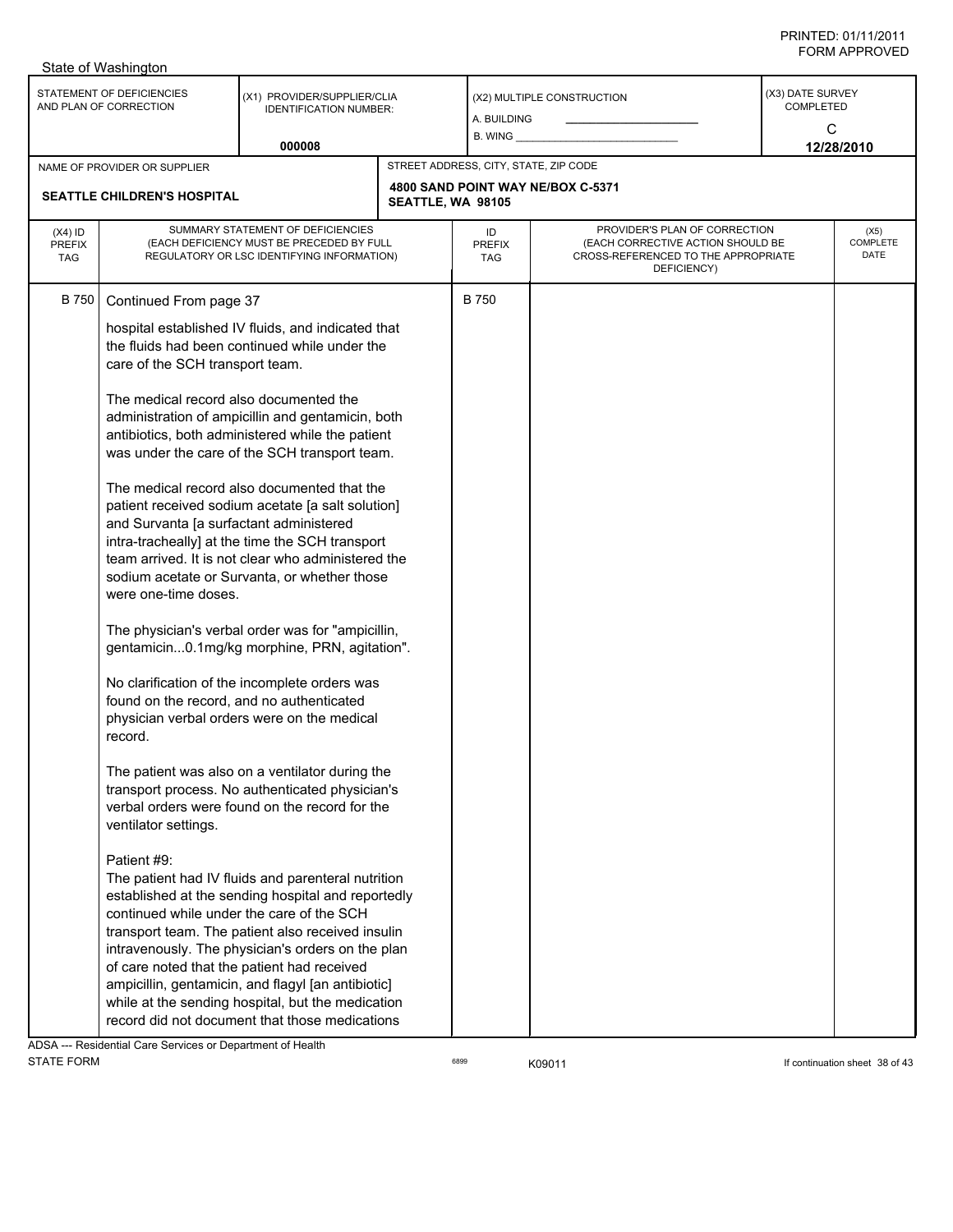|                                                             | State of Washington                                                                                                                                                                                                                                                                                                                                                                                                                                                                                                                              |                                                                                                                                                                                                                                                      |  |                                                                                                 |                                                                                                                          |                                           |                                 |  |  |  |
|-------------------------------------------------------------|--------------------------------------------------------------------------------------------------------------------------------------------------------------------------------------------------------------------------------------------------------------------------------------------------------------------------------------------------------------------------------------------------------------------------------------------------------------------------------------------------------------------------------------------------|------------------------------------------------------------------------------------------------------------------------------------------------------------------------------------------------------------------------------------------------------|--|-------------------------------------------------------------------------------------------------|--------------------------------------------------------------------------------------------------------------------------|-------------------------------------------|---------------------------------|--|--|--|
| STATEMENT OF DEFICIENCIES<br>AND PLAN OF CORRECTION         |                                                                                                                                                                                                                                                                                                                                                                                                                                                                                                                                                  | (X1) PROVIDER/SUPPLIER/CLIA<br><b>IDENTIFICATION NUMBER:</b><br>000008                                                                                                                                                                               |  | (X2) MULTIPLE CONSTRUCTION<br>A. BUILDING<br>B. WING __                                         |                                                                                                                          | (X3) DATE SURVEY<br><b>COMPLETED</b><br>C |                                 |  |  |  |
|                                                             |                                                                                                                                                                                                                                                                                                                                                                                                                                                                                                                                                  |                                                                                                                                                                                                                                                      |  | 12/28/2010                                                                                      |                                                                                                                          |                                           |                                 |  |  |  |
| NAME OF PROVIDER OR SUPPLIER<br>SEATTLE CHILDREN'S HOSPITAL |                                                                                                                                                                                                                                                                                                                                                                                                                                                                                                                                                  |                                                                                                                                                                                                                                                      |  | STREET ADDRESS, CITY, STATE, ZIP CODE<br>4800 SAND POINT WAY NE/BOX C-5371<br>SEATTLE, WA 98105 |                                                                                                                          |                                           |                                 |  |  |  |
| $(X4)$ ID<br><b>PREFIX</b><br><b>TAG</b>                    | SUMMARY STATEMENT OF DEFICIENCIES<br>(EACH DEFICIENCY MUST BE PRECEDED BY FULL<br>REGULATORY OR LSC IDENTIFYING INFORMATION)                                                                                                                                                                                                                                                                                                                                                                                                                     |                                                                                                                                                                                                                                                      |  | ID<br><b>PREFIX</b><br>TAG                                                                      | PROVIDER'S PLAN OF CORRECTION<br>(EACH CORRECTIVE ACTION SHOULD BE<br>CROSS-REFERENCED TO THE APPROPRIATE<br>DEFICIENCY) |                                           | (X5)<br><b>COMPLETE</b><br>DATE |  |  |  |
| B 750                                                       | Continued From page 38                                                                                                                                                                                                                                                                                                                                                                                                                                                                                                                           |                                                                                                                                                                                                                                                      |  | <b>B750</b>                                                                                     |                                                                                                                          |                                           |                                 |  |  |  |
|                                                             |                                                                                                                                                                                                                                                                                                                                                                                                                                                                                                                                                  | had been administered by the sending hospital.                                                                                                                                                                                                       |  |                                                                                                 |                                                                                                                          |                                           |                                 |  |  |  |
|                                                             | No authenticated physician's verbal orders were<br>on the medical record relative to the fluids and<br>parenteral nutrition which were administered<br>while the patient was under the care of the SCH<br>transport team.                                                                                                                                                                                                                                                                                                                        |                                                                                                                                                                                                                                                      |  |                                                                                                 |                                                                                                                          |                                           |                                 |  |  |  |
|                                                             | Patient #10:<br>Review of the medical record revealed that the<br>patient had IV fluids established at the sending<br>hospital. The fluids were reportedly continued<br>while the patient was under the care of the SCH<br>transport team.                                                                                                                                                                                                                                                                                                       |                                                                                                                                                                                                                                                      |  |                                                                                                 |                                                                                                                          |                                           |                                 |  |  |  |
|                                                             | No authenticated physician verbal orders were on<br>the medical record.                                                                                                                                                                                                                                                                                                                                                                                                                                                                          |                                                                                                                                                                                                                                                      |  |                                                                                                 |                                                                                                                          |                                           |                                 |  |  |  |
|                                                             | Patient #11:<br>Review of the patient's medical record revealed<br>that the patient had IV fluids and lipids [fat for<br>nutrition] established at the sending hospital, both<br>reportedly continued while under the care of the<br>SCH transport team. The patient also received<br>heparin [used to prevent blood clots] and fentanyl<br>[pain medication] while under the care of the SCH<br>transport team.<br>No authenticated physician verbal orders were<br>found for any of the fluids, the lipids or for the<br>heparin and fentanyl. |                                                                                                                                                                                                                                                      |  |                                                                                                 |                                                                                                                          |                                           |                                 |  |  |  |
|                                                             |                                                                                                                                                                                                                                                                                                                                                                                                                                                                                                                                                  |                                                                                                                                                                                                                                                      |  |                                                                                                 |                                                                                                                          |                                           |                                 |  |  |  |
|                                                             | Patient #12:<br>that the patient had received clindamycin<br>transport team. The physician's orders, as                                                                                                                                                                                                                                                                                                                                                                                                                                          | The patient's medical record revealed that the<br>patient had IV fluids established at the sending<br>hospital. The medical record also documented<br>[antibiotic] IV while under the care of the SCH<br>documented on the plan of care, stated that |  |                                                                                                 |                                                                                                                          |                                           |                                 |  |  |  |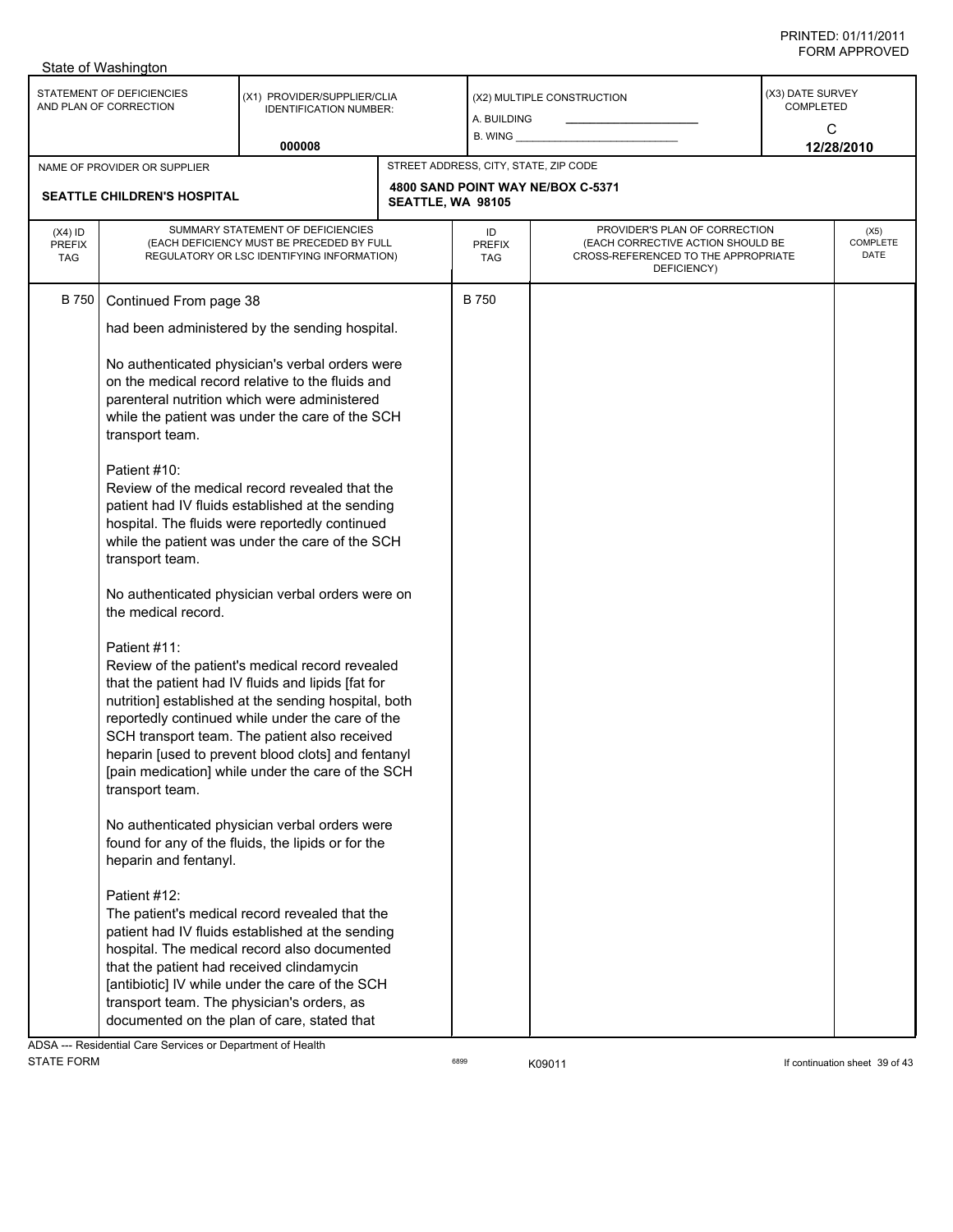| STATEMENT OF DEFICIENCIES<br>(X3) DATE SURVEY<br>(X1) PROVIDER/SUPPLIER/CLIA<br>(X2) MULTIPLE CONSTRUCTION<br>AND PLAN OF CORRECTION<br>COMPLETED<br><b>IDENTIFICATION NUMBER:</b><br>A. BUILDING<br>C<br>$B.$ WING $\_\_$<br>000008<br>12/28/2010<br>STREET ADDRESS, CITY, STATE, ZIP CODE<br>NAME OF PROVIDER OR SUPPLIER<br>4800 SAND POINT WAY NE/BOX C-5371<br><b>SEATTLE CHILDREN'S HOSPITAL</b><br>SEATTLE, WA 98105<br>SUMMARY STATEMENT OF DEFICIENCIES<br>PROVIDER'S PLAN OF CORRECTION<br>$(X4)$ ID<br>ID<br>(X5)<br>COMPLETE<br>(EACH DEFICIENCY MUST BE PRECEDED BY FULL<br>(EACH CORRECTIVE ACTION SHOULD BE<br><b>PREFIX</b><br><b>PREFIX</b><br>DATE<br>CROSS-REFERENCED TO THE APPROPRIATE<br>REGULATORY OR LSC IDENTIFYING INFORMATION)<br><b>TAG</b><br>TAG<br>DEFICIENCY)<br><b>B750</b><br>Continued From page 39<br>B 750<br>clindamycin was given at the sending hospital,<br>and the patient was to receive ampicillin and<br>gentamicin. No documentation was found in the<br>record that the patient received ampicillin or<br>gentamicin.<br>No authenticated physician verbal orders were<br>found in the record.<br>Reference deficiency written under Tag 0160<br>Governance - Authenticated Orders<br>Registered Nurse Documentation<br>Patients 1 - 12, Incomplete documentation<br>regarding IV fluids and/or medications<br>Patient #1<br>Review of the transport record for Patient #1<br>revealed that, while at the sending hospital,<br>Patient #1 had "coded" [suffered a<br>cardiopulmonary arrest] and required<br>resuscitation efforts, including the administration<br>of epinephrine, a medication used to increase<br>heart rate. There was no RN signature on the<br>Seattle Children's Hospital (SCH) "code sheet" to<br>support that SCH RN#1, had actually participated<br>in the resuscitation effort or administered the<br>medications listed on the sheet. The RN<br>documentation did not note how, or from whom,<br>the order to administer epinephrine had been<br>received.<br>Further review of the medical record revealed<br>that RN #1 had documented that s/he had<br>administered morphine, a pain reliever; ativan, an<br>anxiety-relieving medication and vecuronium, a<br>paralytic drug, to the patient. The RN had<br>documented that verbal orders for those<br>medications had been received from the Seattle | State of Washington |                                                  |  |  |  |  |  |  |  |
|--------------------------------------------------------------------------------------------------------------------------------------------------------------------------------------------------------------------------------------------------------------------------------------------------------------------------------------------------------------------------------------------------------------------------------------------------------------------------------------------------------------------------------------------------------------------------------------------------------------------------------------------------------------------------------------------------------------------------------------------------------------------------------------------------------------------------------------------------------------------------------------------------------------------------------------------------------------------------------------------------------------------------------------------------------------------------------------------------------------------------------------------------------------------------------------------------------------------------------------------------------------------------------------------------------------------------------------------------------------------------------------------------------------------------------------------------------------------------------------------------------------------------------------------------------------------------------------------------------------------------------------------------------------------------------------------------------------------------------------------------------------------------------------------------------------------------------------------------------------------------------------------------------------------------------------------------------------------------------------------------------------------------------------------------------------------------------------------------------------------------------------------------------------------------------------------------------------------------------------------------------------------------------------------------------------------------------------------------------------------------------------|---------------------|--------------------------------------------------|--|--|--|--|--|--|--|
|                                                                                                                                                                                                                                                                                                                                                                                                                                                                                                                                                                                                                                                                                                                                                                                                                                                                                                                                                                                                                                                                                                                                                                                                                                                                                                                                                                                                                                                                                                                                                                                                                                                                                                                                                                                                                                                                                                                                                                                                                                                                                                                                                                                                                                                                                                                                                                                      |                     |                                                  |  |  |  |  |  |  |  |
|                                                                                                                                                                                                                                                                                                                                                                                                                                                                                                                                                                                                                                                                                                                                                                                                                                                                                                                                                                                                                                                                                                                                                                                                                                                                                                                                                                                                                                                                                                                                                                                                                                                                                                                                                                                                                                                                                                                                                                                                                                                                                                                                                                                                                                                                                                                                                                                      |                     |                                                  |  |  |  |  |  |  |  |
|                                                                                                                                                                                                                                                                                                                                                                                                                                                                                                                                                                                                                                                                                                                                                                                                                                                                                                                                                                                                                                                                                                                                                                                                                                                                                                                                                                                                                                                                                                                                                                                                                                                                                                                                                                                                                                                                                                                                                                                                                                                                                                                                                                                                                                                                                                                                                                                      |                     |                                                  |  |  |  |  |  |  |  |
|                                                                                                                                                                                                                                                                                                                                                                                                                                                                                                                                                                                                                                                                                                                                                                                                                                                                                                                                                                                                                                                                                                                                                                                                                                                                                                                                                                                                                                                                                                                                                                                                                                                                                                                                                                                                                                                                                                                                                                                                                                                                                                                                                                                                                                                                                                                                                                                      |                     |                                                  |  |  |  |  |  |  |  |
|                                                                                                                                                                                                                                                                                                                                                                                                                                                                                                                                                                                                                                                                                                                                                                                                                                                                                                                                                                                                                                                                                                                                                                                                                                                                                                                                                                                                                                                                                                                                                                                                                                                                                                                                                                                                                                                                                                                                                                                                                                                                                                                                                                                                                                                                                                                                                                                      |                     | Children's Hospital consulting physician. Review |  |  |  |  |  |  |  |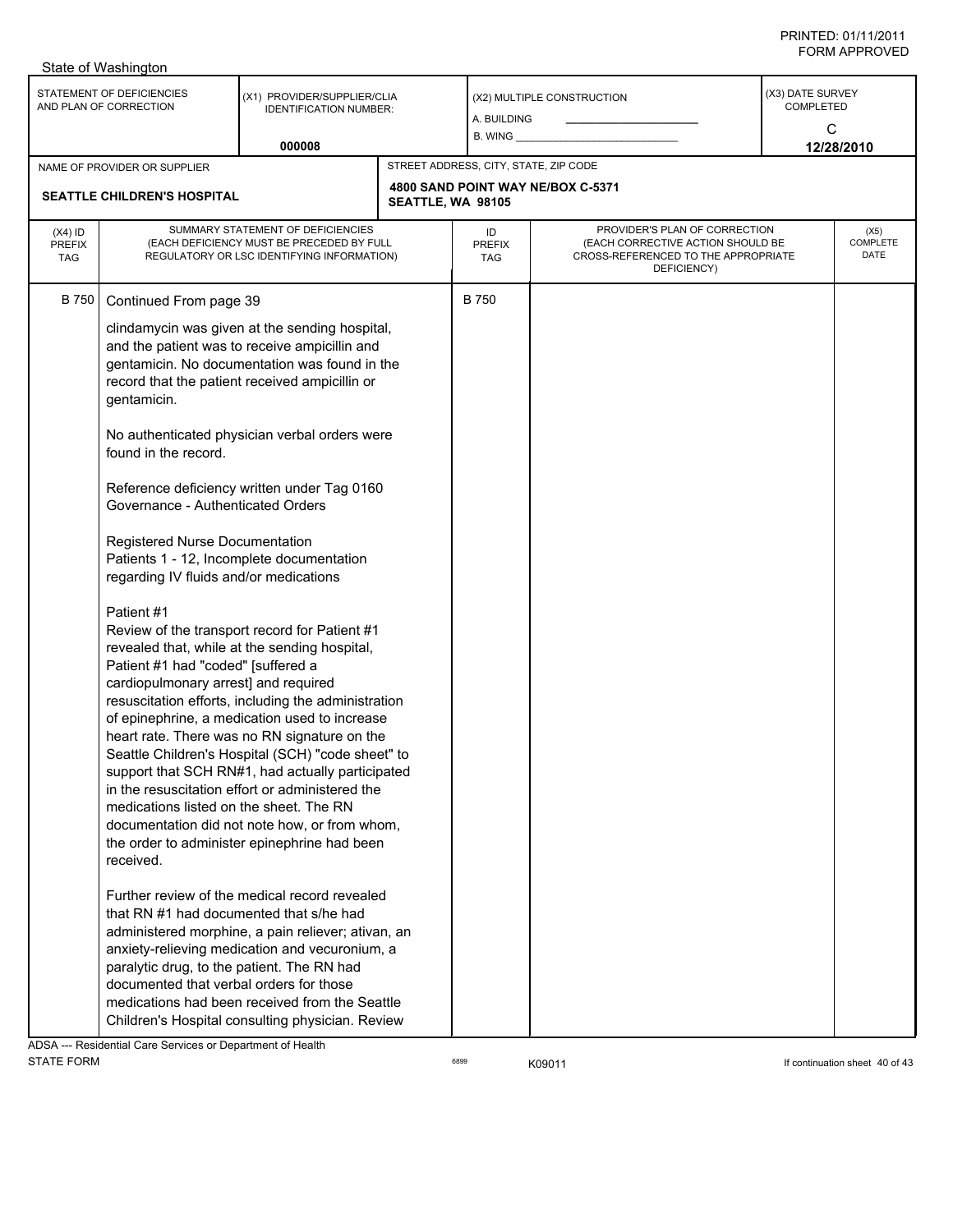| State of Washington                                 |                                                                                                                                                                                                                                                                                                                                                                                                                                                                           |                                                                                                                                                                                                                                                                                                                                                                                                                                                                                                                                                                                                                                                                                                                                                                                                                                                                                                                                                                                                                                                                                                                                                                                                                  |                   |                                                      |                                                                                                                          |                                    |                                 |  |  |
|-----------------------------------------------------|---------------------------------------------------------------------------------------------------------------------------------------------------------------------------------------------------------------------------------------------------------------------------------------------------------------------------------------------------------------------------------------------------------------------------------------------------------------------------|------------------------------------------------------------------------------------------------------------------------------------------------------------------------------------------------------------------------------------------------------------------------------------------------------------------------------------------------------------------------------------------------------------------------------------------------------------------------------------------------------------------------------------------------------------------------------------------------------------------------------------------------------------------------------------------------------------------------------------------------------------------------------------------------------------------------------------------------------------------------------------------------------------------------------------------------------------------------------------------------------------------------------------------------------------------------------------------------------------------------------------------------------------------------------------------------------------------|-------------------|------------------------------------------------------|--------------------------------------------------------------------------------------------------------------------------|------------------------------------|---------------------------------|--|--|
| STATEMENT OF DEFICIENCIES<br>AND PLAN OF CORRECTION |                                                                                                                                                                                                                                                                                                                                                                                                                                                                           | (X1) PROVIDER/SUPPLIER/CLIA<br><b>IDENTIFICATION NUMBER:</b>                                                                                                                                                                                                                                                                                                                                                                                                                                                                                                                                                                                                                                                                                                                                                                                                                                                                                                                                                                                                                                                                                                                                                     |                   | (X2) MULTIPLE CONSTRUCTION<br>A. BUILDING<br>B. WING |                                                                                                                          | (X3) DATE SURVEY<br>COMPLETED<br>C |                                 |  |  |
|                                                     |                                                                                                                                                                                                                                                                                                                                                                                                                                                                           | 000008                                                                                                                                                                                                                                                                                                                                                                                                                                                                                                                                                                                                                                                                                                                                                                                                                                                                                                                                                                                                                                                                                                                                                                                                           |                   |                                                      |                                                                                                                          |                                    | 12/28/2010                      |  |  |
|                                                     | NAME OF PROVIDER OR SUPPLIER                                                                                                                                                                                                                                                                                                                                                                                                                                              |                                                                                                                                                                                                                                                                                                                                                                                                                                                                                                                                                                                                                                                                                                                                                                                                                                                                                                                                                                                                                                                                                                                                                                                                                  |                   | STREET ADDRESS, CITY, STATE, ZIP CODE                |                                                                                                                          |                                    |                                 |  |  |
| <b>SEATTLE CHILDREN'S HOSPITAL</b>                  |                                                                                                                                                                                                                                                                                                                                                                                                                                                                           |                                                                                                                                                                                                                                                                                                                                                                                                                                                                                                                                                                                                                                                                                                                                                                                                                                                                                                                                                                                                                                                                                                                                                                                                                  | SEATTLE, WA 98105 |                                                      | 4800 SAND POINT WAY NE/BOX C-5371                                                                                        |                                    |                                 |  |  |
| $(X4)$ ID<br><b>PREFIX</b><br><b>TAG</b>            | SUMMARY STATEMENT OF DEFICIENCIES<br>(EACH DEFICIENCY MUST BE PRECEDED BY FULL<br>REGULATORY OR LSC IDENTIFYING INFORMATION)                                                                                                                                                                                                                                                                                                                                              |                                                                                                                                                                                                                                                                                                                                                                                                                                                                                                                                                                                                                                                                                                                                                                                                                                                                                                                                                                                                                                                                                                                                                                                                                  |                   | ID<br><b>PREFIX</b><br>TAG                           | PROVIDER'S PLAN OF CORRECTION<br>(EACH CORRECTIVE ACTION SHOULD BE<br>CROSS-REFERENCED TO THE APPROPRIATE<br>DEFICIENCY) |                                    | (X5)<br><b>COMPLETE</b><br>DATE |  |  |
| B 750                                               | Continued From page 40<br>with hospital leadership, revealed that the<br>although RN #1 had administered the<br>had received the orders.<br>had IV fluids and/or medications that were<br>leadership stated that the IV fluids and the<br>as one-time doses, which IV fluids and/or<br>team<br>Registered Nurse Documentation<br>regarding Patient history<br>the RN had documented "Please refer to<br>however, the discharge summary was not<br>Patients #1 through #12 | of internal hospital documents, and interviews<br>hospital's internal investigation had revealed that<br>medications documented, s/he had not received<br>verbal orders for those medications and had<br>falsified the medical record to indicate that s/he<br>Review of the transport records revealed that all<br>12 of 12 patients whose records were reviewed,<br>initiated with the sending hospital. Hospital<br>medications initiated in the sending hospital had<br>been continued by the SCH transport team. For<br>12 of 12 patients, documentation did not clearly<br>indicate which IV fluids and/or medications had<br>been initiated with the sending hospital and given<br>medications had been initiated with the sending<br>hospital and continued by the SCH transport<br>team and which IV fluids and/or medications had<br>been initiated in the field by the SCH transport<br>Patients #4 and #7 Incomplete documentation<br>The patient history was not documented for 2 of<br>12 patients. Under the field for "nursery history"<br>discharge summary from [sending hospital]";<br>included with the records. The lack of a patient<br>history resulted in an incomplete medical records. |                   | <b>B750</b>                                          |                                                                                                                          |                                    |                                 |  |  |
| $\overline{N}$<br>D <sub>o</sub>                    | RN signature for respiratory<br>ntial Caro Comicoso er Denartmant of Lloalth                                                                                                                                                                                                                                                                                                                                                                                              |                                                                                                                                                                                                                                                                                                                                                                                                                                                                                                                                                                                                                                                                                                                                                                                                                                                                                                                                                                                                                                                                                                                                                                                                                  |                   |                                                      |                                                                                                                          |                                    |                                 |  |  |

ADSA --- Residential Care Services or Department of Health STATE FORM **EXAMPLE 12 CONSUMED SEGGIARY CONSUMING SEGGIARY CONTINUES** 6899 K09011 **If continuation sheet 41 of 43**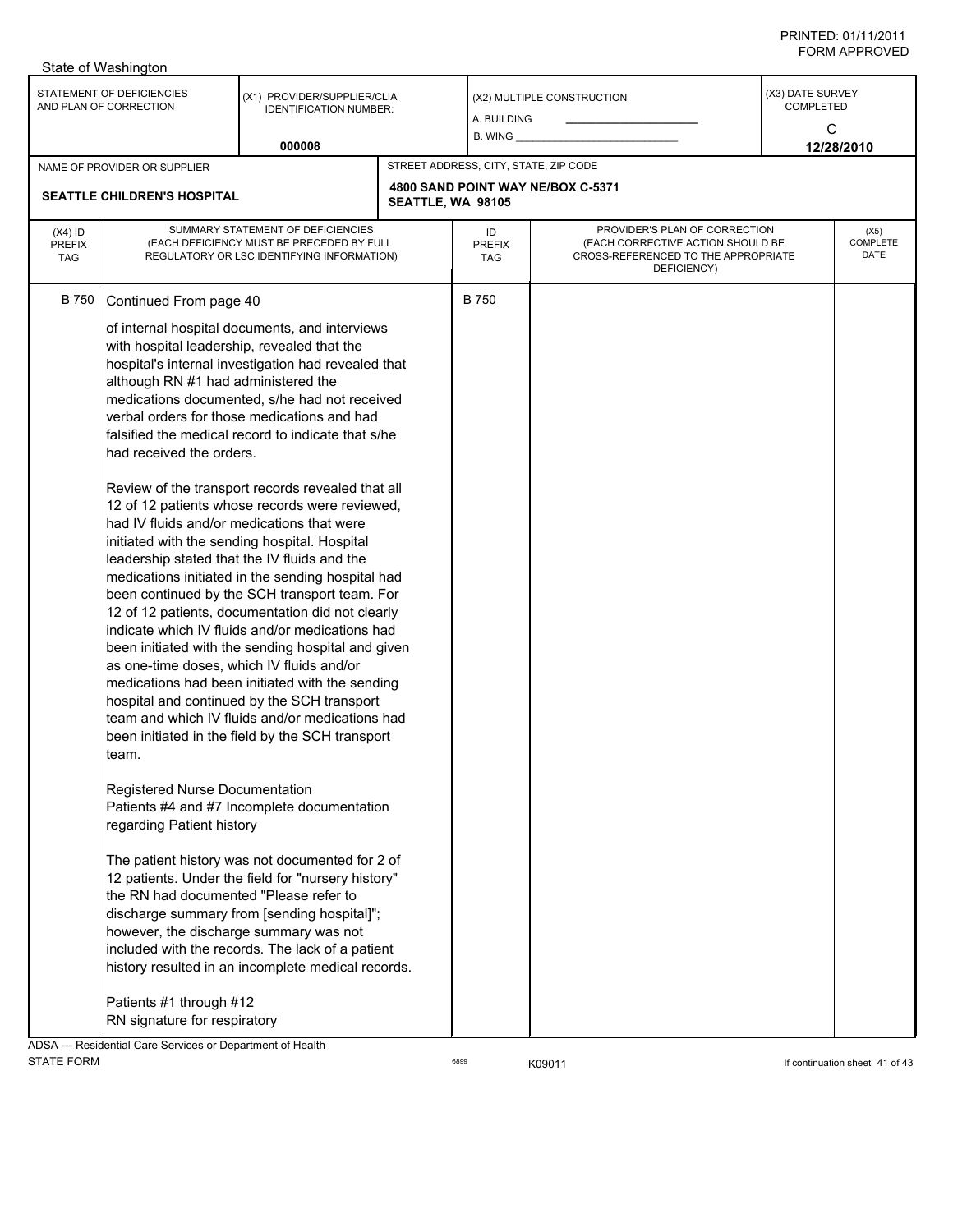|                                                                                                                     | State of Washington                                                                                                                                                                                                                                                                                                                                                                                                                                                                                                                                                                                                                                                                                                                                                                                                                                                                                                                                                                                                                                                                                                                                                                                                                                                                                                                                                                                                                                                                                                                                                                                                                                                                                          |        |  |                                       |                                                                                                                          |                                                         |  |  |  |
|---------------------------------------------------------------------------------------------------------------------|--------------------------------------------------------------------------------------------------------------------------------------------------------------------------------------------------------------------------------------------------------------------------------------------------------------------------------------------------------------------------------------------------------------------------------------------------------------------------------------------------------------------------------------------------------------------------------------------------------------------------------------------------------------------------------------------------------------------------------------------------------------------------------------------------------------------------------------------------------------------------------------------------------------------------------------------------------------------------------------------------------------------------------------------------------------------------------------------------------------------------------------------------------------------------------------------------------------------------------------------------------------------------------------------------------------------------------------------------------------------------------------------------------------------------------------------------------------------------------------------------------------------------------------------------------------------------------------------------------------------------------------------------------------------------------------------------------------|--------|--|---------------------------------------|--------------------------------------------------------------------------------------------------------------------------|---------------------------------------------------------|--|--|--|
| STATEMENT OF DEFICIENCIES<br>(X1) PROVIDER/SUPPLIER/CLIA<br>AND PLAN OF CORRECTION<br><b>IDENTIFICATION NUMBER:</b> |                                                                                                                                                                                                                                                                                                                                                                                                                                                                                                                                                                                                                                                                                                                                                                                                                                                                                                                                                                                                                                                                                                                                                                                                                                                                                                                                                                                                                                                                                                                                                                                                                                                                                                              |        |  | A. BUILDING<br>$B.$ WING $\_\_$       | (X2) MULTIPLE CONSTRUCTION                                                                                               | (X3) DATE SURVEY<br><b>COMPLETED</b><br>C<br>12/28/2010 |  |  |  |
|                                                                                                                     |                                                                                                                                                                                                                                                                                                                                                                                                                                                                                                                                                                                                                                                                                                                                                                                                                                                                                                                                                                                                                                                                                                                                                                                                                                                                                                                                                                                                                                                                                                                                                                                                                                                                                                              | 000008 |  |                                       |                                                                                                                          |                                                         |  |  |  |
|                                                                                                                     | NAME OF PROVIDER OR SUPPLIER                                                                                                                                                                                                                                                                                                                                                                                                                                                                                                                                                                                                                                                                                                                                                                                                                                                                                                                                                                                                                                                                                                                                                                                                                                                                                                                                                                                                                                                                                                                                                                                                                                                                                 |        |  | STREET ADDRESS, CITY, STATE, ZIP CODE | 4800 SAND POINT WAY NE/BOX C-5371                                                                                        |                                                         |  |  |  |
| $(X4)$ ID<br><b>PREFIX</b><br><b>TAG</b>                                                                            | SUMMARY STATEMENT OF DEFICIENCIES<br>(EACH DEFICIENCY MUST BE PRECEDED BY FULL<br>REGULATORY OR LSC IDENTIFYING INFORMATION)                                                                                                                                                                                                                                                                                                                                                                                                                                                                                                                                                                                                                                                                                                                                                                                                                                                                                                                                                                                                                                                                                                                                                                                                                                                                                                                                                                                                                                                                                                                                                                                 |        |  | ID<br><b>PREFIX</b><br>TAG            | PROVIDER'S PLAN OF CORRECTION<br>(EACH CORRECTIVE ACTION SHOULD BE<br>CROSS-REFERENCED TO THE APPROPRIATE<br>DEFICIENCY) | (X5)<br>COMPLETE<br>DATE                                |  |  |  |
| <b>B750</b>                                                                                                         | <b>SEATTLE CHILDREN'S HOSPITAL</b><br>SEATTLE, WA 98105<br>Continued From page 41<br>assessments/treatment<br>Discussion with the Program Manager and<br>Medical Director for Transport Services<br>confirmed that the RNs did not provide<br>respiratory therapy services during transport, and<br>their signatures did not indicate that they had, but<br>was intended to signify their participation in the<br>plan of care.<br>The RN signature for respiratory<br>assessments/treatments that the RN did not<br>perform or supervise resulted in inaccurate<br>medical records.<br>Respiratory Therapy Documentation<br>Respiratory therapist signature for nursing<br>assessments, receipt of physician verbal orders<br>and administration of medications<br>Patients #1 through 12<br>Review of the medical records revealed each<br>patient record contained a sheet entitled "Patient<br>Transport Records". The Patient Transport record<br>sheet included fields for the physical examination<br>of the patients, as well as the Plan of Care which<br>included physicians orders for IV fluids and/or<br>multiple medications, as well as a field for the<br>reporting of laboratory values.<br>For 12 of 12 records, the RN and the respiratory<br>therapist had both signed the sheet, although the<br>physical examination of the patient, excluding the<br>respiratory system, was outside of the scope of<br>practice for the respiratory therapists. Also<br>outside of the scope of practice for the respiratory<br>therapists was the acceptance of orders for<br>medications, excepting specific medications for<br>respiratory therapy, and some aspects of the<br>laboratory values. |        |  | <b>B750</b>                           |                                                                                                                          |                                                         |  |  |  |
|                                                                                                                     |                                                                                                                                                                                                                                                                                                                                                                                                                                                                                                                                                                                                                                                                                                                                                                                                                                                                                                                                                                                                                                                                                                                                                                                                                                                                                                                                                                                                                                                                                                                                                                                                                                                                                                              |        |  |                                       |                                                                                                                          |                                                         |  |  |  |